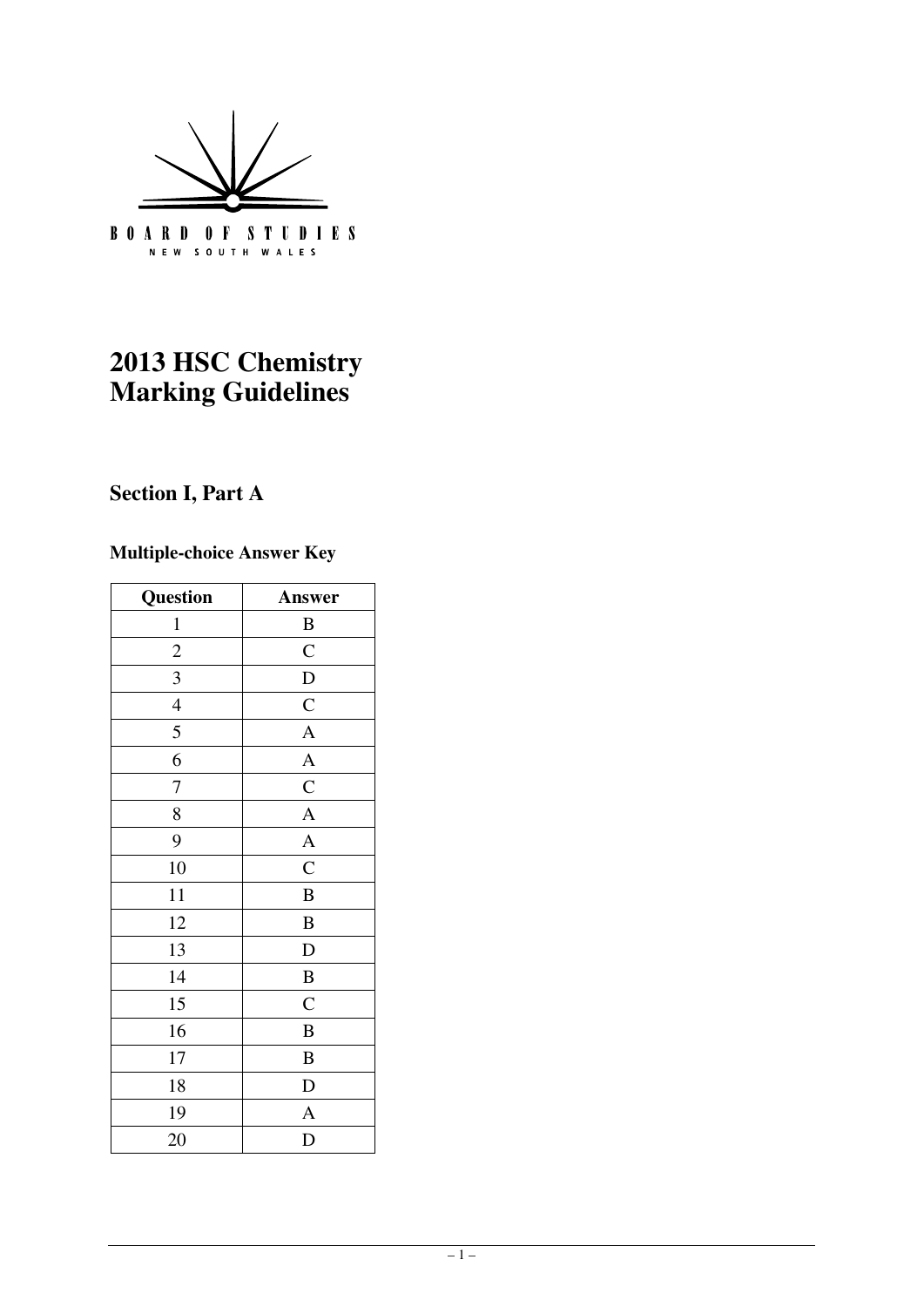

# **Section I, Part B**

## **Question 21 (a)**

| <b>Criteria</b>                                                                                   | <b>Marks</b> |
|---------------------------------------------------------------------------------------------------|--------------|
| • Provides a reason for the use of acids as a food preservative related to<br>properties of acids |              |
| • Provides a reason for the use of acids                                                          |              |

#### *Sample answer:*

Many microorganisms that cause spoilage of food cannot survive in low pH conditions. The acid added to a food prevents survival of these microorganisms by creating a low pH.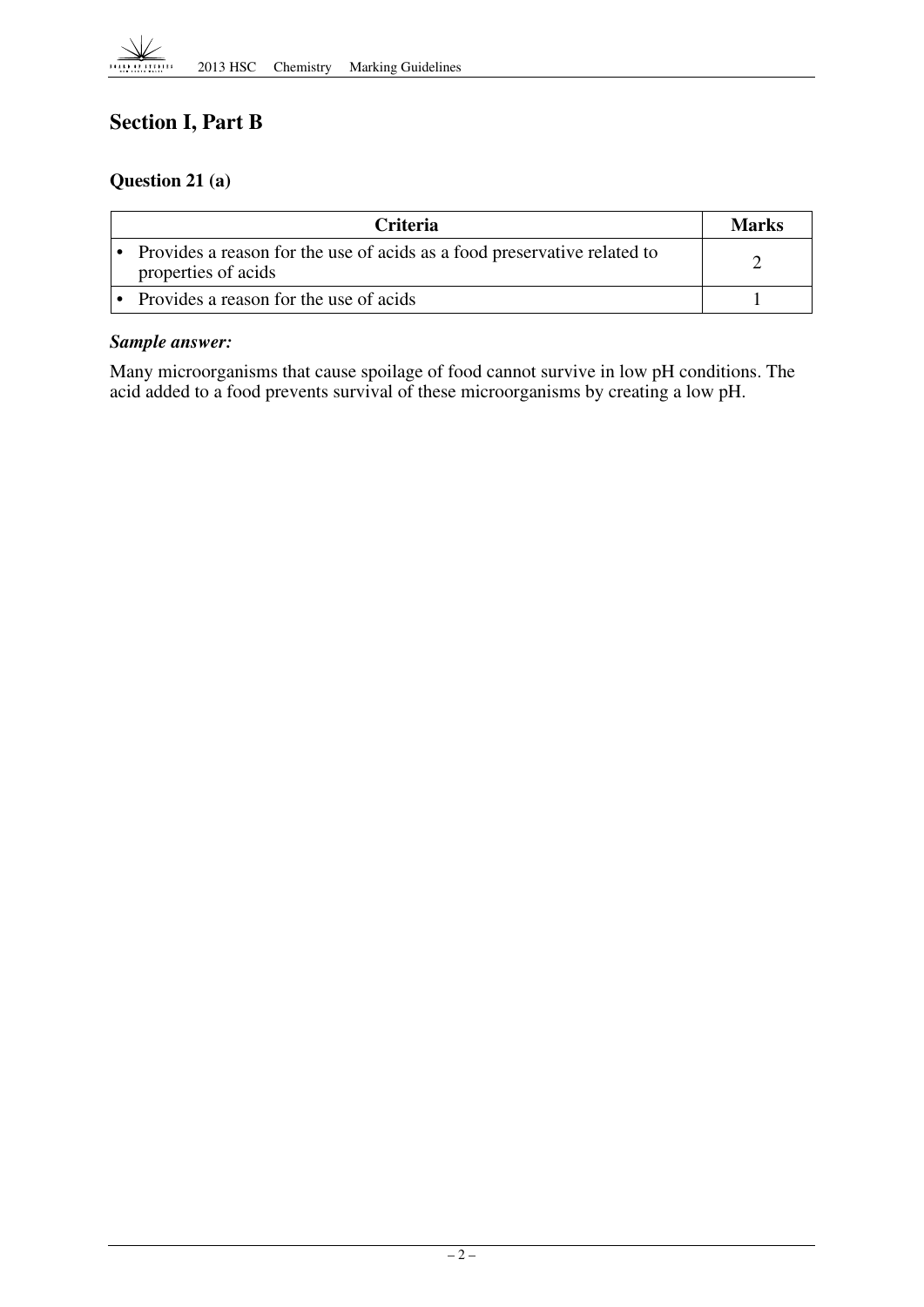## **Question 21 (b)**

| <b>Criteria</b>                                        | <b>Marks</b> |
|--------------------------------------------------------|--------------|
| • Explains correctly the reasons for refluxing         |              |
| AND                                                    | 4            |
| Includes a well labelled correct diagram               |              |
| • Describes a reason for refluxing                     |              |
| <b>AND</b>                                             | 3            |
| Includes a well labelled correct diagram               |              |
| • Outlines a reason for refluxing                      |              |
| AND                                                    | 2            |
| Includes a substantially correct diagram               |              |
| • States a reason for refluxing                        |              |
| <b>OR</b>                                              |              |
| Includes a diagram recognisable as refluxing apparatus |              |

## *Sample answer:*

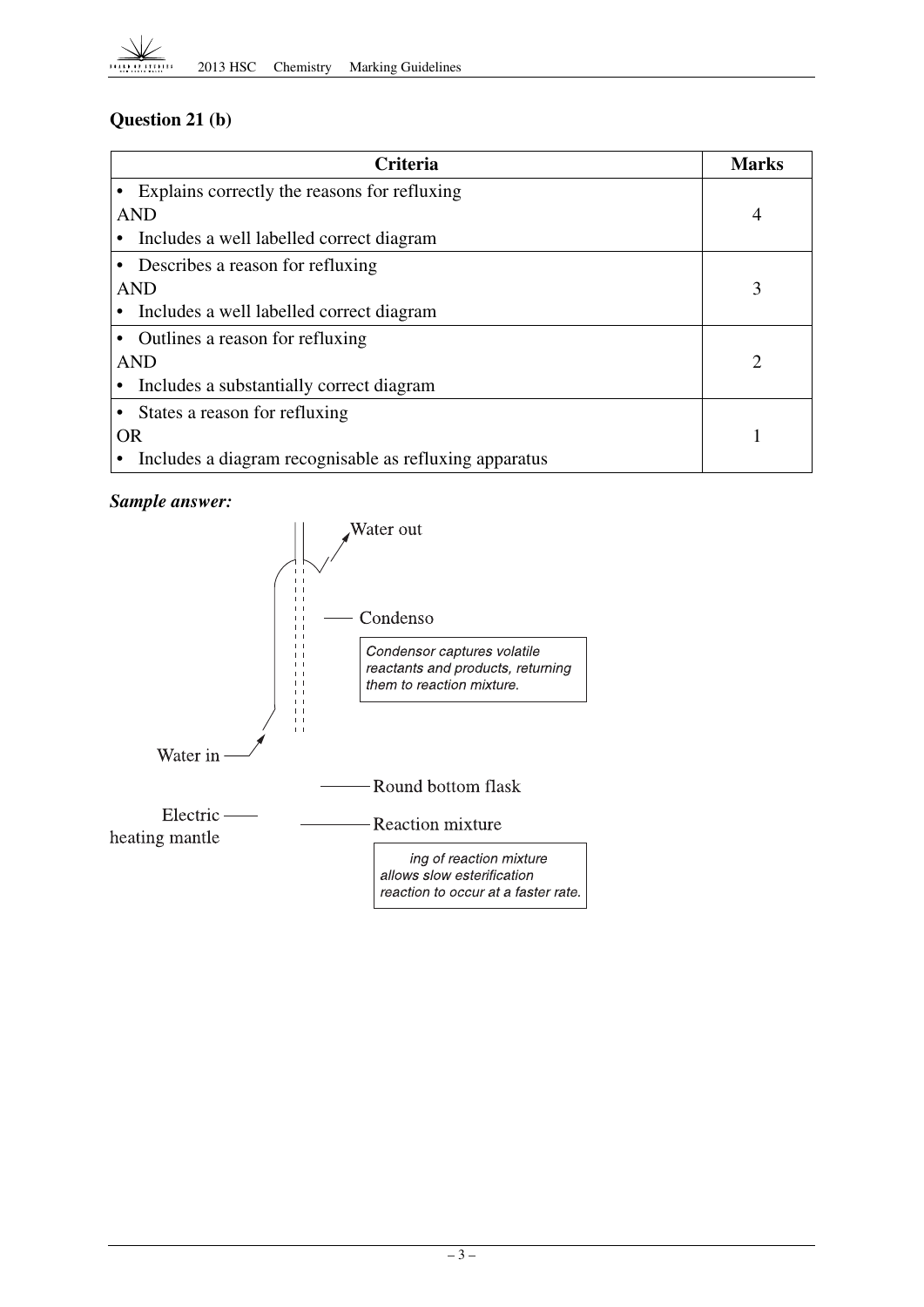

## **Question 22 (a)**

| Criteria                                         | Marks |
|--------------------------------------------------|-------|
| • Correctly identifies the name of Precipitate 2 |       |

#### *Sample answer:*

Barium Sulfate.

## **Question 22 (b)**

| <b>Criteria</b>                                   | Marks |
|---------------------------------------------------|-------|
| • Provides a correct, balanced net ionic equation |       |
| • Provides a partially correct net ionic equation |       |

#### *Sample answer:*

 $Pb^{2+}(aq) + 2Cl^{-}(aq) \rightarrow PbCl_{2}(s)$ 

## **Question 22 (c)**

| <b>Criteria</b>                     | <b>Marks</b> |
|-------------------------------------|--------------|
| Suggests a suitable test            |              |
| <b>AND</b>                          |              |
| • Provides the observation expected |              |
| Suggests a suitable test            |              |
| <b>OR</b>                           |              |
| • Provides the observation expected |              |

## *Sample answer:*

The remaining metal ion is  $Cu^{2+}$  which can be tested by a flame test. When present  $Cu^{2+}$ copper will turn the flame blue-green.

## *Answers could include:*

- Tests for  $Pb^{2+}$  or  $Ba^{2+}$  if answers to (a) and (b) have been incorrect
- Other possible tests for  $Cu^{2+}$ , with their positive results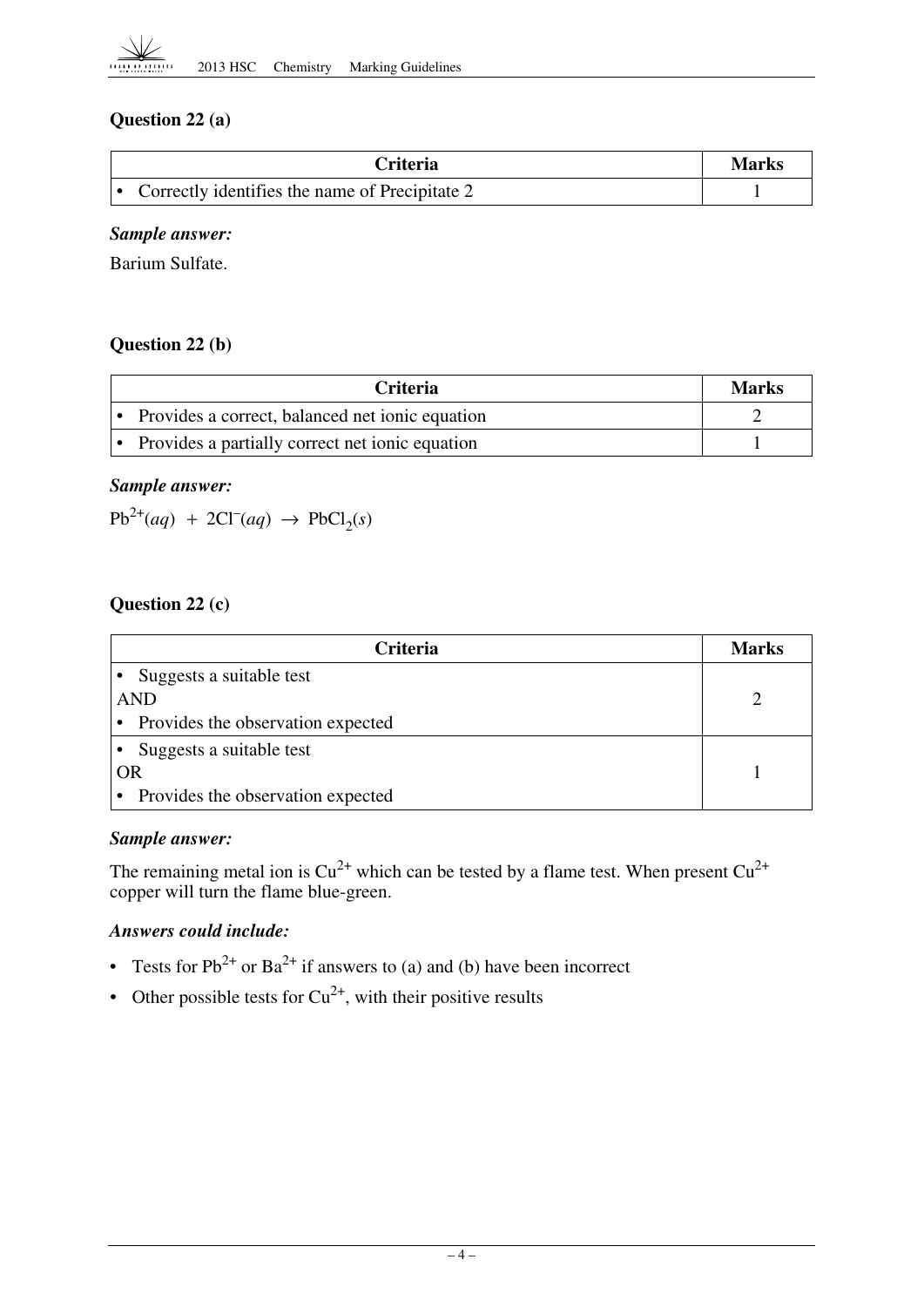

## **Question 23 (a)**

| Criteria                                                     | Marks          |
|--------------------------------------------------------------|----------------|
| Correct, balanced equation including solid states            |                |
| <b>AND</b>                                                   |                |
| All mole quantities correctly calculated                     | 5              |
| <b>AND</b>                                                   |                |
| Calculation steps shown and correct significant figures used |                |
| Substantially correct response with one minor error in:      |                |
| Equation, or                                                 | $\overline{4}$ |
| Calculation, or                                              |                |
| $-$ Significant figures                                      |                |
| Substantially correct equation                               | $2 - 3$        |
| Attempts calculations with some working shown                |                |
| Some relevant information provided                           |                |

## *Sample answer:*

 $Pb(s)$  + 2AgNO<sub>3</sub>(*aq*)  $\rightarrow$   $Pb(NO_3)_2(aq)$  + 2Ag(*s*)

$$
n_{\text{Pb}} = \frac{20.72 \text{ g}}{207.2 \text{ g mol}^{-1}} = 0.1000 \text{ mol}
$$

 $n_{\text{Ag}} = 0.100 \text{ L} \times 1.00 \text{ mol L}^{-1} = 0.100 \text{ mol}$ 

Mole ratio Pb :  $AgNO<sub>3</sub>$  is 1 : 2

∴ 0.100 mol AgNO<sub>3</sub> and 0.0500 mol Pb used

Moles of remaining ions and solids

| $Pb^{2+}(aq) = 0.0500$ mol | $Ag^+(aq) = 0$ mol  | $NO_3$ <sup>-</sup> $(aq)$ = 0.100 mol |
|----------------------------|---------------------|----------------------------------------|
| $Pb(s) = 0.0500$ mol       | $Ag(s) = 0.100$ mol |                                        |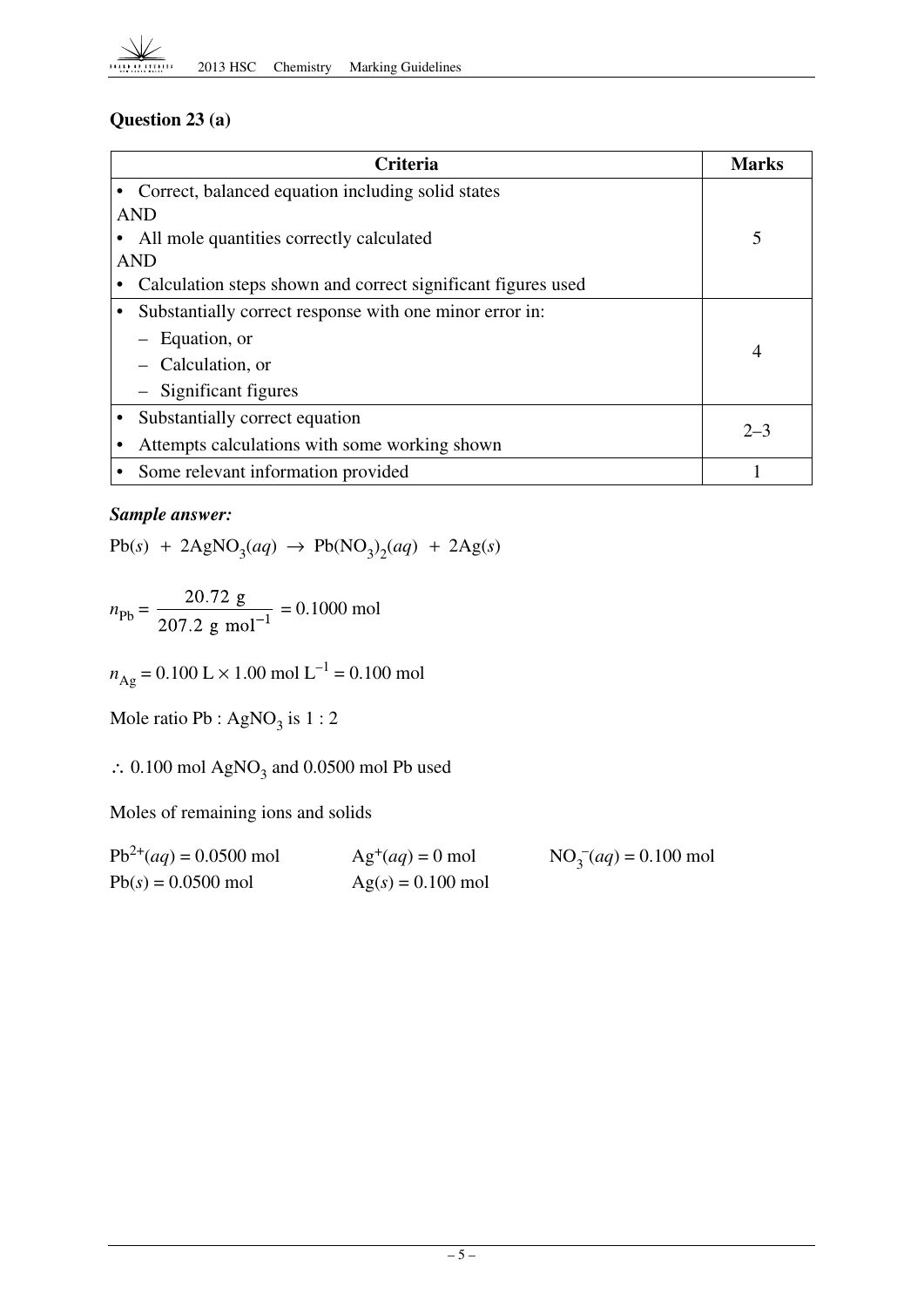

## **Question 23 (b)**

| <b>Criteria</b>                                                                    | Marks |
|------------------------------------------------------------------------------------|-------|
| Identifies an appropriate species in the mixture                                   |       |
| <b>AND</b>                                                                         |       |
| Relates the species to an appropriate potential health/environmental<br>problem(s) |       |
| Identifies an appropriate species in the mixture                                   |       |
| <b>OR</b>                                                                          |       |
| Identifies potential health/environmental problem                                  |       |

#### *Sample answer:*

The reaction mixture contains lead, which is a heavy metal. Heavy metals are toxic to animals, including humans.

#### *Answers could include:*

Responses related to nitrates in mixture, with reference to environmental issues.

#### **Question 24 (a)**

| <b>Criteria</b>                                                                  | <b>Marks</b> |
|----------------------------------------------------------------------------------|--------------|
| Correctly explains the effect of decreasing the volume of the reaction<br>vessel |              |
| States an effect of decreasing the volume of the reaction vessel                 |              |

#### *Sample answer:*

Decreasing the volume of the reaction vessel will increase the pressure. This will drive the reaction to the right hand side as there are fewer moles of gas on this side of the equation.

#### **Question 24 (b)**

| <b>Criteria</b>                                                        | <b>Marks</b> |
|------------------------------------------------------------------------|--------------|
| • Correctly explains the effects of adding a catalyst to this reaction |              |
| • States ONE effect of adding a catalyst in general terms              |              |
| OR                                                                     |              |
| States no overall change                                               |              |

#### *Sample answer:*

Adding a catalyst to the equilibrium mixture will have no visible effect on the reaction mixture. This is because a catalyst will speed up the rate of both the forward and the reverse reactions.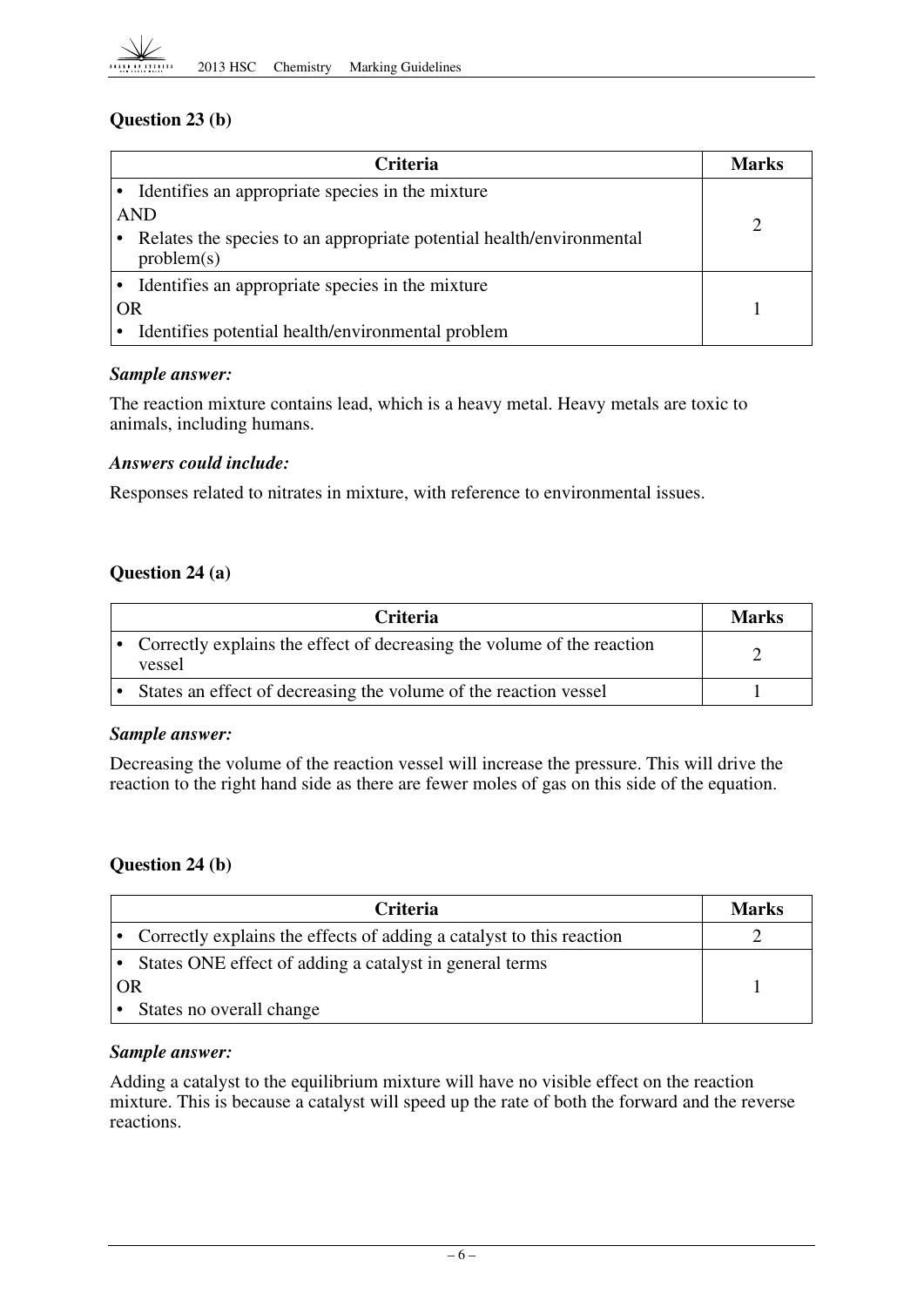

|           | <b>Criteria</b>                                                                                                                        | Marks          |
|-----------|----------------------------------------------------------------------------------------------------------------------------------------|----------------|
|           | • Clearly articulates that indicators work through equilibrium processes,<br>linking cause and effect through Le Chatelier's principle | $\overline{4}$ |
|           | Includes a chemical equation, correctly using the symbols given                                                                        |                |
|           | • Some links made between the action of indicators and equilibrium<br>reactions, with reference to the symbols given                   |                |
| <b>OR</b> |                                                                                                                                        | 3              |
|           | Correct equations and use of symbols for an acid and base showing the<br>action of the indicator without reference to equilibrium      |                |
|           | Describes the action of indicators without the use of a chemical equation<br>or reference to equilibrium                               | 2              |
|           | States one relevant concept                                                                                                            |                |

## *Sample answer:*

An indicator needs to change colour in different pH conditions. The solution would have the equilibrium:

$$
\text{HInd}(aq) + \text{H}_2\text{O}(l) \rightleftharpoons \text{Ind}^-(aq) + \text{H}_3\text{O}^+(aq)
$$
  
red

When a base is present, the concentration of  $H_3O^+$  will be reduced. Le Chatelier's principle predicts the equilibrium will shift to the right, increasing the ionisation of the indicator. This shift causes the green colour to dominate.

Alternatively, when an acid is present the increased concentration of  $H_3O^+$  will shift equilibrium left and the red colour will dominate.

## *Answers could include:*

Separate equations to illustrate the response to an acid and a base.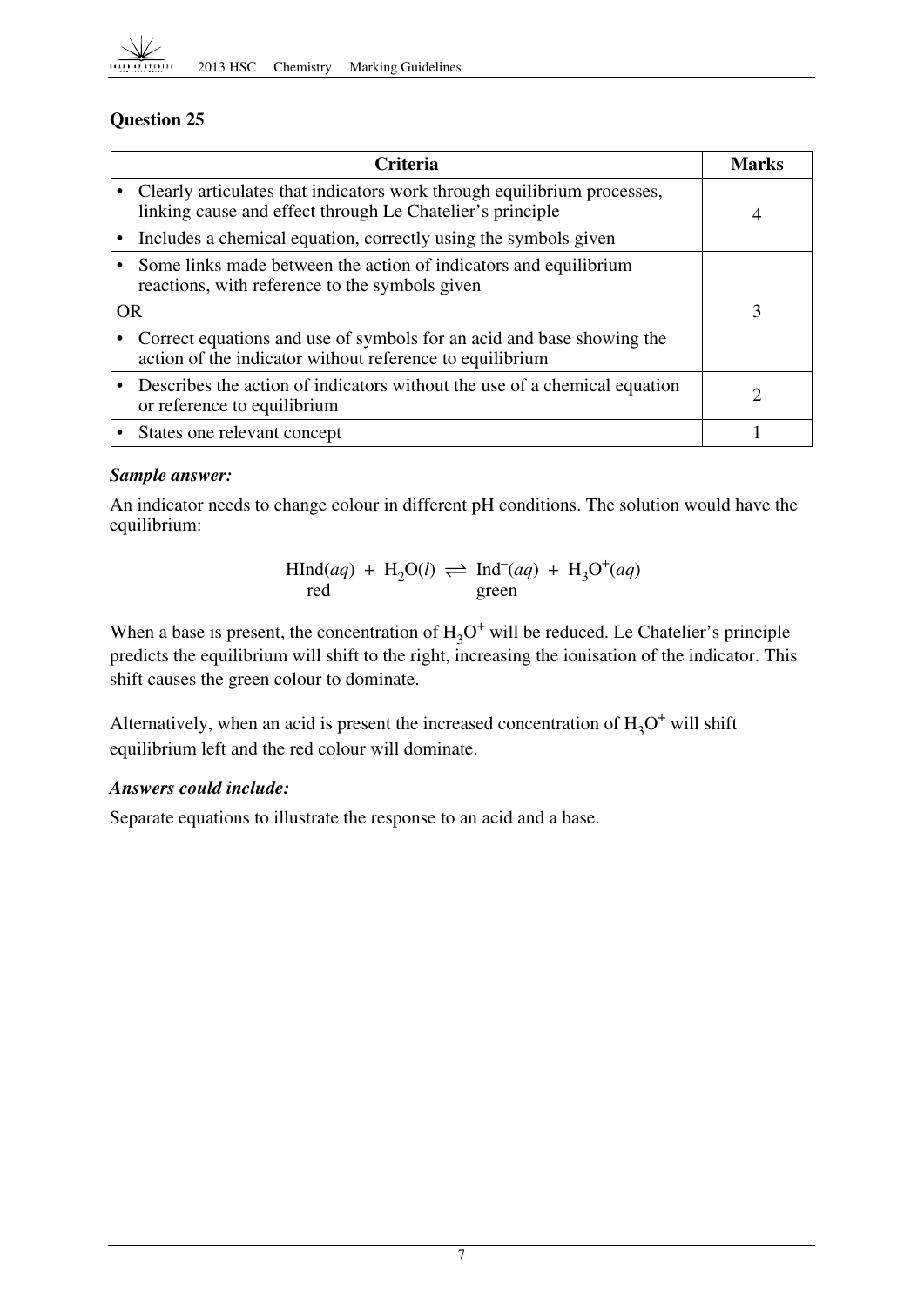

|           | <b>Criteria</b>                                                                                                                                                                                           |                |  |
|-----------|-----------------------------------------------------------------------------------------------------------------------------------------------------------------------------------------------------------|----------------|--|
|           | Response includes a detailed description of the composition and design of<br>microscopic membrane filters. Comprehensively links the purification of<br>contaminated water to this composition and design | $\overline{4}$ |  |
|           | Response includes a description of the composition and design of<br>microscopic membrane filters, and relates this to how these filters purify<br>contaminated water                                      | 3              |  |
|           | Response includes a description of the composition and design of<br>microscopic membrane filters                                                                                                          |                |  |
|           | OR                                                                                                                                                                                                        |                |  |
|           | Includes a brief outline of the composition or design of microscopic<br>membrane filters with reference to how they purify contaminated water                                                             |                |  |
|           | Response gives a description of filtration                                                                                                                                                                |                |  |
| <b>OR</b> |                                                                                                                                                                                                           |                |  |
|           | Response gives some features of the design or composition of membrane<br>filters                                                                                                                          |                |  |

## *Sample answer:*

These filters consist of a thin film of polymer eg polypropylene, with tiny pores (typically about  $0.2 \mu$ m in size). The polymer is rolled into a thin, hollow tube and large numbers are bundled together to form a filtration unit. Dirty water flows along the outside of the tube, under pressure. Small particles, such as water molecules and ions, can pass through the pores while larger particles such as bacteria and protozoa are trapped by the membrane.

## *Answers could include:*

Other feasible polymers. A labelled diagram.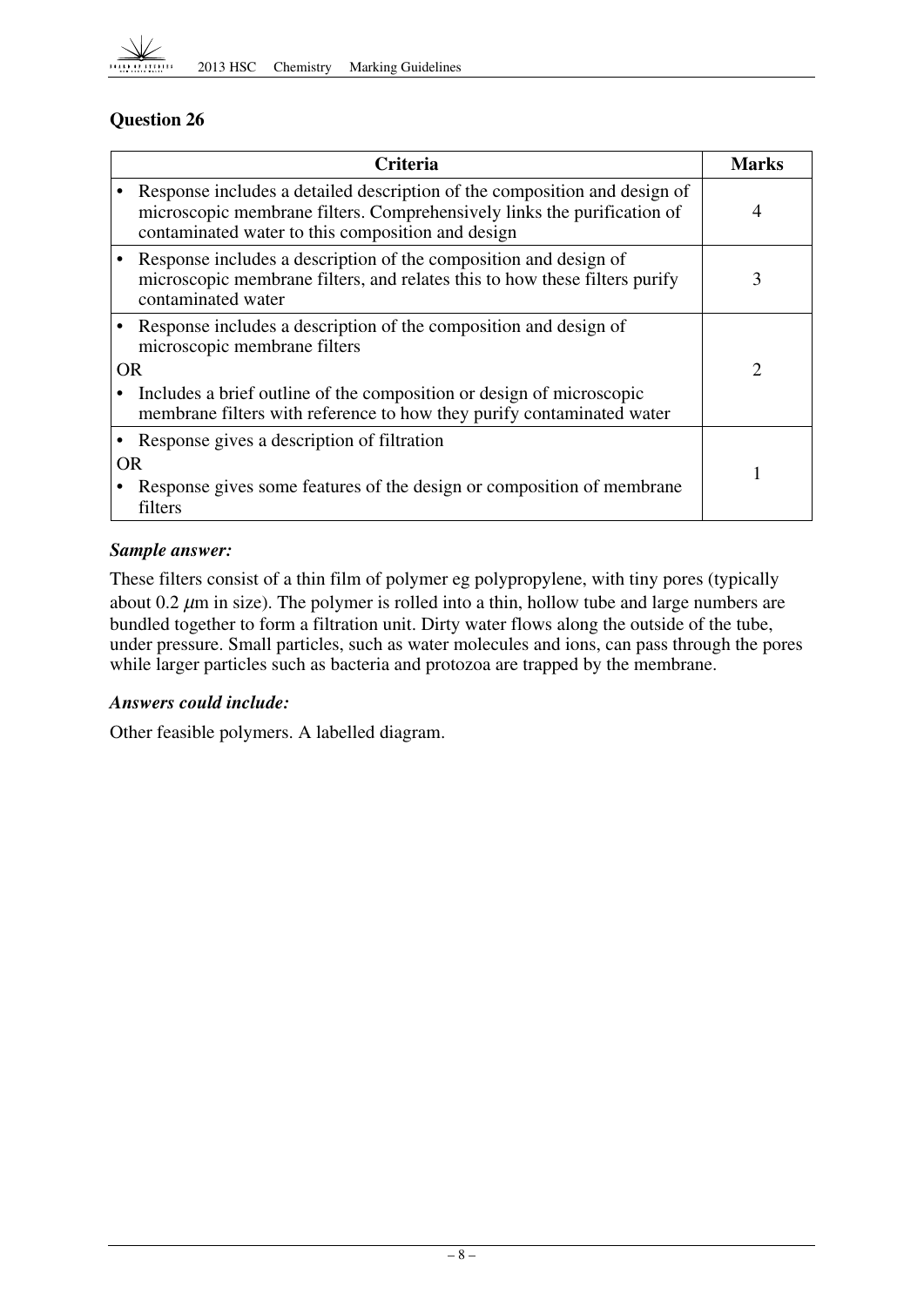

| <b>Criteria</b>                                                 | Marks |
|-----------------------------------------------------------------|-------|
| Calculates moles of ethanol                                     |       |
| <b>AND</b>                                                      |       |
| Calculates heat transferred                                     |       |
| <b>AND</b>                                                      |       |
| Correctly identifies temperature change from graph              |       |
| AND                                                             |       |
| Appropriately calculates specific heat capacity including units |       |
| • Calculations substantially correct                            | 3     |
| At least ONE substantially correct calculation is given         |       |
| Some relevant data is given                                     |       |

## *Sample answer:*

$$
{}^{n}C_{2}H_{5}OH = \frac{m}{M} = \frac{0.259 \text{ g}}{46.068 \text{ g mol}^{-1}} = 0.00562212 \text{ mol}
$$
  
\n
$$
Q = \rho H_{C_{2}H_{5}OH} \times n = 1367 \text{ kJ mol}^{-1} \times 0.00562212 \text{ mol}
$$
  
\n
$$
= 7.68543 \text{ kJ} = 7685.43 \text{ J}
$$
  
\n
$$
C = \frac{q}{m \times \Delta t}
$$
  
\n
$$
= \frac{7685.43 \text{ J}}{0.120 \text{ kg} \times 30 \text{ K}} = \frac{7685.43 \text{ J}}{3.600 \text{ kg K}}
$$
  
\n
$$
= 2134.84 \text{ J kg}^{-1} \text{ K}^{-1}
$$
  
\n
$$
= 2.13 \times 10^{3} \text{ J kg}^{-1} \text{ K}^{-1}
$$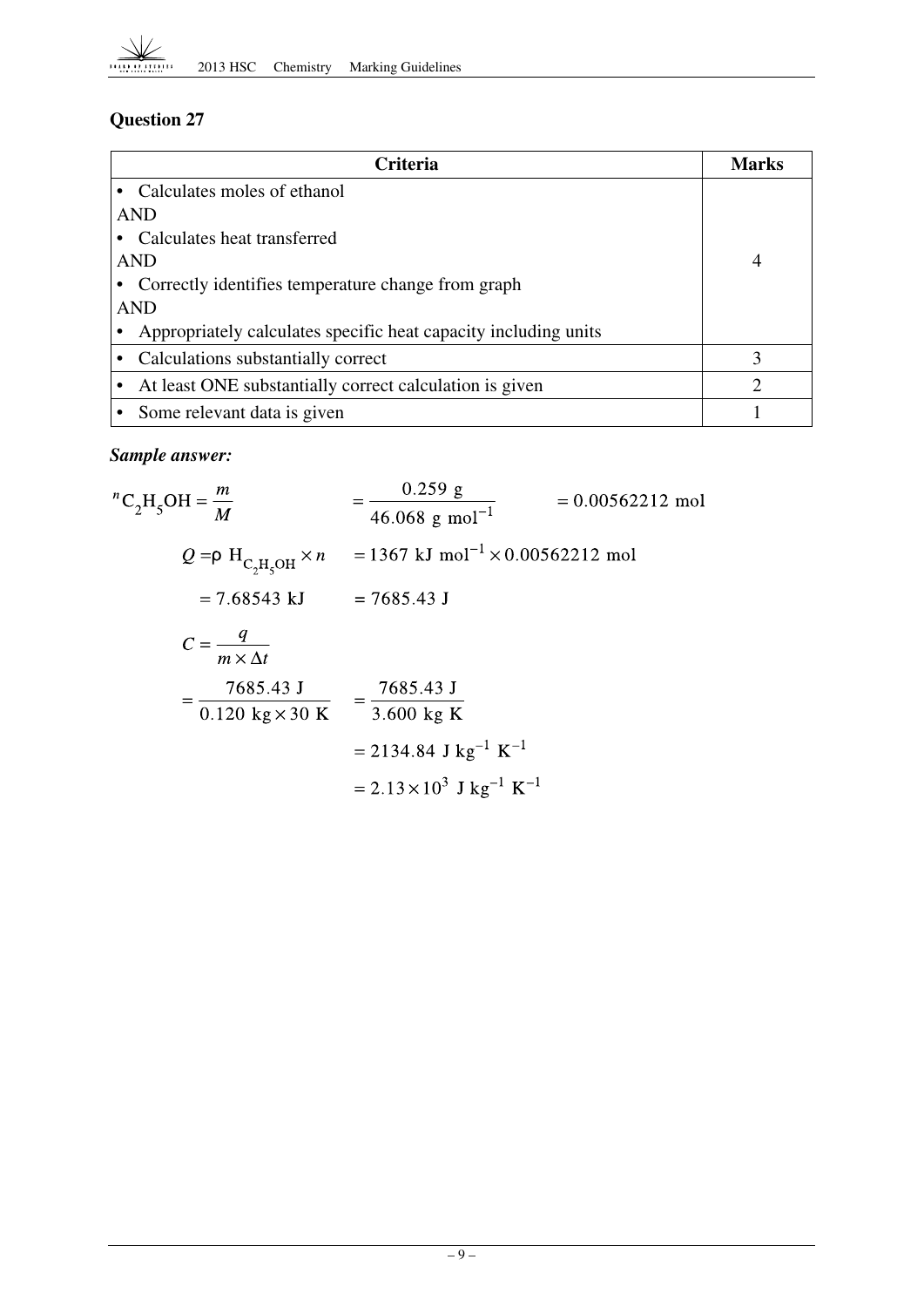

## **Question 28 (a)**

| <b>Criteria</b>                                                            | <b>Marks</b> |
|----------------------------------------------------------------------------|--------------|
| $\cdot$ Identifies the mistake made                                        |              |
| AND                                                                        |              |
| • Provides a proposed change that would improve the validity of the result |              |
| Identifies the mistake made                                                |              |

#### *Sample answer:*

Instead of blowing through the pipette, student should have touched the end of pipette to surface of flask to draw out the liquid.

## **Question 28 (b)**

| Criteria  |                                                                                                                                                                      |  |
|-----------|----------------------------------------------------------------------------------------------------------------------------------------------------------------------|--|
|           | Relates correctly the decreased number of moles caused by both steps to a<br>decrease in volume of HCl to produce an overall increase in calculated<br>concentration |  |
|           | Identifies both mistakes and relates them to a reduction of moles                                                                                                    |  |
| <b>OR</b> |                                                                                                                                                                      |  |
|           | Relates reduced moles of one step to increased HCl concentration as<br>calculated                                                                                    |  |
|           | Identifies the reduced number of moles caused by either step                                                                                                         |  |
| OR        |                                                                                                                                                                      |  |
|           | Identifies both mistakes                                                                                                                                             |  |

## *Sample answer:*

In step 2, rinsing the pipette with water would decrease the number of moles of  $Na_2CO<sub>3</sub>$  it contains. This would be compounded by not filling to the mark made in step 3, resulting in the pipette having fewer moles of  $\text{Na}_2\text{CO}_3$ .

Hence, a lower volume of the HCl would be added from the burette, but the student would think that there were more moles of HCl in this volume. So, they will calculate the concentration of the acid solution to be higher than the actual value.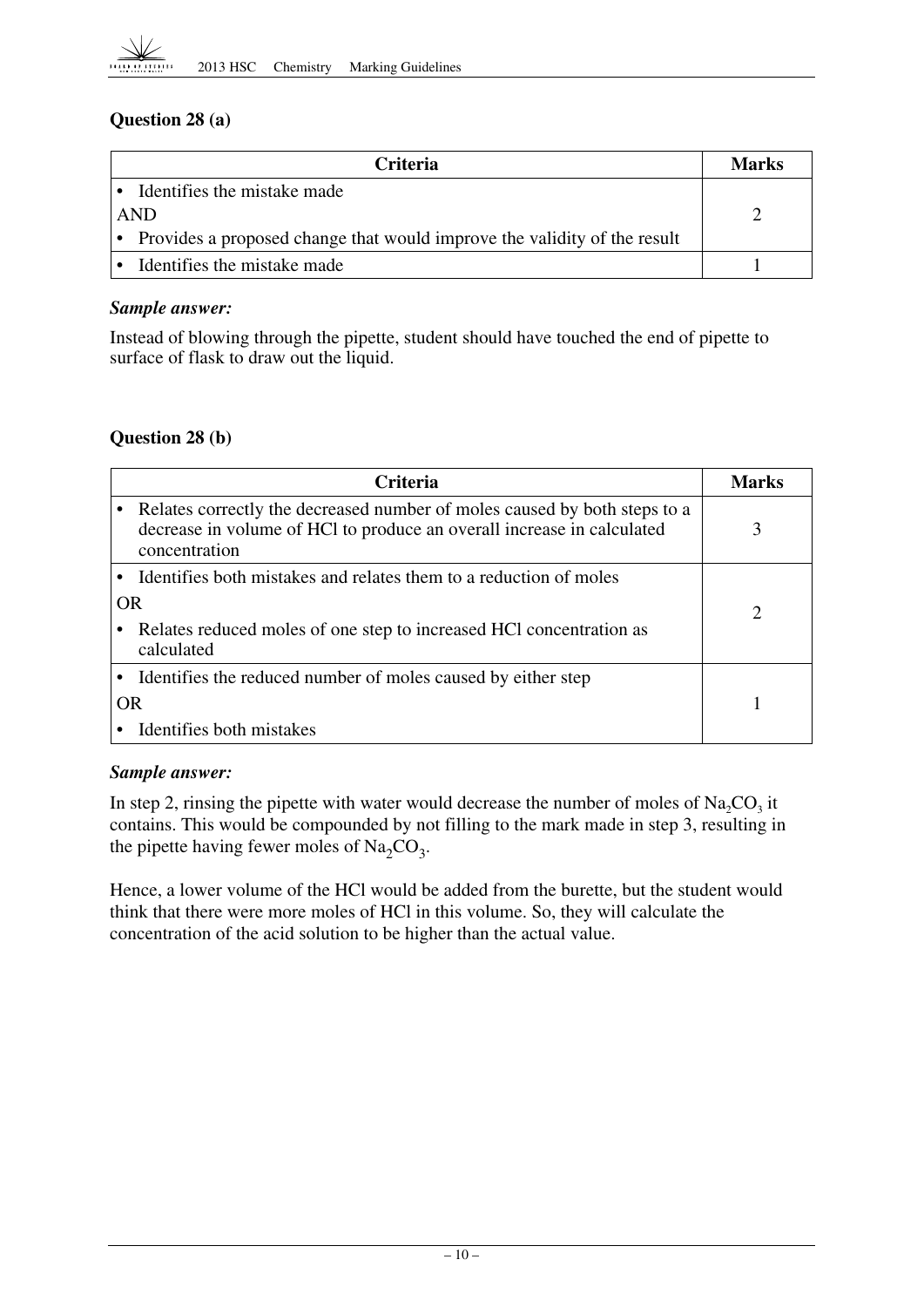

| <b>Criteria</b>                                                                      | Marks |
|--------------------------------------------------------------------------------------|-------|
| Determines that the reaction will not be spontaneous                                 |       |
| AND (ONE of the following)                                                           |       |
| - Refers to explicit $E^{\Theta}$ values from standard potential table               |       |
| OR.                                                                                  | 2     |
| - Justifies response using oxidation strength                                        |       |
| <b>OR</b>                                                                            |       |
| - Justifies response using position on the periodic table and<br>electronegativities |       |
| Determines that the reaction will not be spontaneous                                 |       |
| AND                                                                                  |       |
| Partially justifies response appropriately                                           |       |
| <b>OR</b>                                                                            |       |
| Determines that the reaction will be spontaneous                                     |       |
| <b>AND</b>                                                                           |       |
| Provides a logical justification                                                     |       |

## *Sample answer:*

No, the reaction will not occur spontaneously. With reference to the standard potential table:

| $2Cl^-(aq) \to Cl_2(g) + 2e^-$     | $E^{\Theta} = -1.36$ V |
|------------------------------------|------------------------|
| $Br_2(l) + 2e^- \rightarrow 2Br^-$ | $E^{\Theta} = +1.08$ V |
|                                    | $E^{\Theta} = -0.28$ V |

The negative  $E^{\phi}$  suggests that the reaction will go from right to left spontaneously, not left to right.

## *Answers could include:*

- 1. Referral to chlorine being a stronger oxidant than bromine
- 2. Referral to periodic table and chlorine being more electronegative than bromine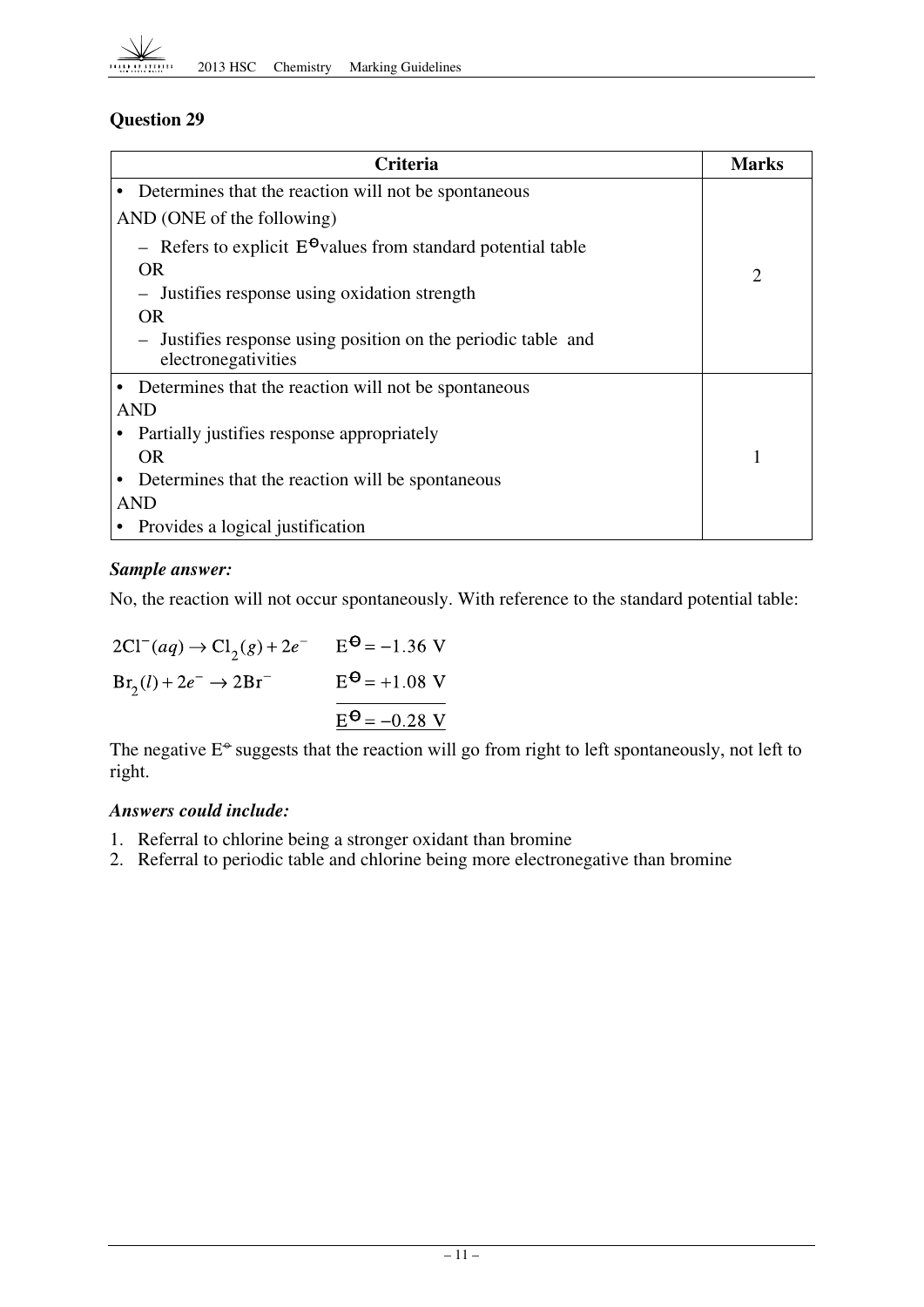

| <b>Criteria</b>                                                                                                  | Marks   |
|------------------------------------------------------------------------------------------------------------------|---------|
| Correctly identifies the decrease in ozone between 1979–1994 and<br>accounts for the change                      |         |
| Includes relevant equations to show conversion of ozone to oxygen                                                |         |
| Correctly identifies the increase in ozone between 1994–2012 and<br>accounts for the change                      | 6       |
| Response should demonstrate coherency and present information in a<br>logical way                                |         |
| Correctly identifies the changes between 1979–1994 and 1994–2012 and<br>accounts for the changes                 | $4 - 5$ |
| Includes relevant equations for converting ozone to oxygen                                                       |         |
| Correctly identifies the changes between 1979–1994 and 1994–2012 with<br>some attempt to account for the changes | $2 - 3$ |
| • Some relevant information provided                                                                             |         |

#### *Sample answer:*

The concentration of ozone above the South Pole decreased between 1979–1994. The decrease in ozone concentration was attributed to the prevalence of CFCs in the atmosphere. CFCs react (photo dissociate) to form chlorine radicals which are included in the conversion of ozone to molecular oxygen.

 $\text{CCl}_3\text{F}(g) + \text{uv} \rightarrow \text{CCl}_2\text{F} (g) + \text{Cl} (g)$ 

 $Cl·(g) + O_3(g) \rightarrow ClO·(g) + O_2(g)$ 

Since 1994 the concentration has begun to increase. A possible reason to explain this increase is the introduction of international agreements such as the Vienna Convention and the Montreal Protocol. These international agreements mandated a replacement of CFCs due to their ozone depletion potential (ODP). Alternatives to CFCs include HCFCs and HFCs which have a significantly lower ODP. The replacement of CFCs has resulted in a reduction in their atmospheric levels since the international agreements were enforced. This has seen the atmospheric concentration of ozone begin to increase, as shown by the 2012 ozone map.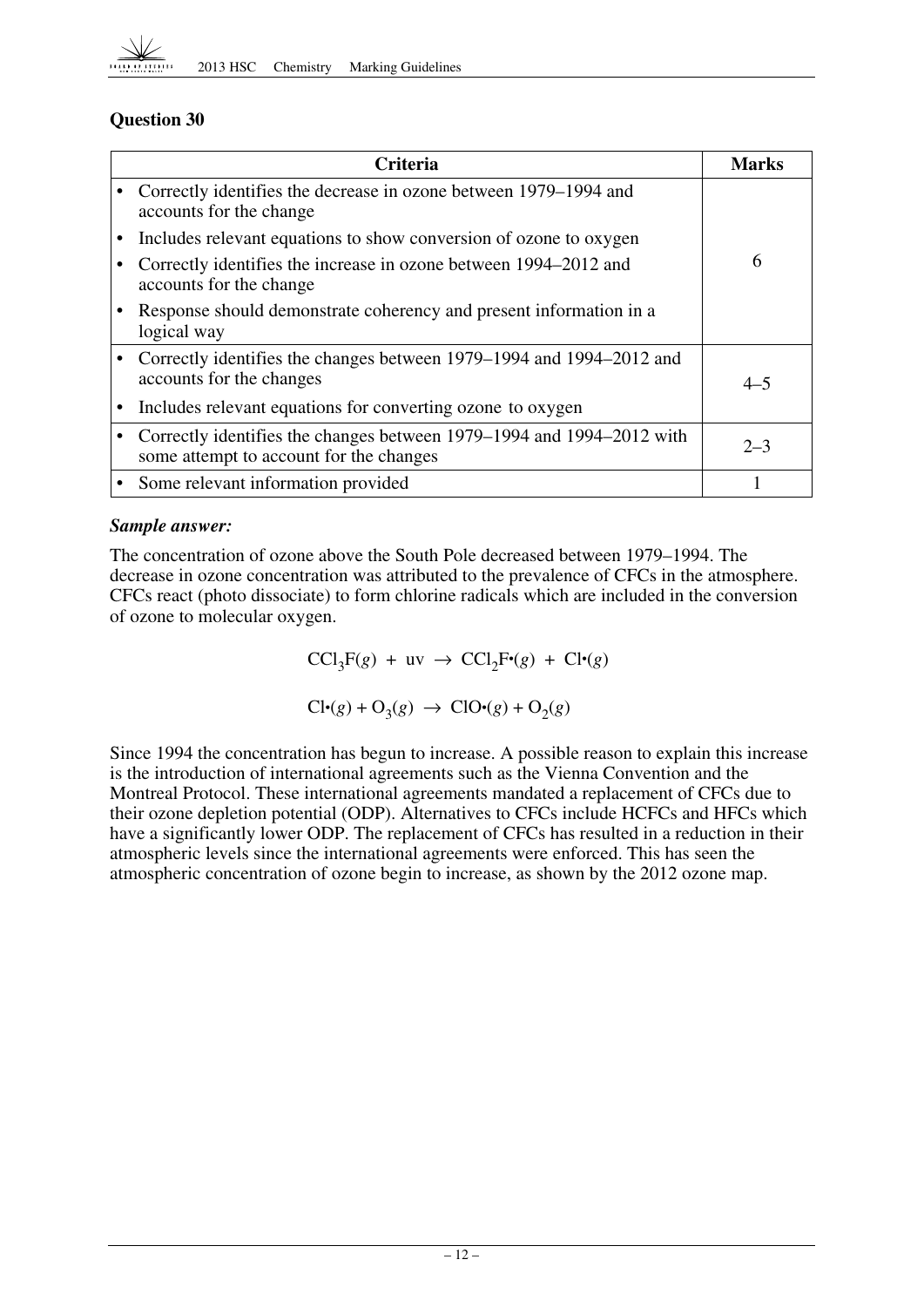

## **Question 31 (a)**

| <b>Criteria</b> |                                                                           |  |
|-----------------|---------------------------------------------------------------------------|--|
|                 | • Provides correct processes for both materials                           |  |
|                 | • Provides substantially correct series of steps for both materials       |  |
|                 | • Provides a correct series of steps for one material with all conditions |  |
| <b>OR</b>       |                                                                           |  |
|                 | Provides a partially correct series of steps for both materials           |  |
|                 | • Provides a limited series of steps for one material                     |  |
| <b>OR</b>       | റ                                                                         |  |
|                 | Provides relevant information for both materials                          |  |
|                 | • Provides some relevant information                                      |  |

#### *Sample answer:*





*Answers could include:* 

- 
- HDPE Other ways to produce biopolymer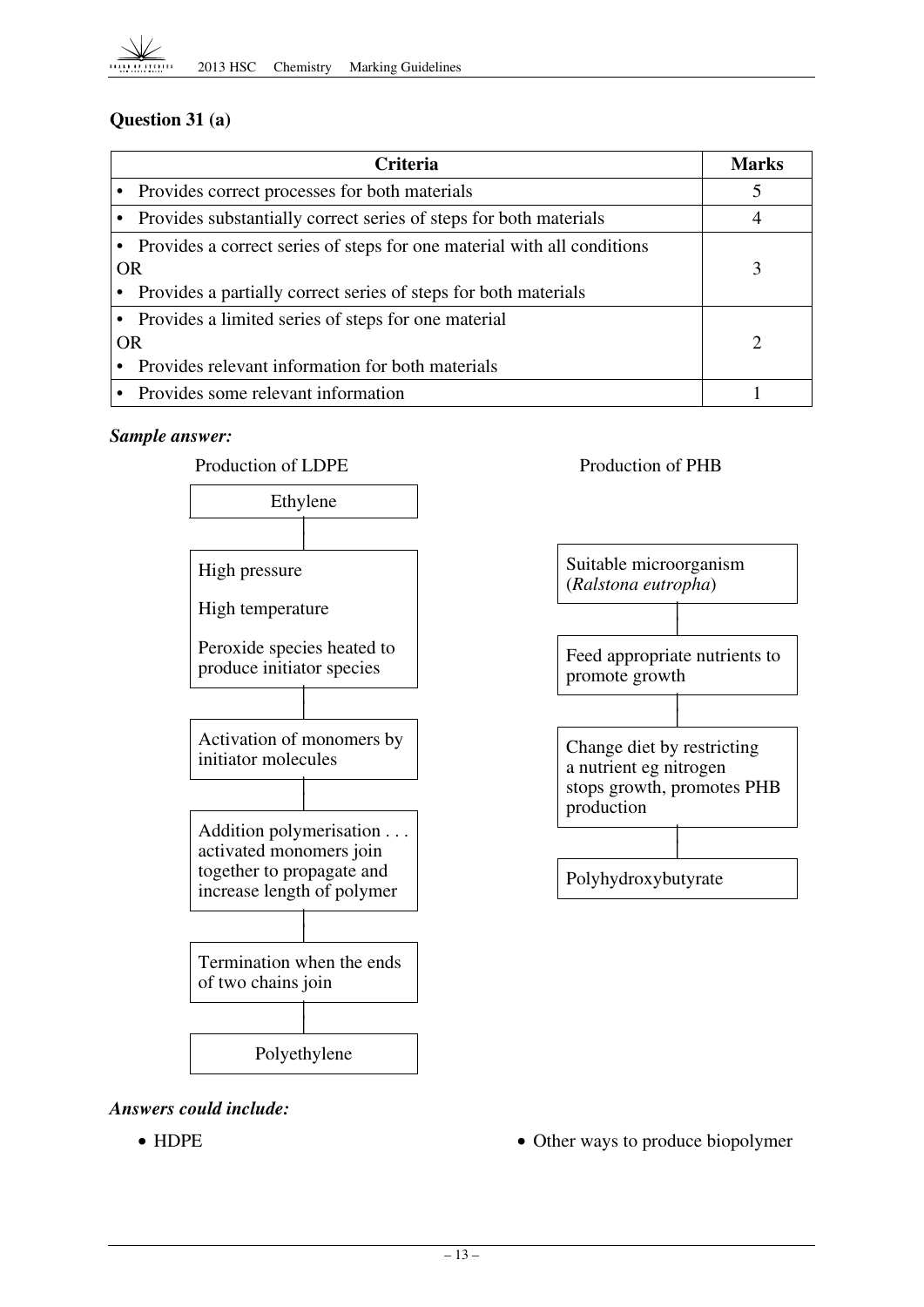

## **Question 31 (b)**

|            | Criteria                                                                                                                                             |   |  |
|------------|------------------------------------------------------------------------------------------------------------------------------------------------------|---|--|
|            | Links the uses of a recently developed biopolymer to its properties                                                                                  |   |  |
| <b>AND</b> |                                                                                                                                                      |   |  |
|            | Clearly uses this link to justify the use over fossil fuel polymers<br>mentioning problems/disadvantages of the fossil fuel polymers                 | 3 |  |
|            | Outlines properties of a recently developed biopolymer and gives one<br>disadvantage or property of fossil fuel polymers                             |   |  |
|            | <b>OR</b>                                                                                                                                            |   |  |
|            | Links the use of recently developed biopolymer to some of its properties<br>and attempts to justify the use of biopolymers over fossil fuel polymers |   |  |
|            | Refers to a use or a property of a recently developed biopolymer                                                                                     |   |  |
| <b>OR</b>  |                                                                                                                                                      |   |  |
|            | Refers to a fossil fuel polymer                                                                                                                      |   |  |

#### *Sample answer:*

PHB (polyhydroxybutyrate) is a recently developed biopolymer used in the manufacture of medical supplies, nappies, plastic bottles and plastic packaging. The fact that it is biodegradable, biocompatible and a renewable resource produced from microorganisms distinguishes this biopolymer from the 'fossil fuel' polymers that have been traditionally used for these purposes to date. These fossil fuel polymers lack these properties and thus add significantly to problems such as non-biodegradable landfill and the accelerating use of non-renewable fossil fuel resources.

#### *Answers could include:*

There are other recently developed, named biopolymers.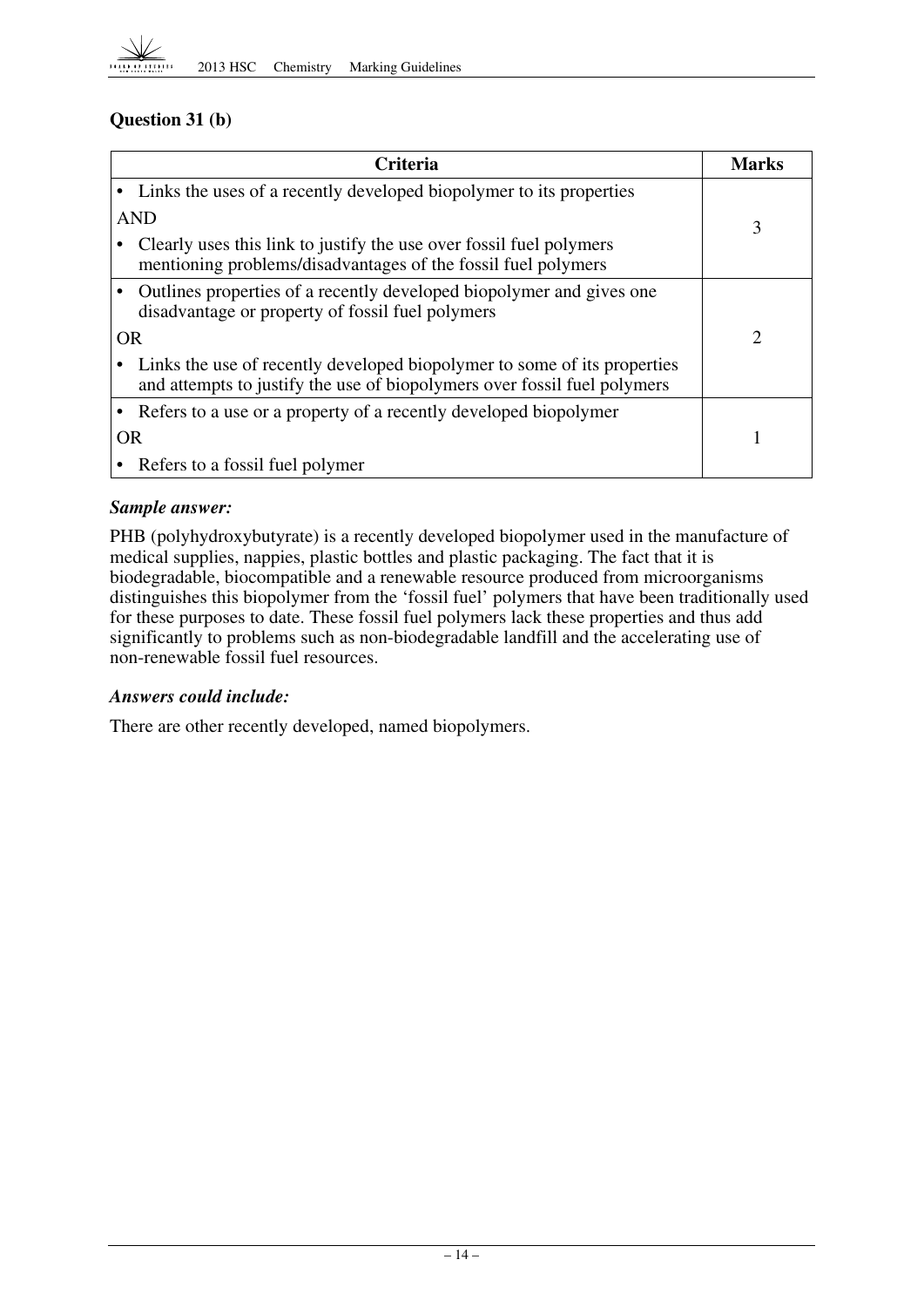

# **Section II**

## **Question 32 (a)**

| <b>Criteria</b>                                                                                                                          |  |  |
|------------------------------------------------------------------------------------------------------------------------------------------|--|--|
| Thorough explanation of the processes linking the structure of the<br>surfactant to its ability to form an emulsion in water with grease |  |  |
| Identifies the structure of the surfactant                                                                                               |  |  |
| <b>AND</b>                                                                                                                               |  |  |
| Identifies the emulsifying property of the surfactant                                                                                    |  |  |
| Identifies some features of the structure of the surfactant                                                                              |  |  |
| OR                                                                                                                                       |  |  |
| Identifies that an emulsion is formed                                                                                                    |  |  |

## *Sample answer:*

Soap has a hydrophilic, negatively charged polar head and a long, hydrophobic non-polar tail. When a mixture of soap and water is added the non-polar tails of the soap will dissolve in the grease. When enough soap has surrounded the grease, the particle is lifted off the surface. The negatively charged heads of the soap prevent individual grease droplets recombining, effectively forming an emulsion of grease in water, allowing the grease to be removed from the surface.

## *Answers could include:*

Other surfactants instead of soap.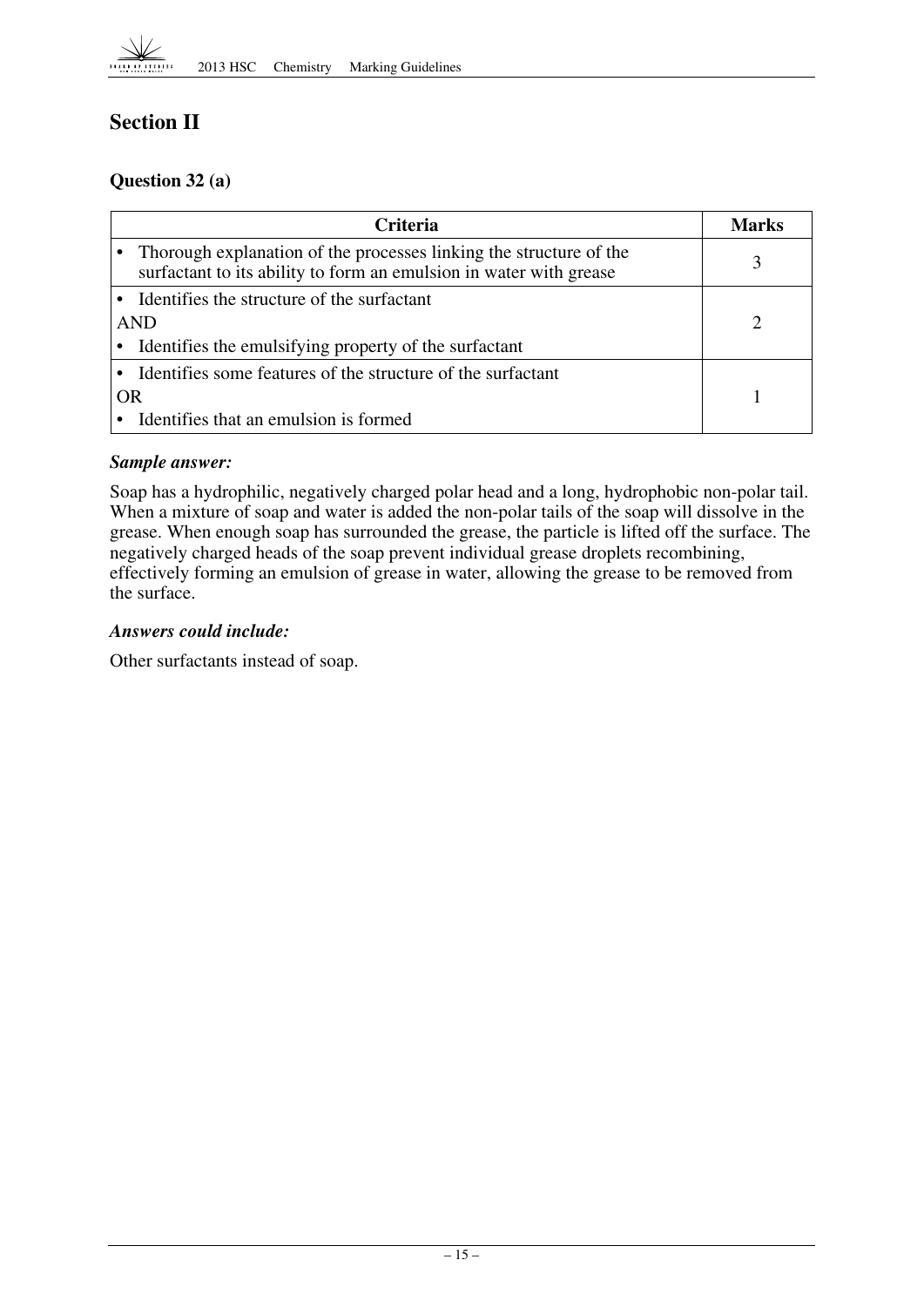

## **Question 32 (b) (i)**

| Criteria  |                                                                                                  |  |
|-----------|--------------------------------------------------------------------------------------------------|--|
|           | • Correct answer with relevant correct working shown                                             |  |
|           | Correct equilibrium expression with incorrect concentration values<br>substituted in             |  |
| <b>OR</b> |                                                                                                  |  |
|           | Substantially correct equilibrium expression with correct concentration<br>values substituted in |  |
|           | At least one correct equilibrium concentration                                                   |  |
| <b>OR</b> |                                                                                                  |  |
|           | Substantially correct equilibrium expression                                                     |  |

## *Sample answer:*

|             | H <sub>I</sub> | $H_{2}$  | $\mathbf{I}_{2}$ | $K = \frac{\left[\mathrm{H}_2\right]\left[\mathrm{I}_2\right]}{\left[\mathrm{HI}\right]^2}$ |
|-------------|----------------|----------|------------------|---------------------------------------------------------------------------------------------|
| Initial     | 0.60           | $\theta$ | O                |                                                                                             |
| Used/made   | 0.50           | 0.25     | 0.25             | $0.25 \times 0.25$                                                                          |
| Equilibrium | 0.10           | 0.25     | 0.25             | $(0.10)^2$                                                                                  |
|             |                |          |                  | $= 6.25$                                                                                    |

## **Question 32 (b) (ii)**

|           | <b>Criteria</b>                                                                                                                                    | Marks |
|-----------|----------------------------------------------------------------------------------------------------------------------------------------------------|-------|
|           | Relates the cooling to equilibrium position to drive reaction to left and<br>correctly indicates the purple colour due to I <sub>2</sub> will fade |       |
|           | Statement that colour will fade                                                                                                                    |       |
| OR        |                                                                                                                                                    |       |
|           | Statement that equilibrium will shift to left                                                                                                      |       |
| <b>OR</b> |                                                                                                                                                    |       |
|           | Correct interpretation of incorrect statement                                                                                                      |       |

## *Sample answer:*

Since the reaction as written is endothermic, cooling the reaction vessel will drive the reaction to the left, reducing the concentration of purple  $I_2$ . Hence, contents of vessel will change to a lighter shade of purple.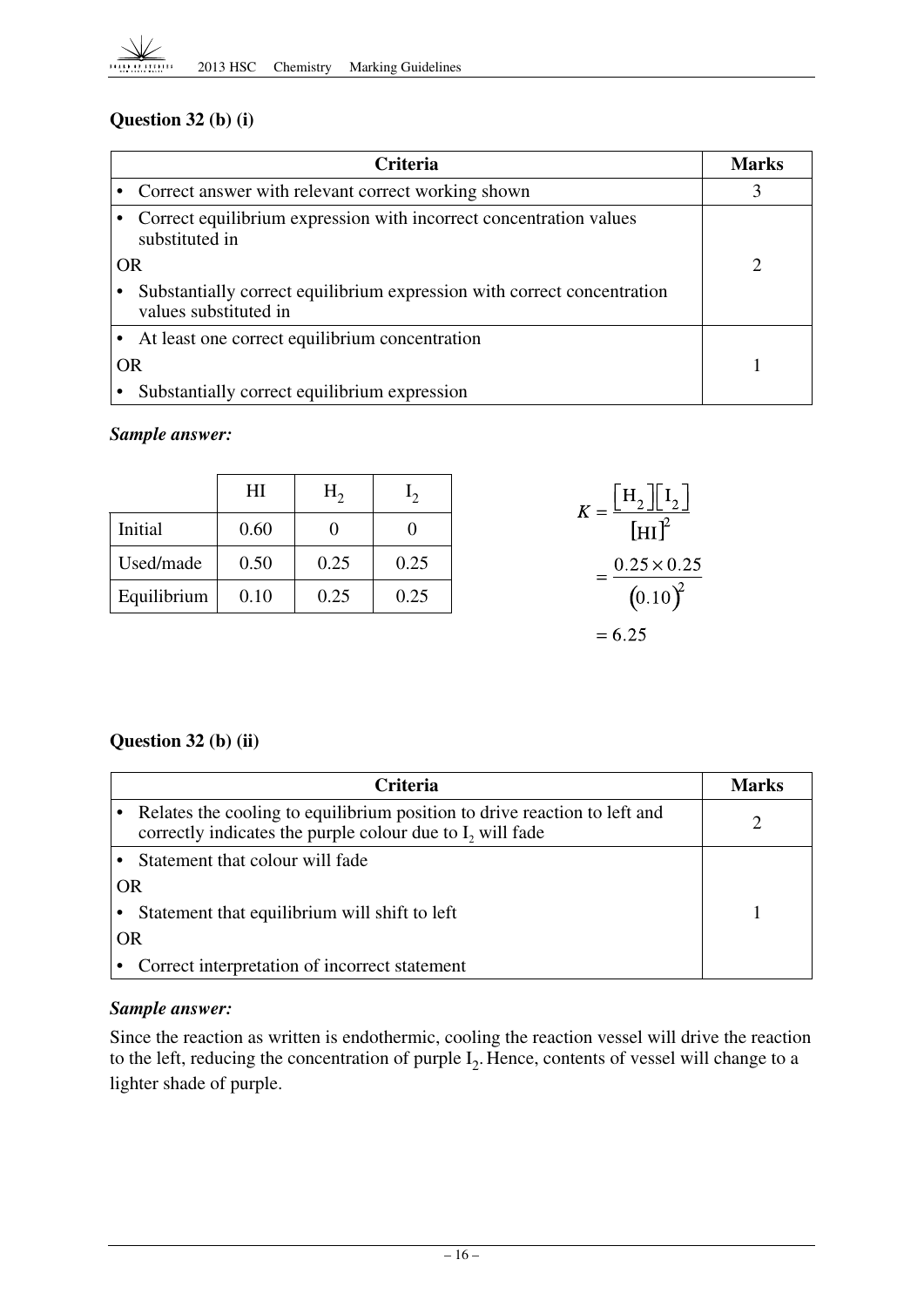## **Question 32 (c) (i)**

|    | <b>Criteria</b>                                                       |  |
|----|-----------------------------------------------------------------------|--|
|    | Includes a correct reason for use of limestone as a source of $CaCO3$ |  |
|    | Includes a correct equation                                           |  |
|    | States that limestone is a raw material                               |  |
| OR |                                                                       |  |
|    | Substantially correct equation                                        |  |

## *Sample answer:*

The major constituent of limestone is  $CaCO<sub>3</sub>$  which is a raw material for the Solvay process.

 $CaCO<sub>3</sub>(s) + 2NaCl(aq) \rightarrow CaCl<sub>2</sub>(aq) + Na<sub>2</sub>CO<sub>3</sub>(s)$ 

## *Answers could include:*

Limestone heated to produce  $CO<sub>2</sub>$  that is used in the Solvay process.

$$
CaCO3(s) \rightarrow CaO(s) + CO2(g)
$$

## **Question 32 (c) (ii)**

| <b>Criteria</b>                                                                                                                                                   |  |
|-------------------------------------------------------------------------------------------------------------------------------------------------------------------|--|
| Demonstrates relationships between several of the key requirements to<br>appropriate locations and provides specific explicit reasons for a preferred<br>location |  |
| • Identifies some links between requirements and locations                                                                                                        |  |
| States at least two requirements of the Solvay process                                                                                                            |  |

## *Sample answer:*

Main requirements for the Solvay process include availability of raw materials (limestone and brine) and disposal of waste CaCl<sub>2</sub>, as well as some generalised requirements such as labour, access to markets.

While location *B* is close to the limestone deposit, it would be difficult to transport brine to *B*, and there is no easy way to dispose of waste. Location *A* would be preferred, as it is relatively easy to transport solid limestone to *A* by rail. Brine can easily be obtained from the ocean and waste CaCl<sub>2</sub> can be easily disposed of in the ocean. As well,  $A$  is close to the labour source of Port City, which would also have facilities to ship the product  $(Na_2CO_3)$  to markets.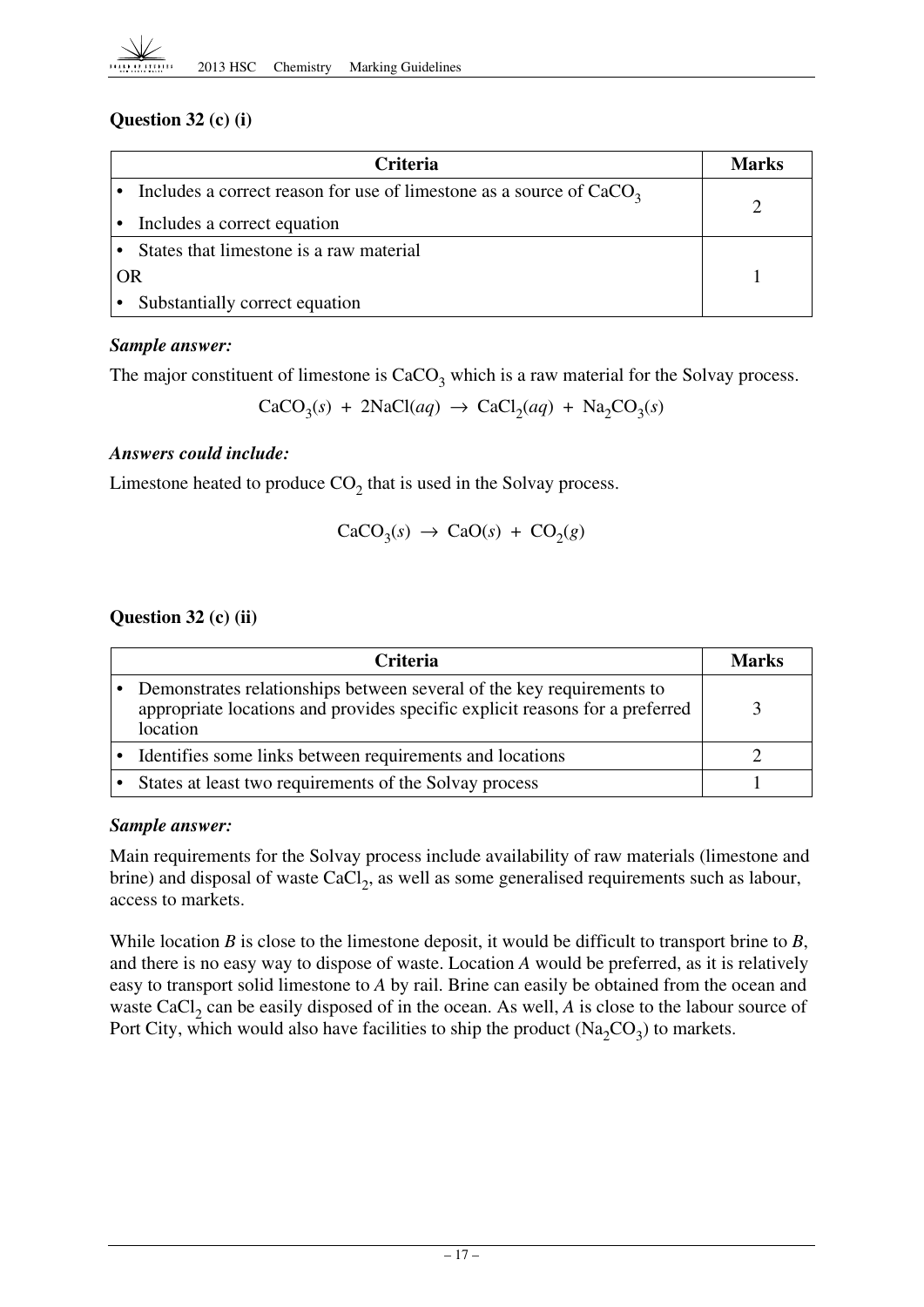## **Question 32 (d) (i)**

| <b>Criteria</b>                                              | Marks |
|--------------------------------------------------------------|-------|
| • Hazard identified related to products formed in experiment |       |
| <b>AND</b>                                                   |       |
| • A method of reducing the risk described                    |       |
| • Hazard identified                                          |       |
| <b>OR</b>                                                    |       |
| A method of reducing risk                                    |       |

## *Sample answer:*

Chlorine gas is produced in this reaction which is toxic. The reaction must be carried out in the fume cupboard.

## *Answer could include:*

Explosive mixture of  $H_2$  and  $Cl_2$ Electrical hazards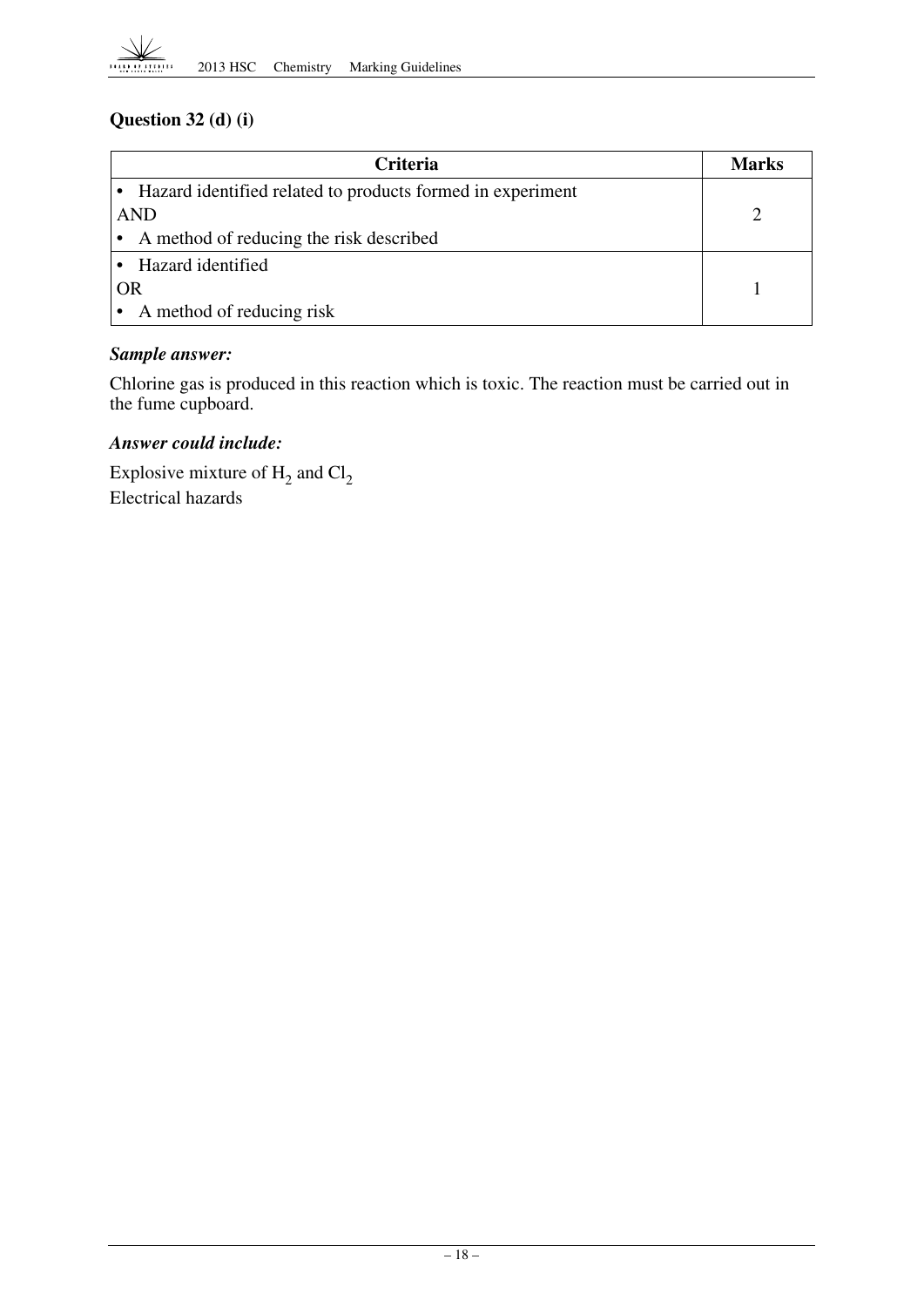

# **Question 32 (d) (ii)**

|           | <b>Criteria</b>                                                                                                            | <b>Marks</b> |
|-----------|----------------------------------------------------------------------------------------------------------------------------|--------------|
|           | Includes details of all THREE products of electrolysis with descriptions of<br>tests/observations to identify the products |              |
|           | Identification of TWO products of electrolysis with descriptions of<br>tests/observations to identify the products         |              |
|           | • Identification of at least TWO products of NaCl electrolysis                                                             |              |
| <b>OR</b> |                                                                                                                            |              |
|           | Description of a test to identify ONE product                                                                              |              |

## *Sample answer:*

| Product of electrolysis of 4.0 mol $L^{-1}$ NaCl | How Identified                                                                                                                |
|--------------------------------------------------|-------------------------------------------------------------------------------------------------------------------------------|
| $Cl2$ gas                                        | Bubbling at anode and<br>Universal indicator added was bleached<br>$\bullet$                                                  |
|                                                  | colourless from green near anode by $Cl2$                                                                                     |
|                                                  | Colourless I <sup>-</sup> ions added were oxidised to<br>$\bullet$<br>brown I <sub>2</sub> molecules near anode by $Cl2(g)$ . |
|                                                  | Prescence of $I_2$ confirmed by adding starch                                                                                 |
|                                                  | (blue/black colour)                                                                                                           |
| $H_2$ gas                                        | Bubbling at cathode and                                                                                                       |
|                                                  | Gas collected pop test<br>٠                                                                                                   |
| $OH-ions$                                        | Universal indicator changed from green to<br>٠                                                                                |
|                                                  | purple near cathode indicating OH <sup>-</sup> ion<br>present                                                                 |

## *Answer could include:*

Description of identification of products for a dilute NaCl solution  $(H_2(g), OH^-, O_2(g), H^+).$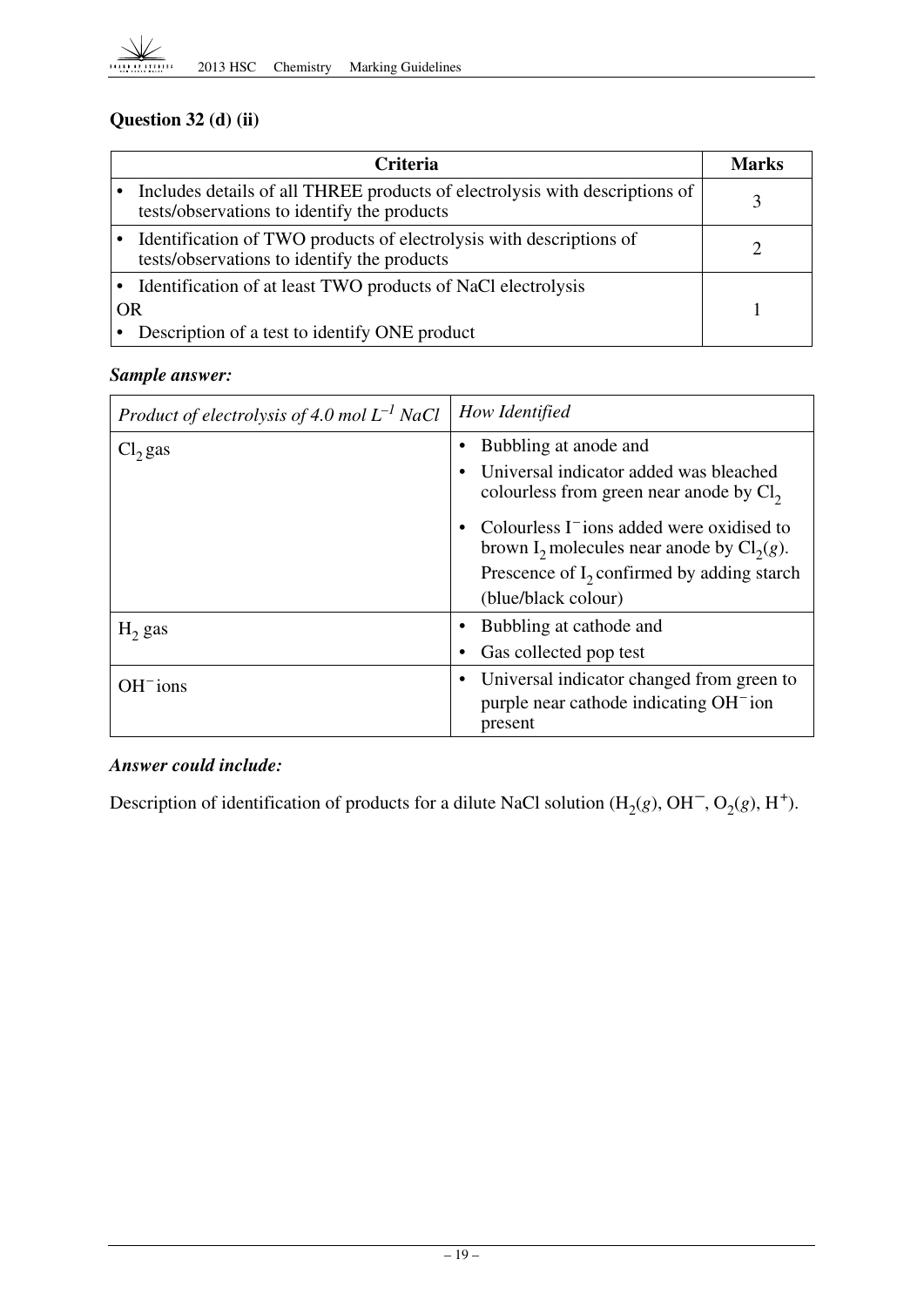

## **Question 32 (e)**

|           | <b>Criteria</b>                                                                                     | <b>Marks</b> |
|-----------|-----------------------------------------------------------------------------------------------------|--------------|
|           | Coherent, concise response with no irrelevant extraneous information                                |              |
|           | Includes relevant equation                                                                          |              |
|           | Thorough description of second step in process relating several factors to<br>maximisation of yield | 7            |
|           | Clearly relates manipulation of reaction to reduction of environmental<br>impact                    |              |
| $\bullet$ | Includes relevant equation                                                                          |              |
|           | Thorough description of second step in process relating several factors to<br>maximisation of yield | 6            |
|           | Clearly relates manipulation of reaction to reduction of environmental<br>impact                    |              |
|           | Sound description of how several factors related to maximise yield are<br>manipulated               | $4 - 5$      |
|           | Identifies that the process reduces environmental impact                                            |              |
| $\bullet$ | Process is described including some reaction conditions                                             | $2 - 3$      |
|           | An environmental issue identified                                                                   |              |
|           | One aspect of the production of sulfuric acid is identified                                         |              |
| <b>OR</b> |                                                                                                     | 1            |
|           | Environmental issue identified                                                                      |              |

## *Sample answer:*

Maximising yield in the production of sulfuric acid occurs mainly in the second step of the contact process where sulfur dioxide is converted to sulfur trioxide.

The nature of this exothermic step requires a careful manipulation of the reaction conditions of concentration, pressure and temperature so that yield is maximised without comprising reaction rate. In addition, this manipulation also reduces the amount of  $SO<sub>2</sub>$  released into the atmosphere (a major environmental concern leading to formation of acid rain) and helps to dispose of waste heat produced in all steps in the process.

In the second, yield-determining step, the following reaction occurs:

$$
\mathrm{SO}_2(g)\,+\,\frac{1}{2}\,\mathrm{O}_2(g)\,\rightleftharpoons\,\mathrm{SO}_3(g).
$$

 1.5 : 1 ratio of gas particles reactants : products the reaction is also forced to the right to To maximise yield, the initial air used contains about 30%–50% more oxygen than is required to fully convert sulfur to  $SO_3$ . This increased concentration of  $O_2(g)$  forces reaction to right, maximising yield. In addition, the reaction is carried out at about 1.5 atm. Since there is a reduce pressure, maximising yield.

The initial gas stream at the beginning of this step is at 1000°C after combustion of sulfur. This is too high to produce effective yield in the exothermic reaction above. The gas stream is cooled (heat exchanged, with heat used to liquefy sulfur in first step, which reduces heat released from process) to about 550°C.

At this lower temperature, the gas stream passes over a bed of  $V_2O_5$  catalyst, which produces a relatively rapid 70% conversion of  $SO_2$  to  $SO_3$ . The gas stream is then further cooled to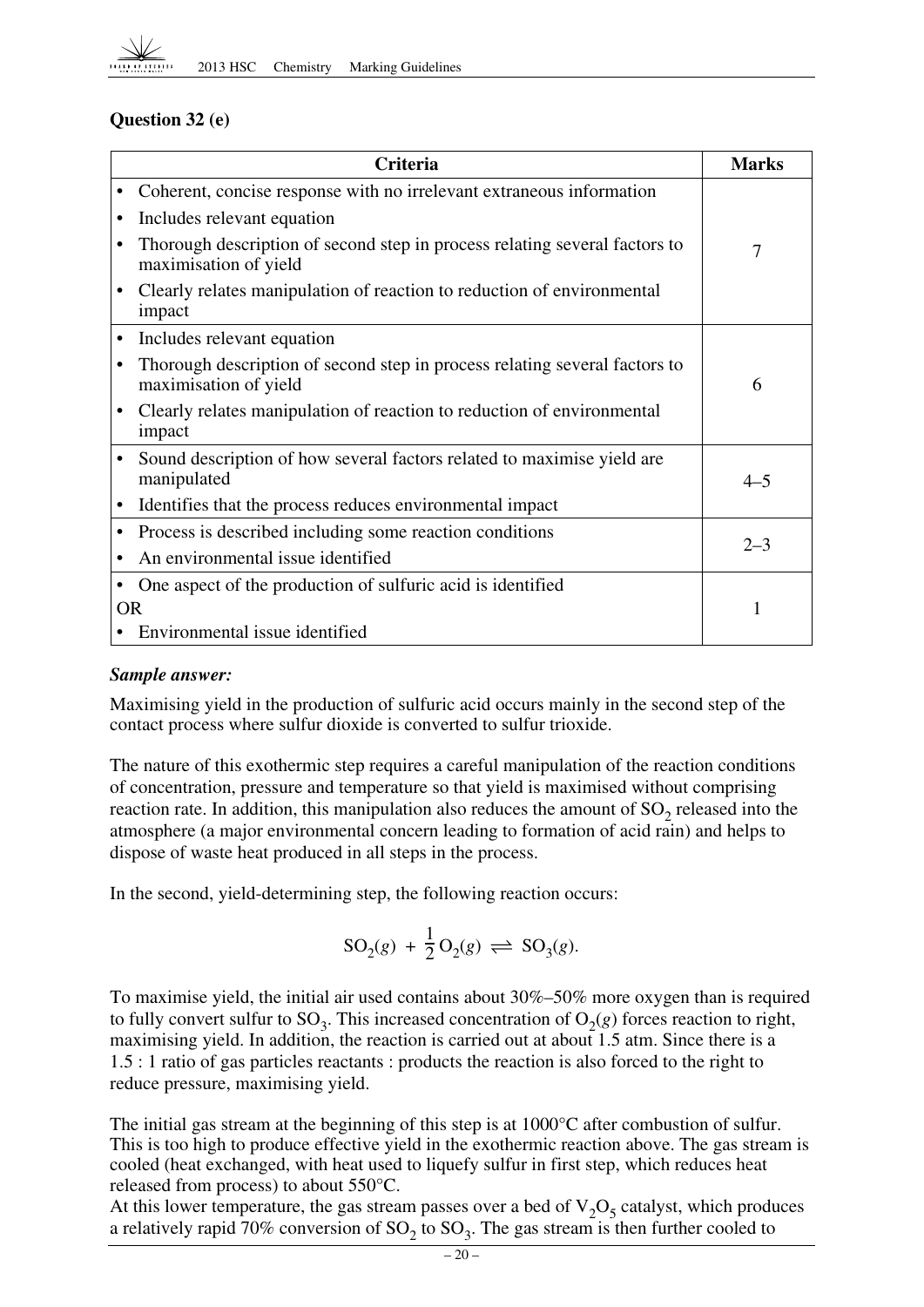400°C and passed over a second catalytic bed, producing overall 97% conversion at the lower temperature. In the past,  $3\%$  SO<sub>2</sub> released was considered acceptable. However, now it is not permitted to release  $SO<sub>2</sub>$  at this concentration into the atmosphere.

So, after conversion of  $SO_3$  to  $H_2SO_4$  (via oleum), the remaining gas stream is passed over a final bed of  $V_2O_5$  to produce a 99.7% conversion. 0.3% SO<sub>2</sub> released is considered acceptable.

## **Question 33 (a)**

|           | <b>Criteria</b>                                                                                                         | Marks |
|-----------|-------------------------------------------------------------------------------------------------------------------------|-------|
|           | Provides a clearly reasoned answer, identifying the treatment as<br>electrolysis and the need to prevent further damage | 3     |
|           | States ONE reason with supporting statement                                                                             |       |
| <b>OR</b> |                                                                                                                         |       |
|           | States reasons for using the electrolysis                                                                               |       |
|           | • States ONE reason for the electrolysis                                                                                |       |
| <b>OR</b> |                                                                                                                         |       |
|           | Identifies the treatment as electrolysis                                                                                |       |

## *Sample answer:*

This process would be used to remove salt from the artefact. This can be done because electrolysis can be used to remove chloride ions without damaging the artefact.

## *Answer could include:*

- Reasons about cleaning and stabilising a metal artifact
- Correct half-equations/equations to support the answer

## **Question 33 (b) (i)**

| <b>Criteria</b>                                           | <b>Marks</b> |
|-----------------------------------------------------------|--------------|
| Correctly balanced equation<br>∣•                         |              |
| Equation is substantially correct, with only minor errors |              |

## *Sample answer:*

$$
Sn(s) + \frac{1}{2}O_2(g) + H_2O(l) \rightarrow Sn^{2+}(aq) + 2OH^{-}(aq)
$$

## *Answer could include:*

Other acceptable equations for the degradation of tin under those conditions.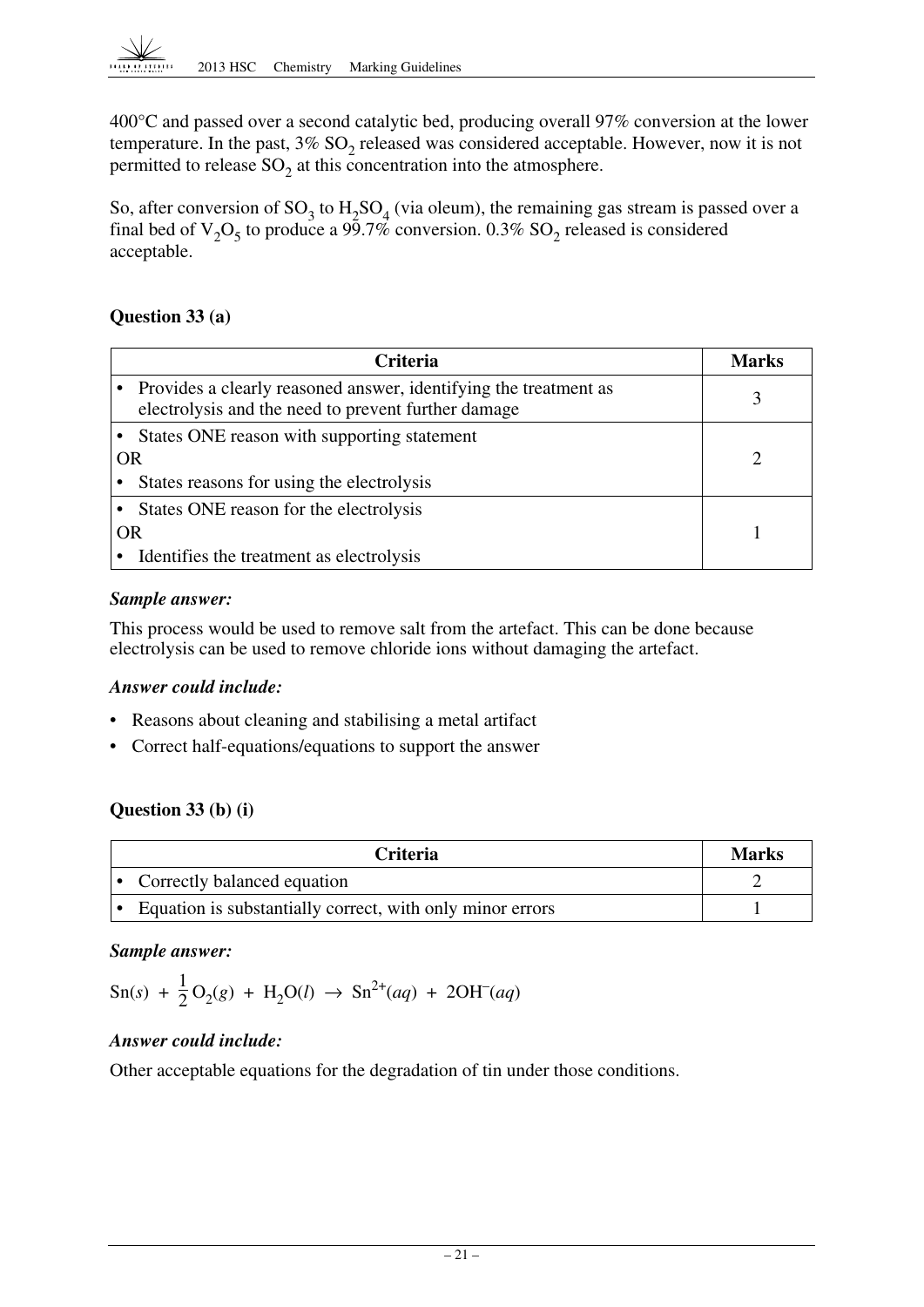

## **Question 33 (b) (ii)**

|           | <b>Criteria</b>                                                                                   | <b>Marks</b>   |
|-----------|---------------------------------------------------------------------------------------------------|----------------|
|           | Clearly identifies corrosion as a redox reaction                                                  |                |
|           | Provides half-equations to illustrate electron movement                                           | 3              |
|           | Summarises the essential nature of the electron transfer                                          |                |
|           | Summarises the essential nature of the electron transfer without correct<br>equations             |                |
| <b>OR</b> |                                                                                                   | $\overline{2}$ |
|           | Uses redox terms and equations, but fails to clearly articulate the need for<br>electron transfer |                |
|           | Identifies corrosion as a redox reaction                                                          |                |
| OR        |                                                                                                   |                |
|           | Provides a simple statement identifying the transfer of electrons in<br>corrosion reaction        |                |

#### *Sample answer:*

Corrosion reactions are examples of redox reactions, where a metal will be oxidised and lose electrons. The transfer of electrons is essential to these reactions occurring as the oxidation and reduction processes need to be paired.

For example:

 $\text{Sn}(s) \to \text{Sn}^{2+} + 2\text{e}^{-}$  $\frac{1}{2}O_2(g) + H_2O + 2e^- \rightarrow 2OH^-$ 

Without the movement of electrons corrosion would not occur.

## *Answer could include:*

- Any suitable example to show the loss and gain of electrons
- Discussion of electrolyte present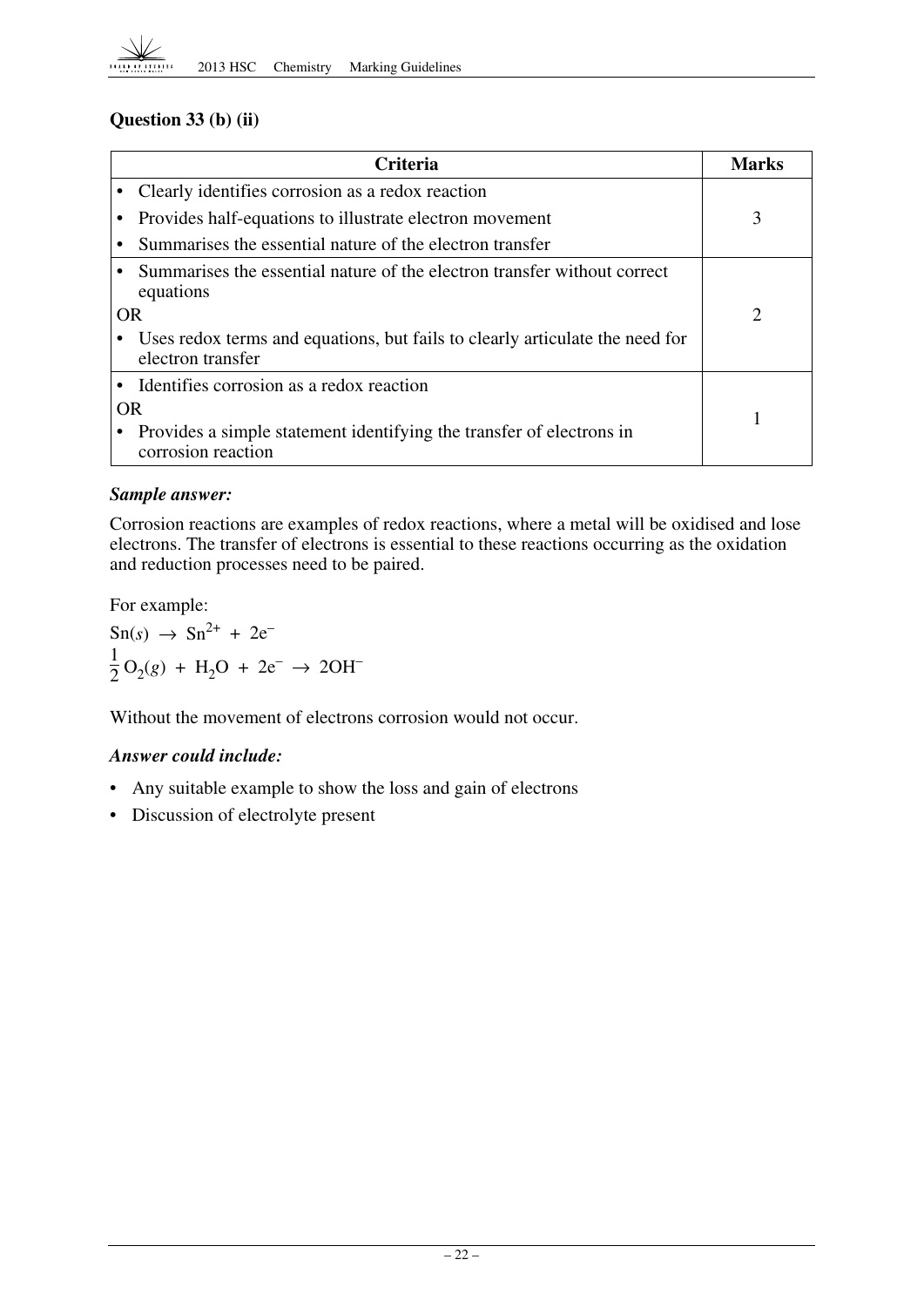## **Question 33 (c) (i)**

| <b>Criteria</b>                                       | Marks |
|-------------------------------------------------------|-------|
| • Answer between 10.0 and 11.8 mg $L^{-1}$ with units |       |
| • Answer between 9.2 and 12 mg $L^{-1}$ with units    |       |
| OR                                                    |       |
| • Answer between 10.0 and 11.8 without units          |       |

#### *Sample answer:*

The solubility of oxygen at 4 $\rm ^{\circ}C$  was found to be 11.0 mg L<sup>-1</sup>.

#### *Answer could include:*

 $4^{\circ}C \rightarrow 11 \text{ mg } L^{-1}$ .

## **Question 33 (c) (ii)**

|    | <b>Criteria</b>                                                                                 | <b>Marks</b> |
|----|-------------------------------------------------------------------------------------------------|--------------|
|    | • Outlines a range of factors which affect oxygen concentration in the ocean                    |              |
|    | • Links the effects to different ocean depths                                                   |              |
| OR | • Provides some information on a factor affecting oxygen concentration<br>linked to ocean depth |              |
|    | • Identifies a range of factors affecting oxygen concentration in oceans                        |              |
|    | • Identifies a factor affecting oxygen concentration                                            |              |

## *Sample answer:*

The factors affecting the concentration of dissolved oxygen at increasing ocean depths include:

- The temperature of the water which decreases at depth
- Currents of dense cold water with high oxygen concentrations at great depth
- Minimal mixing of surface water with water at intermediate depth
- Use of oxygen by organisms at different rates at different depths
- Little/no replacement of oxygen by photosynthesis due to lack of light at depth

#### *Answer could include:*

- References to anaerobic/aerobic bacteria
- More information on solubility of oxygen at the surface of the ocean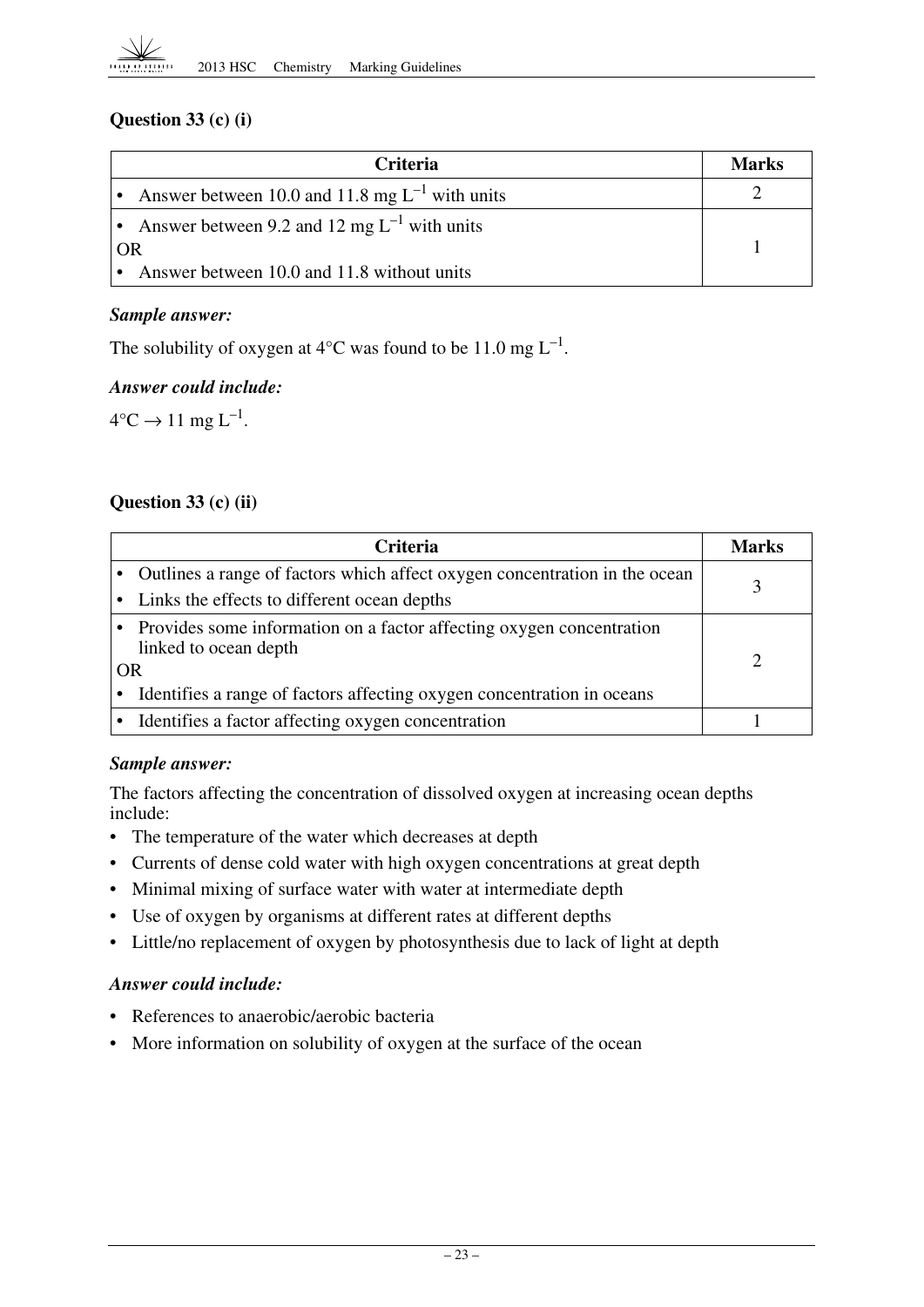

## **Question 33 (d) (i)**

|           | <b>Criteria</b>                                                                                                               | <b>Marks</b> |
|-----------|-------------------------------------------------------------------------------------------------------------------------------|--------------|
|           | Experimental design includes a control and at least two methods of<br>preventing corrosion                                    |              |
|           | Treatment of variables clear, test is valid                                                                                   | 3            |
|           | Diagram included aids understanding                                                                                           |              |
|           | Clear description of experimental design, with control, lacking a diagram                                                     |              |
| <b>OR</b> |                                                                                                                               | 2            |
|           | Includes diagram in description of experimental design, but lacking<br>control or with an error in the treatment of variables |              |
|           | Minimal description of experiment, without control or with errors in<br>treatment of variables                                |              |
| <b>OR</b> |                                                                                                                               |              |
|           | Attempted diagram conveying some information about experimental<br>procedure                                                  |              |

## *Sample answer:*

## **Experimental Set up**



NB: Equal volumes of same concentration solution in all test tubes. All test tubes the same size.

To test the effectiveness of corrosion prevention, a control is needed as shown above. The samples would need to be observed each day over a week-long period, identifying signs of rusting for each nail and drawing comparisons to that seen on the control.

## *Answers could include:*

- Any specific examples of paints/resins/other coatings used to provide a physical barrier to protect the nail
- Any other metals added which would oxidize in place of the iron nail
- • Applying a small current to the nail provided the experimental set up appears feasible under school laboratory conditions
- More than three examples
- Any variations to equipment identified, provided a control is used and fair testing conditions are clear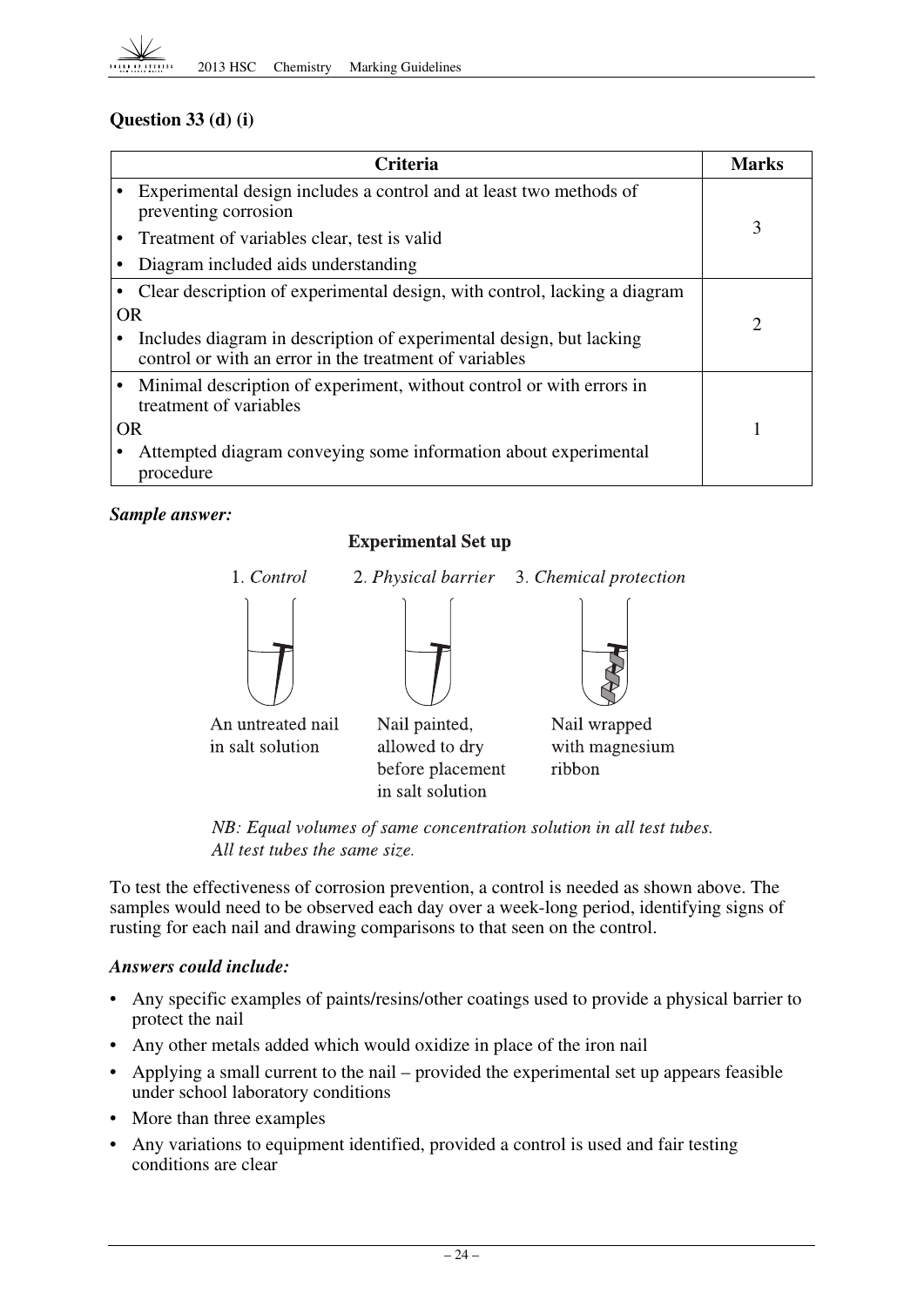

## **Question 33 (d) (ii)**

| <b>Criteria</b>                                                           | Marks |
|---------------------------------------------------------------------------|-------|
| Provides reasons for using iron, making reference to preventing corrosion |       |
| • Provides some relevant information                                      |       |

#### *Sample answer:*

The expected results would show that iron can be protected by painting, galvanising or using a sacrificial anode. As these methods prevent corrosion it is reasonable to use iron in oceangoing vessels since it is also strong, relatively cost-effective and easily available.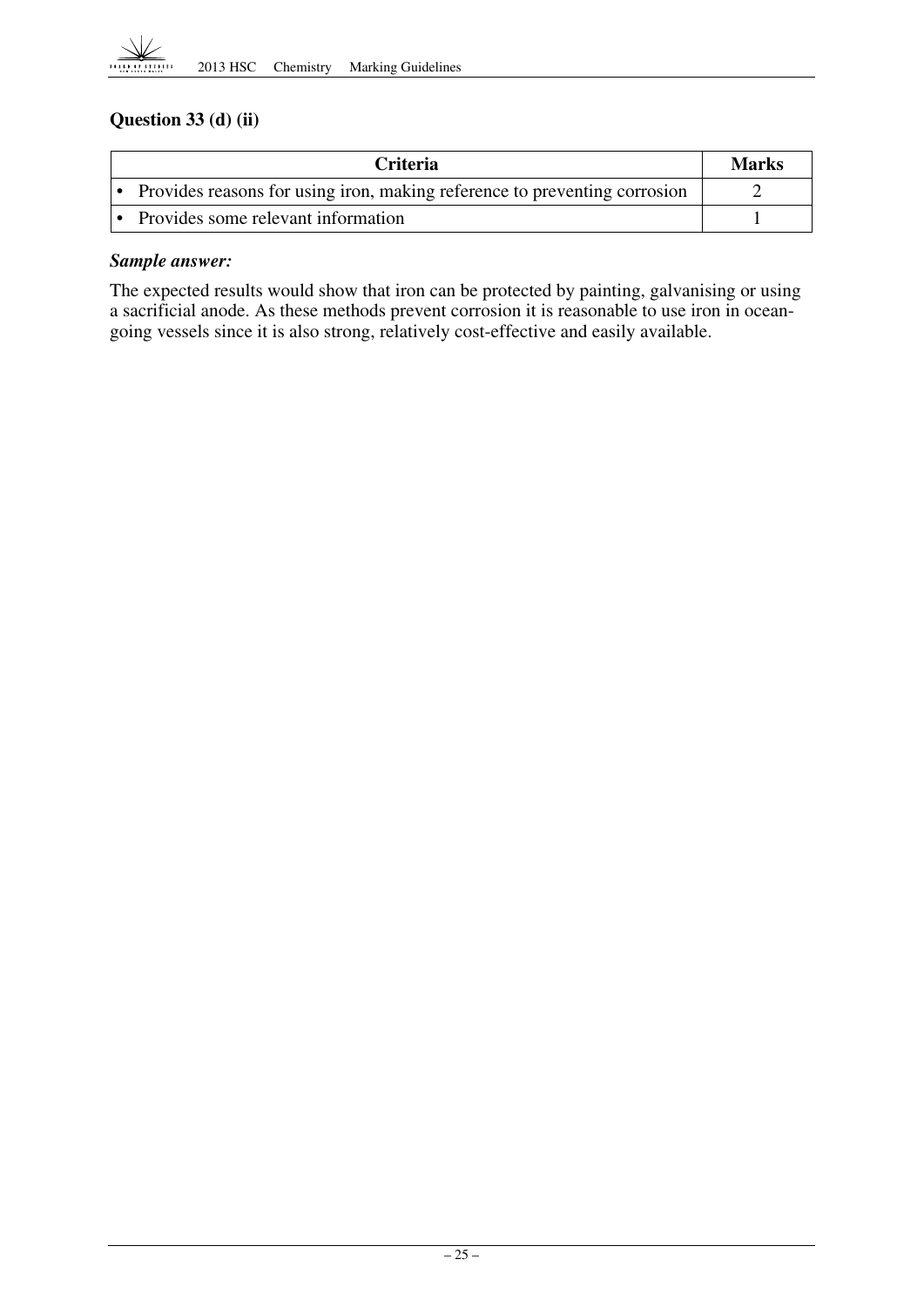

## **Question 33 (e)**

|           | <b>Criteria</b>                                                                                                                 | <b>Marks</b> |
|-----------|---------------------------------------------------------------------------------------------------------------------------------|--------------|
|           | Coherent, concise response with no irrelevant, extraneous information                                                           |              |
|           | Proposes one of the four scientists studied                                                                                     |              |
|           | Justifies their choice with reference to the work of the other three OR the<br>historical context of the research               | 7            |
| ٠         | Demonstrates an understanding of redox reactions                                                                                |              |
|           | Discusses changes in scientific thinking                                                                                        |              |
| ٠         | Proposes one of the four scientists studied                                                                                     |              |
|           | Justifies their choice with reference to the work of the other three OR the<br>historical context of the research               | 6            |
| ٠         | Demonstrates an understanding of redox reactions                                                                                |              |
| $\bullet$ | Discusses changes in scientific thinking                                                                                        |              |
| $\bullet$ | Proposes one of the four scientists studied                                                                                     |              |
|           | Justifies their choice with reference to EITHER the work of the other three<br>OR the historical context of the research chosen | $4 - 5$      |
|           | Identifies changes in scientific thinking                                                                                       |              |
| $\bullet$ | Demonstrates some understanding of redox reactions                                                                              |              |
|           | Proposes one of the four scientists studied                                                                                     |              |
|           | <b>AND</b>                                                                                                                      |              |
|           | - Makes some comparisons between the work of the scientists                                                                     | $2 - 3$      |
|           | <b>OR</b>                                                                                                                       |              |
|           | Demonstrates an understanding of redox reactions through a<br>description of the scientist's work                               |              |
|           | Suggests either Galvani, Volta, Davy or Faraday                                                                                 | 1            |

#### *Sample answer:*

Our understanding of redox reactions has been the result of many scientists' work, including Galvani, Volta, Davy and Faraday. Arguably the work of Davy in identifying the connections between reactions and electricity most changed the direction or nature of scientific thinking in this area as his experiments were later used to develop the idea of electron transfer.

 Ca, Ba). Prior to Davy, Galvani and Volta had worked on generating electric currents. While their work prompted further investigation, this continued along the direction of finding materials to generate electricity. Davy was able to recognise that the reactions were the source of the electric current and that the reactions involved decomposition. In this way he changed the direction of scientific thinking to electrolysis and was able to discover new elements (Mg,

Faraday was able to build on Davy's work and develop ways to quantify the relationship between the reactions and electricity in devising his laws of electrolysis. In this he continued and extended Davy's work, making very valuable contributions to our understanding, but not really changing the direction of scientific thinking.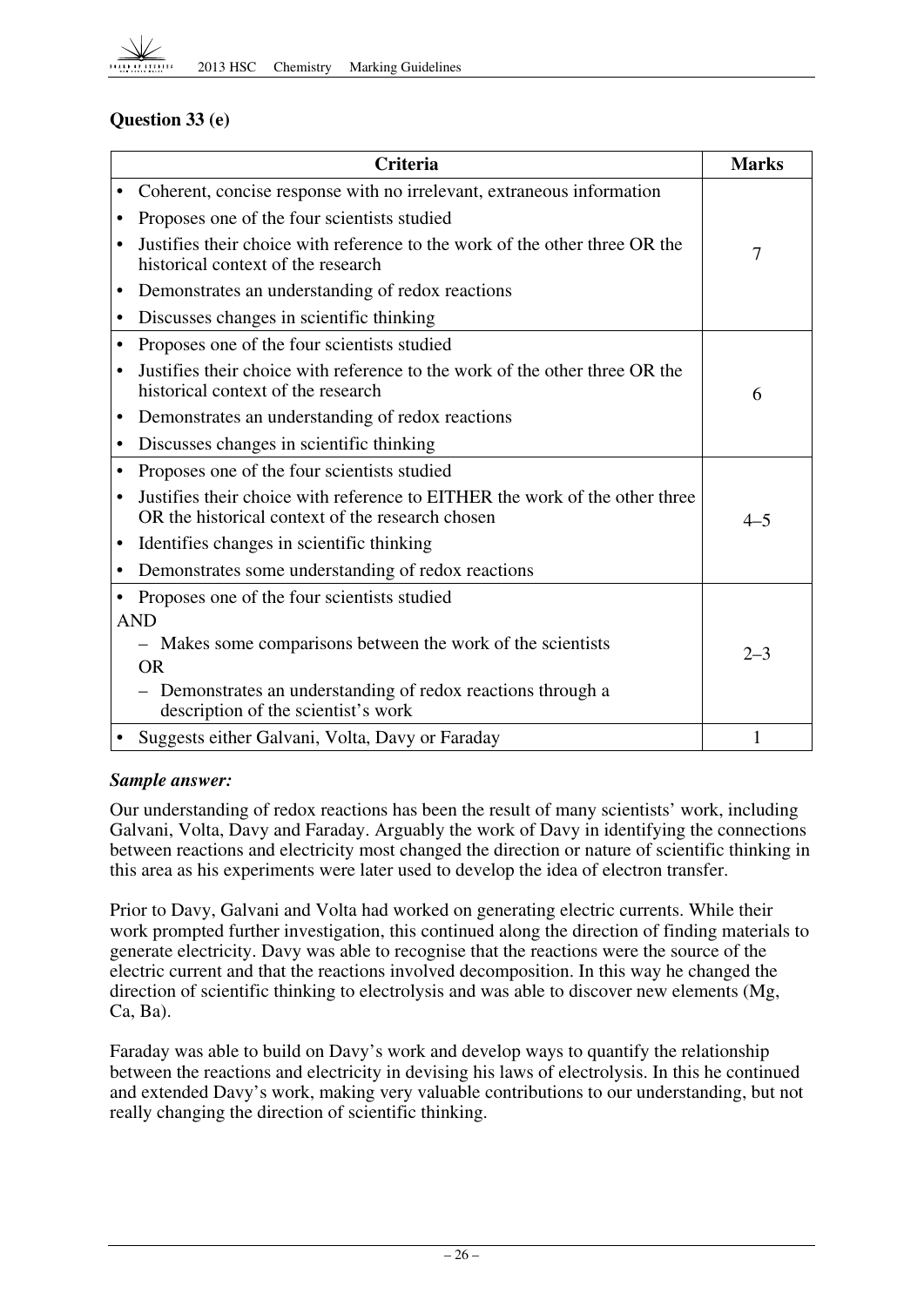While the term 'redox reaction' would not have been used at the time, the work of Davy has had the most significant impact on scientific thinking in this area, laying the foundations for qualitative and quantitative relationships between chemical reactions and electricity, later able to be identified as electron transfer reactions as more became known about structure and the nature of ionic substances.

#### *Answers could include:*

• Proposals for Galvani, Volta or Faraday which adequately argue for changes in scientific thinking resulting from their work

## **Question 34 (a)**

| Criteria                                                                                                             | <b>Marks</b> |
|----------------------------------------------------------------------------------------------------------------------|--------------|
| Correctly identifies part X (phosphate groups) as the most biologically<br>important                                 |              |
| <b>AND</b>                                                                                                           |              |
| Relates hydrolysis of ATP (cleavage of phosphate groups) to the<br>production of energy that is used by the organism | 3            |
| <b>AND</b>                                                                                                           |              |
| A relevant equation                                                                                                  |              |
| Correctly identifies part X                                                                                          |              |
| <b>AND</b>                                                                                                           |              |
| Relates hydrolysis of ATP to the production of energy                                                                | 2            |
| <b>OR</b>                                                                                                            |              |
| A relevant equation                                                                                                  |              |
| Correctly identifies part X                                                                                          |              |
| <b>OR</b>                                                                                                            |              |
| Relates hydrolysis of ATP to the production of energy                                                                |              |
| OR                                                                                                                   |              |
| A relevant equation                                                                                                  |              |

## *Sample answer:*

Part X is the most biologically important part of ATP (phosphate groups). ATP hydrolysis involves the breaking of the high energy bonds between phosphate groups which releases energy used primarily to 'drive' all other biochemical reactions. (It also produces metabolic heat that helps maintain body temperature.)

 $ATP \rightarrow ADP + Pi + energy$ 

 $ATP \rightarrow AMP + PPi + energy$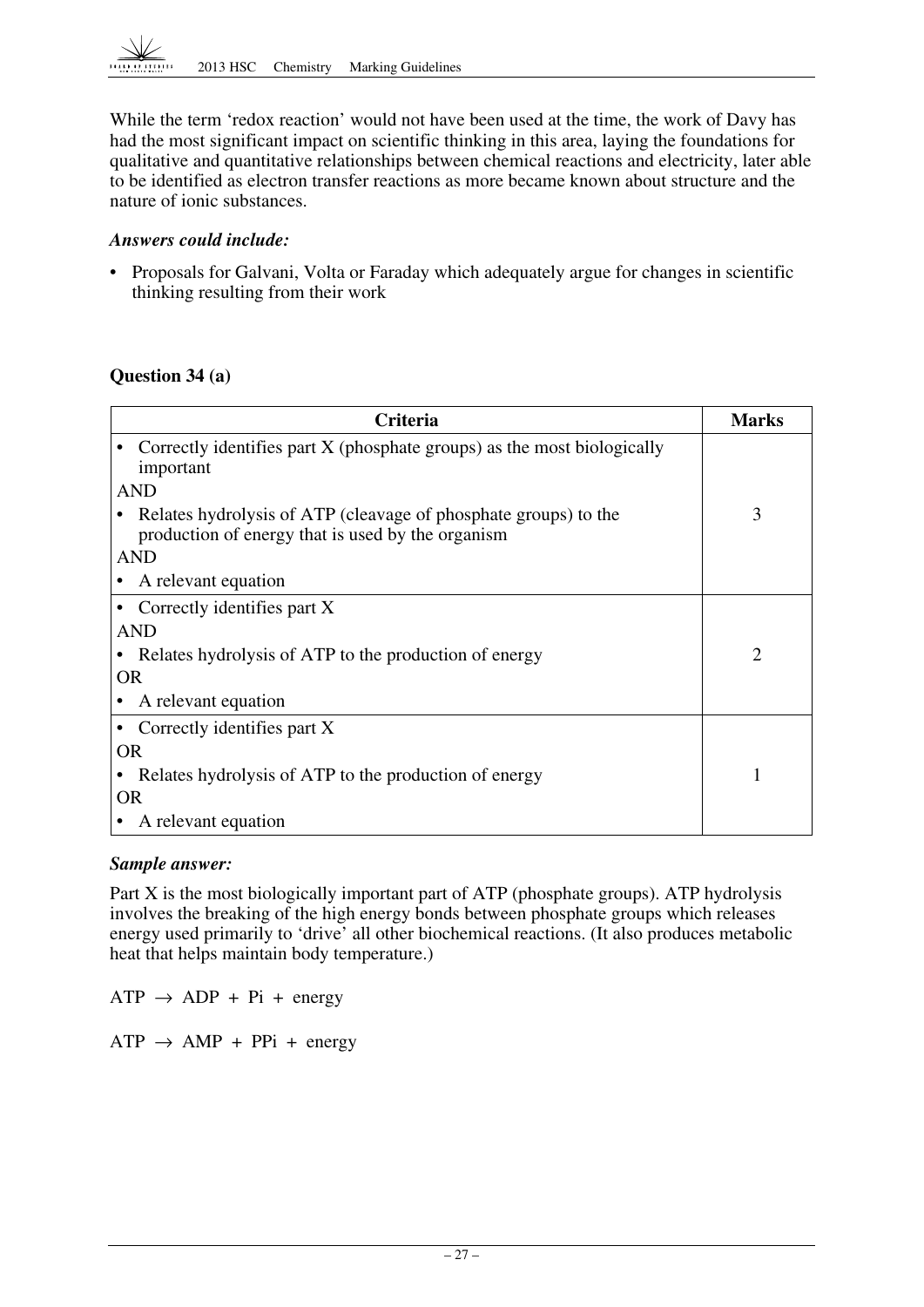

# **Question 34 (b) (i)**

|    | Criteria                                                                                                                             | <b>Marks</b> |
|----|--------------------------------------------------------------------------------------------------------------------------------------|--------------|
|    | • Correctly draws the structural formulae including the missing amine<br>functional group on glycine AND includes water as a product |              |
|    | The structural formulae are correct except for the missing amine<br>functional group                                                 |              |
| OR |                                                                                                                                      |              |
|    | The amine group (on glycine) has been included                                                                                       |              |

# *Sample answer:*



$$
\mathrm{HO} \begin{array}{c}\n\text{H} & \text{H} & \text{O} & \text{H} & \text{H} \\
\text{H} & \text{O} & \text{O} & \text{H} & \text{H} \\
\text{H} & \text{O} & \text{O} & \text{O} \\
\text{H} & \text{N} & \text{H} & \text{H} \\
\end{array} \quad \begin{array}{c}\n\text{H} & \text{H} & \text{O} & \text{H} & \text{H} \\
\text{H} & \text{O} & \text{H} & \text{O} \\
\text{H} & \text{N} & \text{H} & \text{O} \\
\end{array}
$$

## *Answers could include:*

$$
H \downarrow H_2N-C-COOH + HO \n\uparrow C \n\uparrow C \n\uparrow C \n\downarrow H \n\downarrow H \n\downarrow H \n\downarrow H \n\downarrow H \n\downarrow H \n\downarrow H \n\downarrow H \n\downarrow H \n\downarrow H \n\downarrow H \n\downarrow H \n\downarrow H \n\downarrow H \n\downarrow H \n\downarrow H \n\downarrow H \n\downarrow H \n\downarrow H \n\downarrow H \n\downarrow H \n\downarrow H \n\downarrow H \n\downarrow H \n\downarrow H \n\downarrow H \n\downarrow H \n\downarrow H \n\downarrow H \n\downarrow H \n\downarrow H \n\downarrow H \n\downarrow H \n\downarrow H \n\downarrow H \n\downarrow H \n\downarrow H \n\downarrow H \n\downarrow H \n\downarrow H \n\downarrow H \n\downarrow H \n\downarrow H \n\downarrow H \n\downarrow H \n\downarrow H \n\downarrow H \n\downarrow H \n\downarrow H \n\downarrow H \n\downarrow H \n\downarrow H \n\downarrow H \n\downarrow H \n\downarrow H \n\downarrow H \n\downarrow H \n\downarrow H \n\downarrow H \n\downarrow H \n\downarrow H \n\downarrow H \n\downarrow H \n\downarrow H \n\downarrow H \n\downarrow H \n\downarrow H \n\downarrow H \n\downarrow H \n\downarrow H \n\downarrow H \n\downarrow H \n\downarrow H \n\downarrow H \n\downarrow H \n\downarrow H \n\downarrow H \n\downarrow H \n\downarrow H \n\downarrow H \n\downarrow H \n\downarrow H \n\downarrow H \n\downarrow H \n\downarrow H \n\downarrow H \n\downarrow H \n\downarrow H \n\downarrow H \n\downarrow H \n\downarrow H \n\downarrow H \n\downarrow H \n\downarrow H \n\downarrow H \n\downarrow H \n\downarrow H \n\downarrow H \n\downarrow H \n\downarrow H \n\downarrow H \n\downarrow H \n\downarrow H \n\downarrow H \n\downarrow H \n\downarrow H \n\downarrow H \n\downarrow H \n\downarrow H \n\downarrow H \n\downarrow H \n\downarrow H \n\downarrow H \n\downarrow H \n\downarrow H \n\downarrow H \n\downarrow H \n\downarrow H \n\downarrow H \n\downarrow H \n\downarrow H \
$$

$$
\text{HO} - \bigodot - \bigodot \hspace{-0.1cm} \begin{array}{c}\n \text{H} & \text{H} \\
 \text{C} & \text{C} - \text{COOH} & \text{H} \\
 \text{H} & \text{H} - \text{N} & \text{C} - \text{C} - \text{NH}_2 + \text{H}_2\text{O} \\
 \text{H} & \text{H} - \text{N} & \text{O} & \text{H}\n \end{array}
$$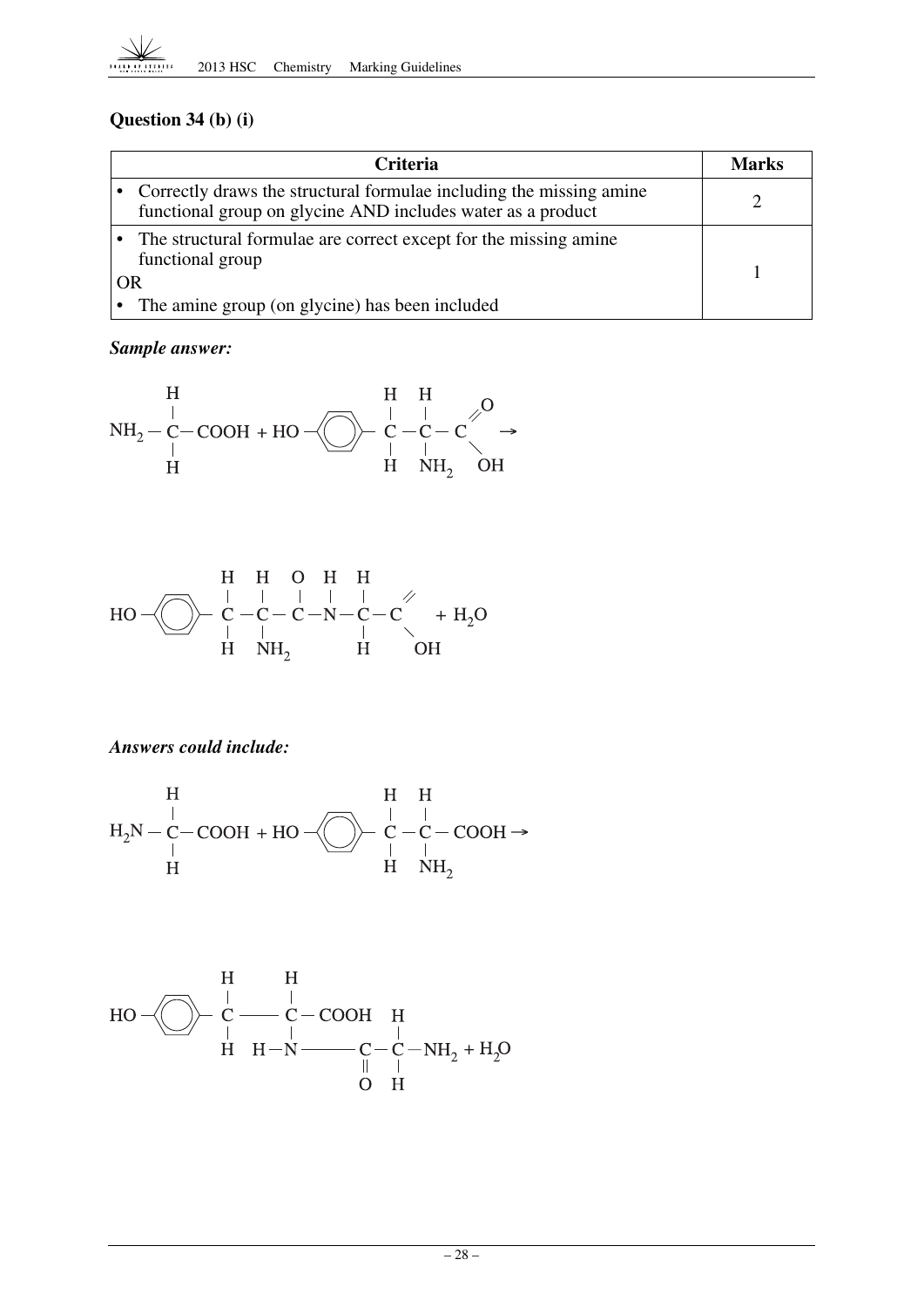## **Question 34 (b) (ii)**

| <b>Criteria</b>                                         | <b>Marks</b> |
|---------------------------------------------------------|--------------|
| • Defines primary structure                             |              |
| AND                                                     |              |
| Relates 3D shape to forces between side chains          | 3            |
| <b>AND</b>                                              |              |
| States at least THREE of the forces between side chains |              |
| • Defines primary structure                             |              |
| AND                                                     |              |
| States 1 or 2 of the forces between side chains         | 2            |
| <b>OR</b>                                               |              |
| Relates shape to forces between side chains             |              |
| Defines primary structure<br>$\bullet$                  |              |
| <b>OR</b>                                               |              |
| Mentions side chains                                    |              |
| <b>OR</b>                                               |              |
| Names a force between side chains                       |              |

## *Sample answer:*

The primary structure of a protein is the sequence of amino acids that make up the protein. They are primarily linked by peptide bonds between carboxyl and amino functional groups.

However, the 3D shape of a protein is determined by side chains on the amino acid molecules. The sequence of amino acids will determine the side chains available to form subsidiary bonding between molecules.

Linkages include disulfide bridges, hydrogen bonding and electrostatic attractions which are all important in determining secondary shapes such as spirals, coils and sheets. The final 'tertiary' structure will be dependant upon these forces and any hydrophobic interactions caused by non-polar side chains.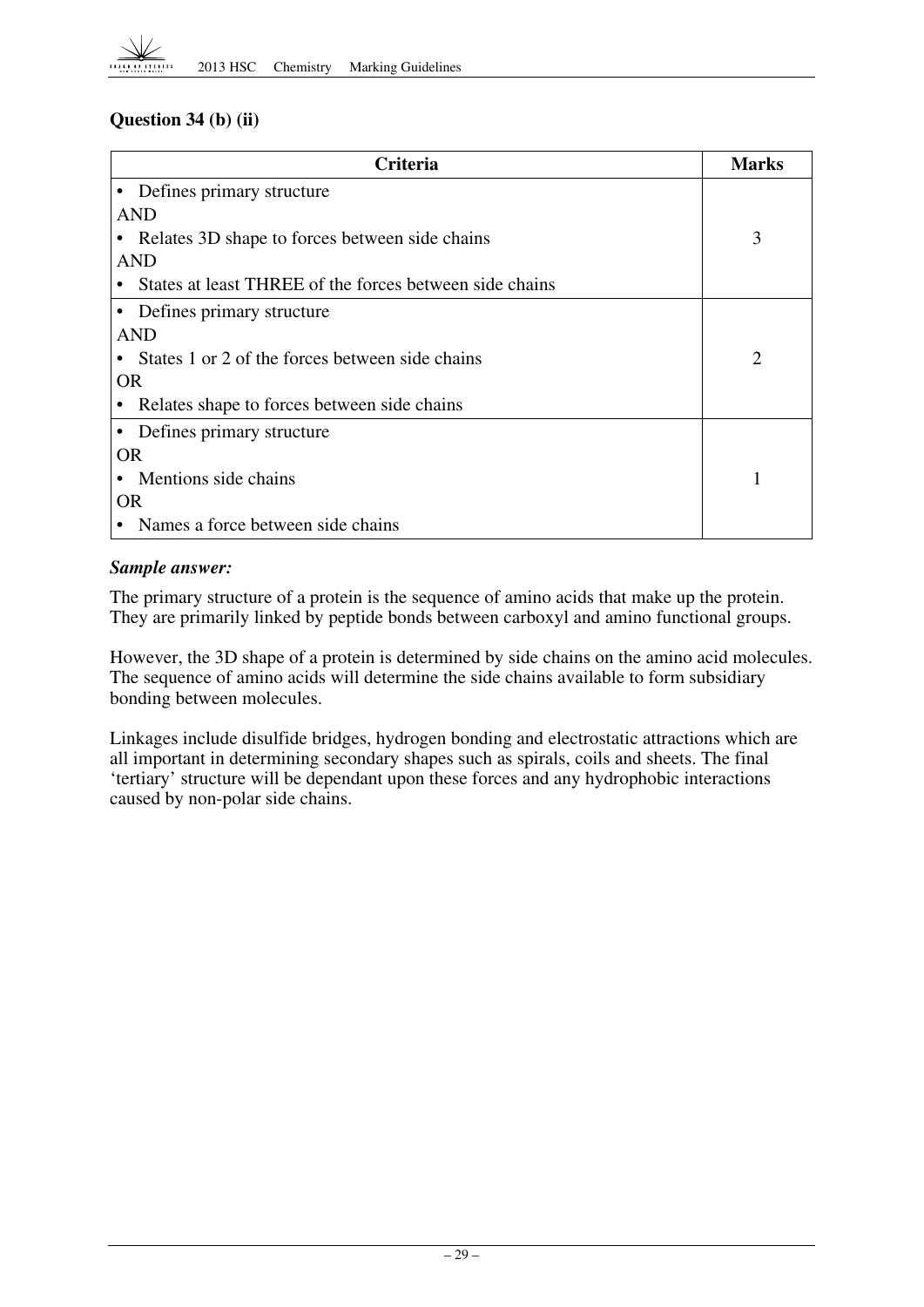## **Question 34 (c) (i)**

| <b>Criteria</b>                                                           | <b>Marks</b> |
|---------------------------------------------------------------------------|--------------|
| • Calculates moles of glucose correctly                                   |              |
| <b>AND</b>                                                                |              |
| • Calculates energy correctly                                             |              |
| • Calculates moles of glucose correctly but incorrectly calculates energy |              |
| OR                                                                        |              |
| Calculates moles incorrectly and there is no follow through error         |              |

## *Sample answer:*

 $M_{C_6H_{12}O_6} = 180.156$  g

| $n_{C_6H_1, Q_6}$ required by the astronaut | $\frac{36.0 \text{ g}}{180.156 \text{ g mol}^{-1}} = 0.19982682 \text{ mol}$                 |
|---------------------------------------------|----------------------------------------------------------------------------------------------|
| Energy required (used) by astronaut         | $= 0.19982682$ mol $\times$ 2816 kJ mol <sup>1</sup><br>$= 562.712 \text{ kJ}$<br>$= 563$ kJ |

## **Question 34 (c) (ii)**

| <b>Criteria</b>                                                 | <b>Marks</b> |
|-----------------------------------------------------------------|--------------|
| • Equation for oxidation of glucose correct                     |              |
| <b>AND</b>                                                      |              |
| Volume of oxygen correctly calculated                           |              |
| • One of the above                                              |              |
| <b>OR</b>                                                       | റ            |
| Equation AND moles oxygen incorrect but no follow through error |              |
| Equation substantially correct                                  |              |
| <b>OR</b>                                                       |              |
| Moles of oxygen correct                                         |              |

## *Sample answer:*

 $C_6H_{12}O_6(aq) + 6O_2(g) \rightarrow 6CO_2(g) + 6H_2O(\ell)$  $n_{\text{O}_2}$  consumed by astronaut =  $6 \times n_{\text{C}_6\text{H}_{12}\text{O}_6} = 6 \times 0.1998$  mol  $= 1.1988 \text{ mol hr}^{-1}$  $V_{\text{O}_2} = n_{\text{O}_2} \times 24.79 \text{ L mol}^{-1} = 1.19881 \text{ mol} \times 24.79 \text{ L mol}^{-1} = 29.7 \text{ L}$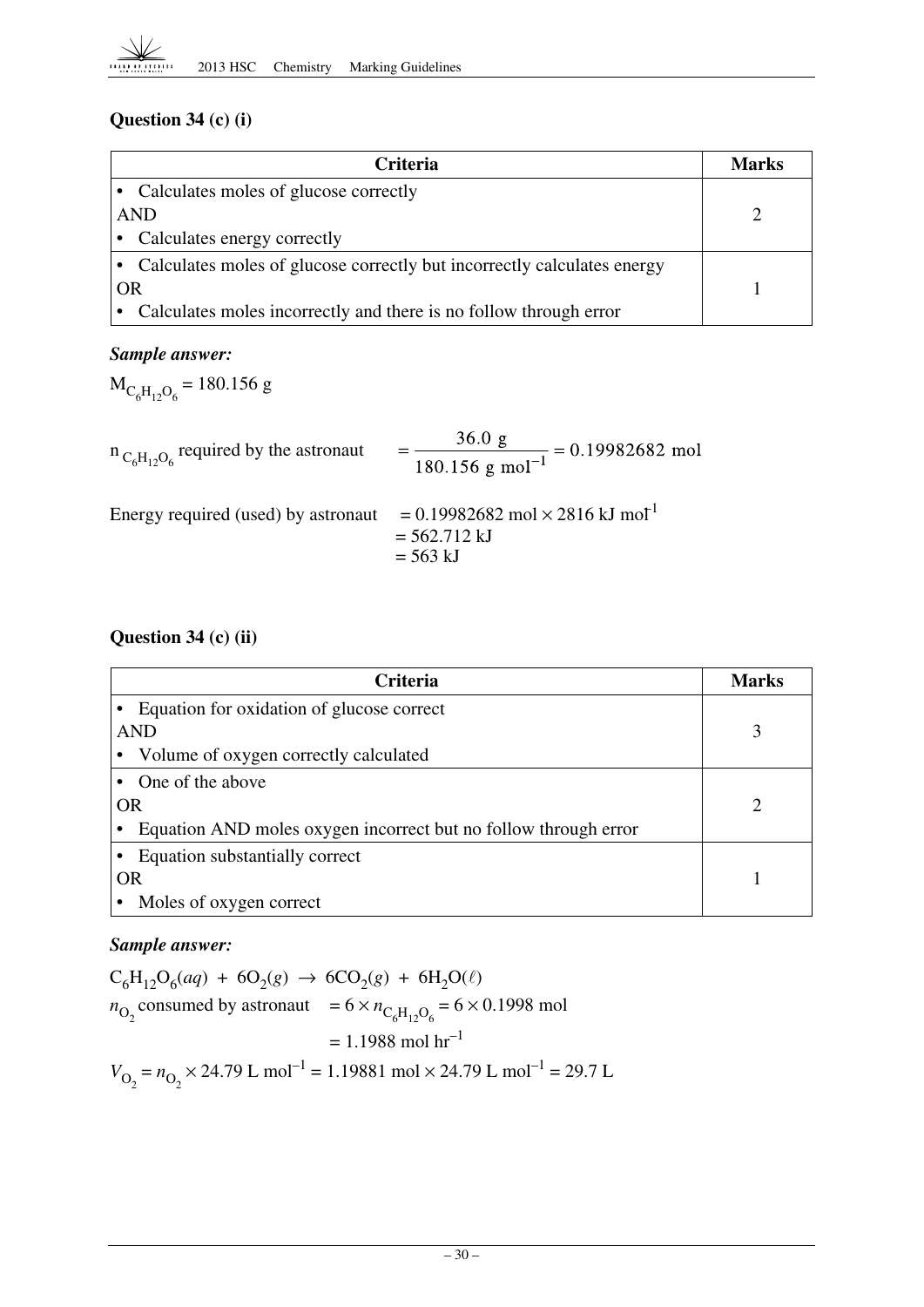

## **Question 34 (d) (i)**

| Criteria                                                                                                                                               | <b>Marks</b> |
|--------------------------------------------------------------------------------------------------------------------------------------------------------|--------------|
| • Detail of controlled procedure (identifying or implying that temperature is<br>the independent variable and identifying suitable dependent variable) |              |
| • Some details included indicative of a controlled procedure                                                                                           |              |
| • States some relevant information                                                                                                                     |              |

#### *Sample answer:*

- Six separate water baths were prepared at different temperatures;  $0^{\circ}$ C,  $20^{\circ}$ C,  $40^{\circ}$ C,  $60^{\circ}$ C, 80°C and 100°C
- One test tube containing 5 mL of hydrogen peroxide  $(1%)$  was placed in each of the water baths, allowing the hydrogen peroxide substrate to reach the desired temperature
- Identical pieces of potato were used as a source of catalase. One piece of potato was put into each of the test tubes containing the hydrogen peroxide substrate at different temperatures
- and hydrogen peroxide substrate was measured after 5 minutes The height of the column of oxygen gas (bubbles) consequent upon 'mixing' the potato

#### *Answers could include:*

- Other catalase experiments using commercially obtainable catalase or other sources
- Rennin/milk investigation(s)

## **Question 34 (d) (ii)**

| <b>Criteria</b>                                                                                  | <b>Marks</b> |
|--------------------------------------------------------------------------------------------------|--------------|
| Relates the shape of the curve (peak, left/right of peak) to enzyme activity<br>and denaturation |              |
| Relates part of the curve to appropriate enzyme activity                                         |              |

#### *Sample answer:*

The curve peaks at a particular temperature which corresponds to the optimal activity of the enzyme. Below this optimal temperature, molecule motion of both enzyme and subtrate decreases resulting in fewer molecule collisions and less enzyme activity. This corresponds to the part of the curve to the left of the peak. To the right of the peak, the curve drops steeply, corresponding to enzyme denaturation above optimal temperature.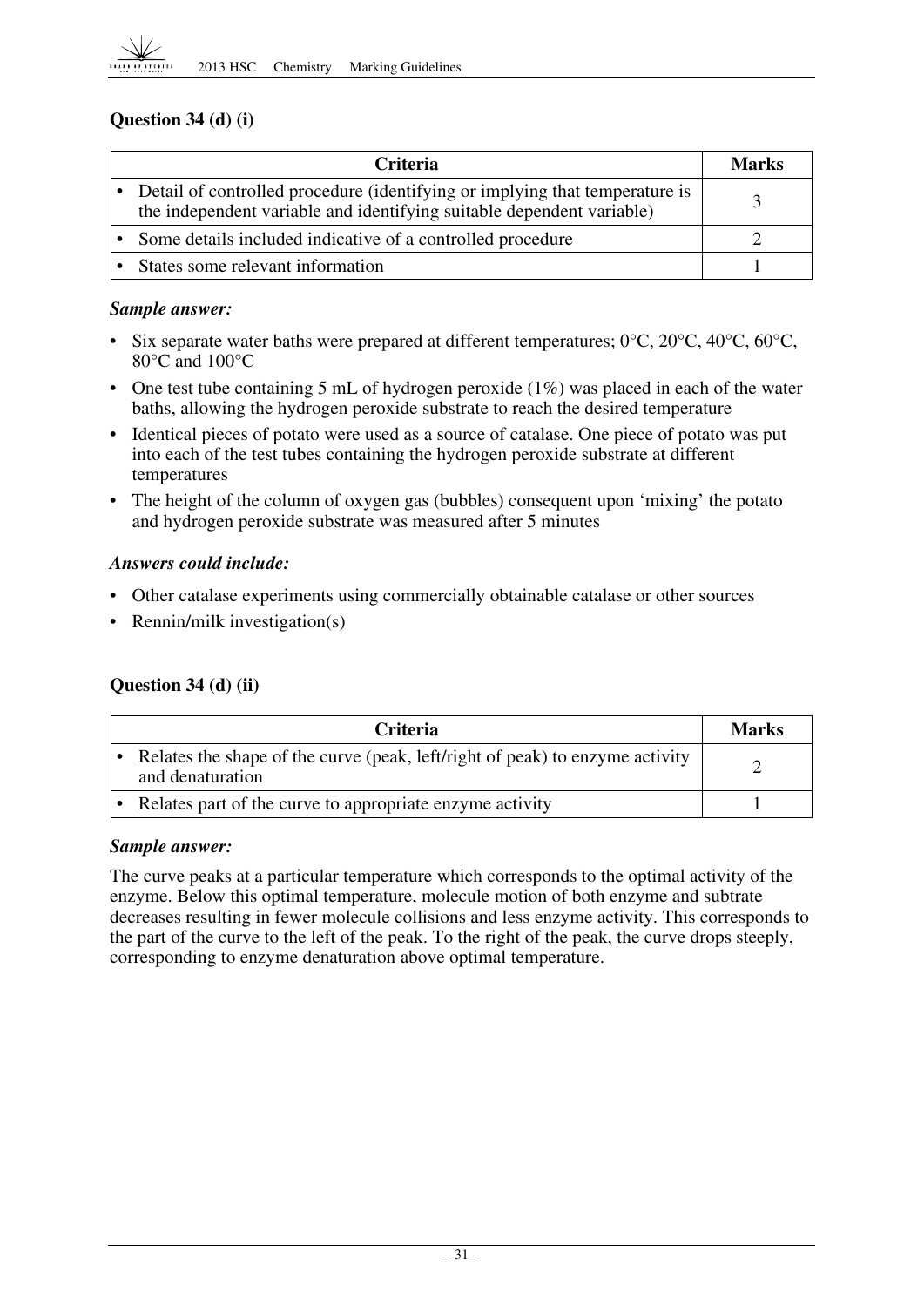

## **Question 34 (e)**

|           | Criteria                                                                                                           | <b>Marks</b>   |
|-----------|--------------------------------------------------------------------------------------------------------------------|----------------|
|           | Coherent, concise response with no irrelevant extraneous information                                               |                |
|           | Clear judgement related to the scientific accuracy of the statement                                                |                |
|           | Judgement based upon structure of fibre on biopsy                                                                  | $\overline{7}$ |
|           | Relates this structure to slow or fast twitch metabolism                                                           |                |
|           | Relates fibre metabolism to suitability for sprinting or marathon running                                          |                |
| $\bullet$ | Clear judgement related to the scientific accuracy of the statement                                                |                |
|           | Judgement based upon structure of fibre on biopsy                                                                  | 6              |
|           | Relates this structure to slow or fast twitch metabolism                                                           |                |
|           | Relates fibre metabolism to suitability for sprinting or marathon running                                          |                |
|           | A judgement is given based upon structure of fibre and relates this<br>structure to fast or slow twitch metabolism |                |
| <b>OR</b> |                                                                                                                    | $4 - 5$        |
|           | Clearly relates fibre metabolism to suitability for sprinting or marathon<br>running                               |                |
|           | A judgement is given based on brief discussion of fibre types                                                      |                |
| <b>OR</b> |                                                                                                                    | $2 - 3$        |
|           | Fibre metabolism is discussed                                                                                      |                |
|           | A judgement is given                                                                                               |                |
| <b>OR</b> |                                                                                                                    | 1              |
|           | Different fibre types are mentioned                                                                                |                |

#### *Sample answer:*

The given statement is scientifically accurate. Skeletal muscle is comprised of different fibre types. It is the quantity and organisation of these in each of us that determines our genetic predisposition to a particular activity. A muscle biopsy would enable a prediction to be made with regard to that genetic predisposition.

Type 1 muscle fibres are red fibres with a good blood supply. They have a relatively good oxygen supply as well as a large supply of mitochondria and so they are well suited to aerobic respiration. This being the case, there is a plentiful, constant supply of ATP which is conducive to keeping these 'slow twitch' fibres contracting effectively over long periods of time. Biopsies of people with large proportions of these types of muscle fibres are consistent with people that are not particularly fast runners but can continue activities that require endurance, like marathon running. Enzyme profiles from these fibres are consistent with both carbohydrate and lipid metabolism over long time periods.

Type II muscle fibres are rapidly contracting 'white fibres' with a relatively poor blood supply. They have fewer mitochondria and that, in combination with less oxygen, leads to the fibres' energy requirements being supplied largely through anaerobic respiration. Rapid glyolysis occurs with the formation of smaller numbers of ATP molecules, a metabolic pathway conducive to short, intensive bursts of activity such as sprinting.

Muscle tissue biopsy can determine an individual's overall percentage fibre makeup and could thus be used to determine that individual's genetic suitability for a particular activity, sprinting or marathon running.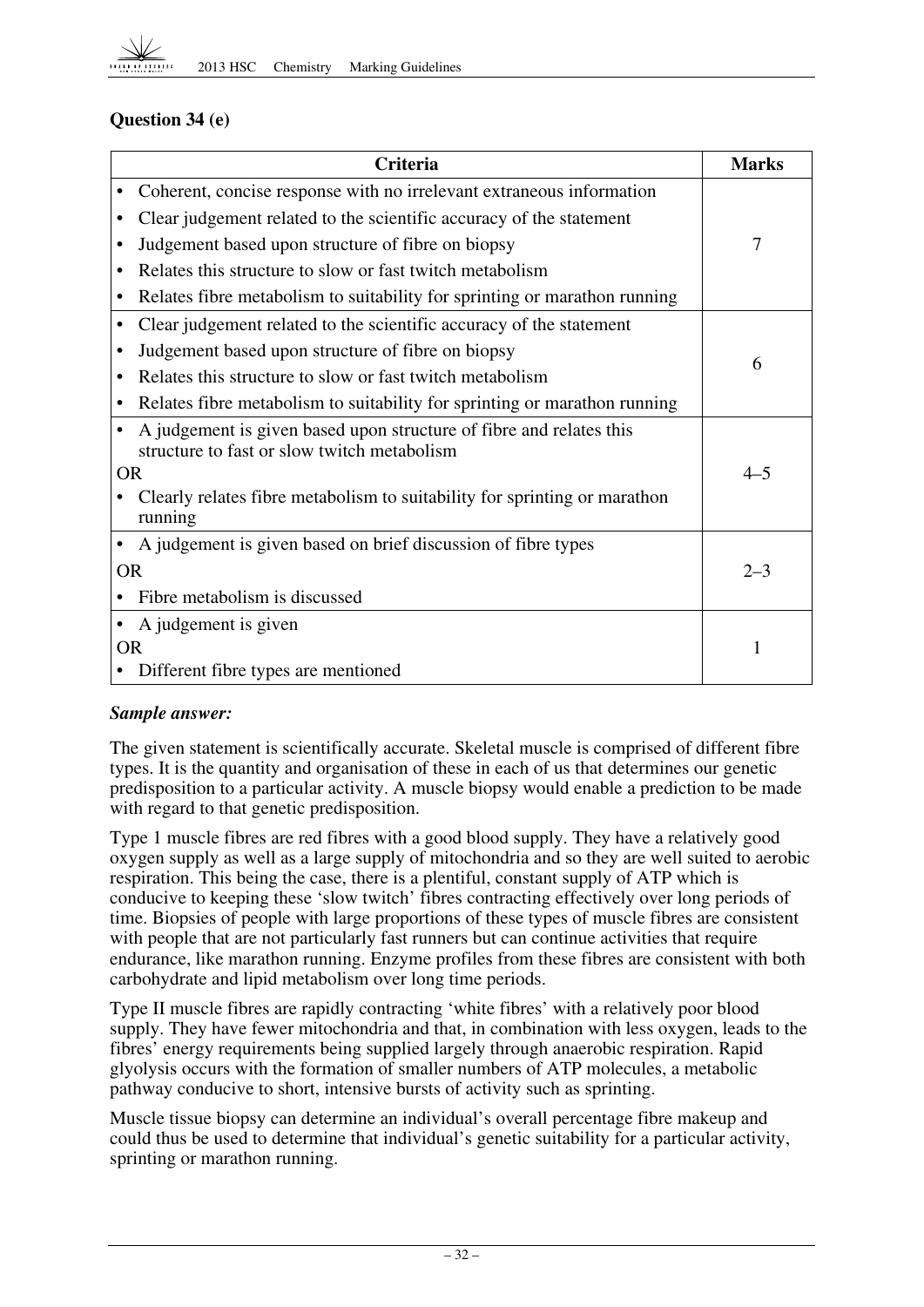

## **Question 35 (a)**

|           | <b>Criteria</b>                                                                                                                                                | <b>Marks</b> |
|-----------|----------------------------------------------------------------------------------------------------------------------------------------------------------------|--------------|
|           | Concepts of transition between discrete energy levels is articulated                                                                                           |              |
|           | Concept of emission lines being a transition from higher to lower energy<br>level is articulated                                                               | 3            |
|           | An energy level diagram shows (approximately) correct relative size of<br>transitions (Note: transitions do not need to end at the same lower energy<br>state) |              |
|           | • A substantially correct energy level diagram                                                                                                                 | 2            |
|           | One other concept included                                                                                                                                     |              |
|           | One of the concepts is articulated                                                                                                                             |              |
| <b>OR</b> |                                                                                                                                                                |              |
|           | A substantially correct energy level diagram                                                                                                                   |              |

## *Sample answer:*

 end of the spectrum, meaning the transition is of high energy (shorter wavelength) and line *B*  The metal ions in the solution gain energy from the components of the flame and are electronically excited, ie electrons are promoted to higher energy states. The electrons fall back to lower energy states, releasing energy as photons. The lines observed through the spectroscope are therefore emission lines. Because the electron energies are quantised, and transitions between states are restricted to well-defined energies, the energy released is well defined, thus the emission is seen as lines and not a continuous spectrum. Line *A* is the blue is at the red end of the spectrum, meaning the transition is of low energy (longer wavelength).

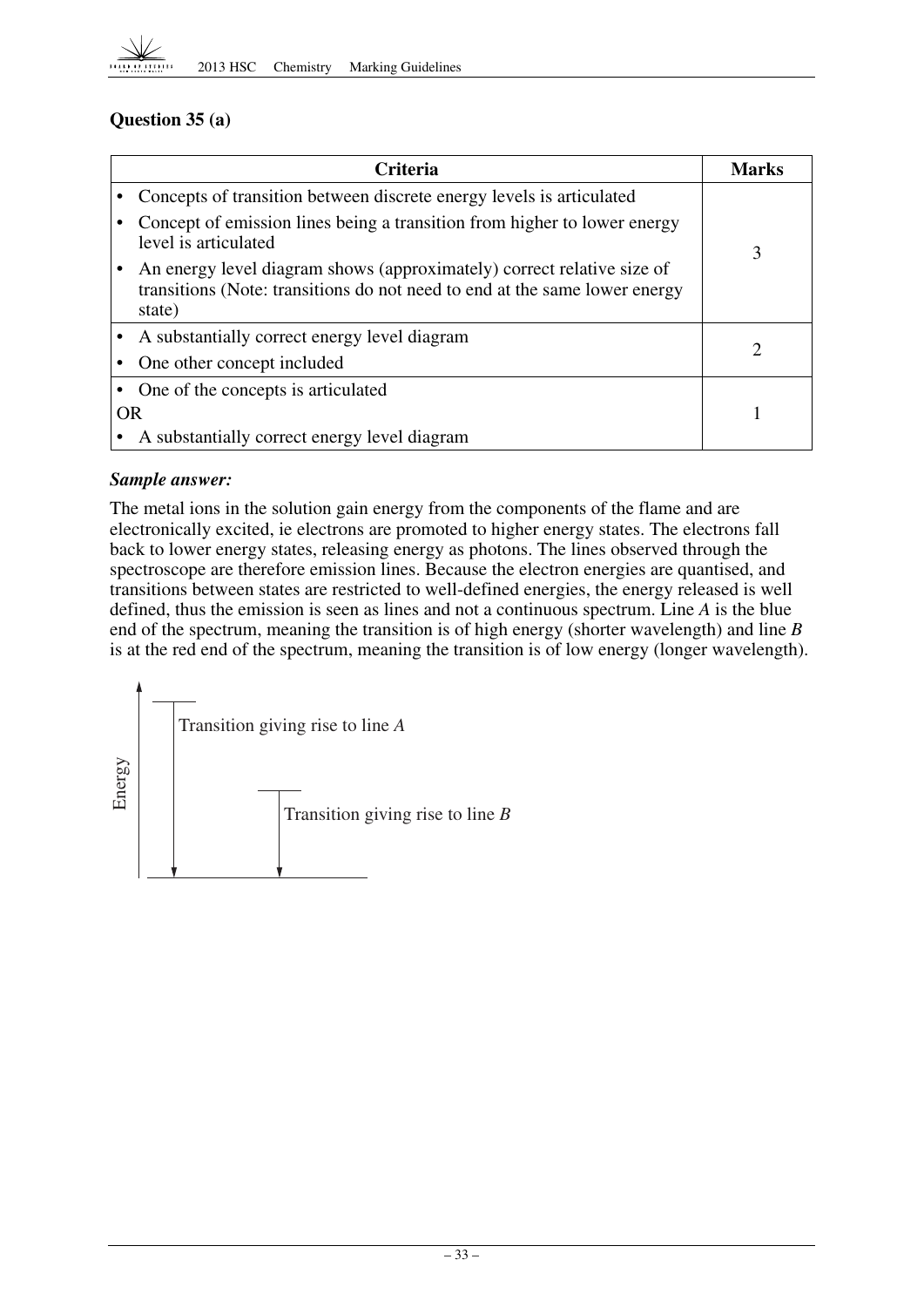## **Question 35 (b) (i)**

| <b>Criteria</b>                                                        | Marks |
|------------------------------------------------------------------------|-------|
| • Correctly identifies Ra as an s-block element                        |       |
| • Appropriately justifies this by reference to valence shell electrons |       |
| • Correctly identifies Ra as an s-block element                        |       |

#### *Sample answer:*

Ra (radium) is an s-block element. Its valence electrons are in the s orbital.

#### *Answers could include:*

Full electron configuration showing the valence shell as  $7s^2$ .

## **Question 35 (b) (ii)**

| <b>Criteria</b>                                                       | Marks |
|-----------------------------------------------------------------------|-------|
| • Correct orbital diagram, showing correct occupancy of $d$ sub-shell |       |
| Appropriate description of Hund's rule                                |       |
| Connection of orbital diagram to Hund's Rule                          |       |
| • Two of above points                                                 |       |
| One of above points                                                   |       |

#### *Sample answer:*



Hund's rule states that every orbital in a subshell is occupied with one electron before any orbital is doubly occupied. In this example Hund's rule is illustrated by the 3*d* sub-shell having 5 electrons in 5 different orbitals.

#### *Answers could include:*

Other orbital diagrams are possible, but must show a *d* sub-shell.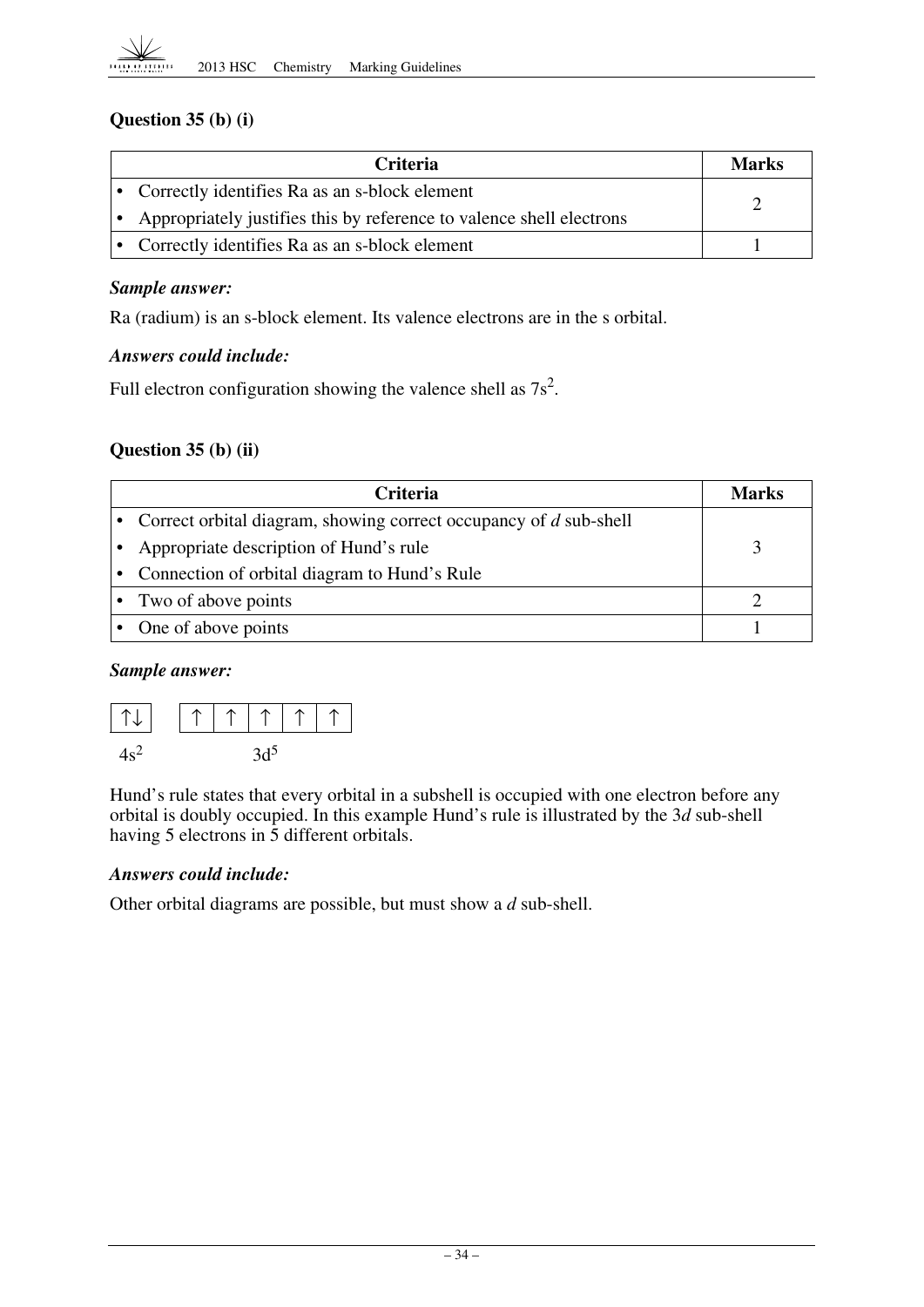## **Question 35 (c) (i)**

| <b>Criteria</b>                          | <b>Marks</b> |
|------------------------------------------|--------------|
| • Identifies $+2$ as the oxidation state |              |
| • Provides an appropriate justification  |              |
| • Identifies $+2$ as the oxidation state |              |
| <b>OR</b>                                |              |
| • Provides an appropriate justification  |              |

## *Sample answer:*

The oxidation state of nickel is  $+2$ . The overall charge of the complex is  $-3$ , and each cyanide ion carries a –1 charge, giving a total of –5 from the cyanides. The means that the nickel must be  $+2$  to give the overall charge of  $-3$ .

## **Question 35 (c) (ii)**

| <b>Criteria</b>                                                                                                        | Marks |
|------------------------------------------------------------------------------------------------------------------------|-------|
| • Includes a Lewis structure of cyanide that includes at least lone pair of<br>electrons on carbon and negative charge |       |
| Appropriately includes description of bonding through carbon atom                                                      |       |
| • Includes coordinate covalent OR Lewis acid/base bond term                                                            |       |
| • Two of the above                                                                                                     |       |
| • One of the above                                                                                                     |       |

## *Sample answer:*

 $:C \equiv N$ :

The cyanide ion has lone pairs of electrons at both the carbon and nitrogen. The diagram indicates that the carbon of the cyanide ion forms a coordinate covalent bond through this lone pair to the nickel ion.

## *Answers could include:*

Use of Lewis acid/base terminology rather than coordinate covalent bond.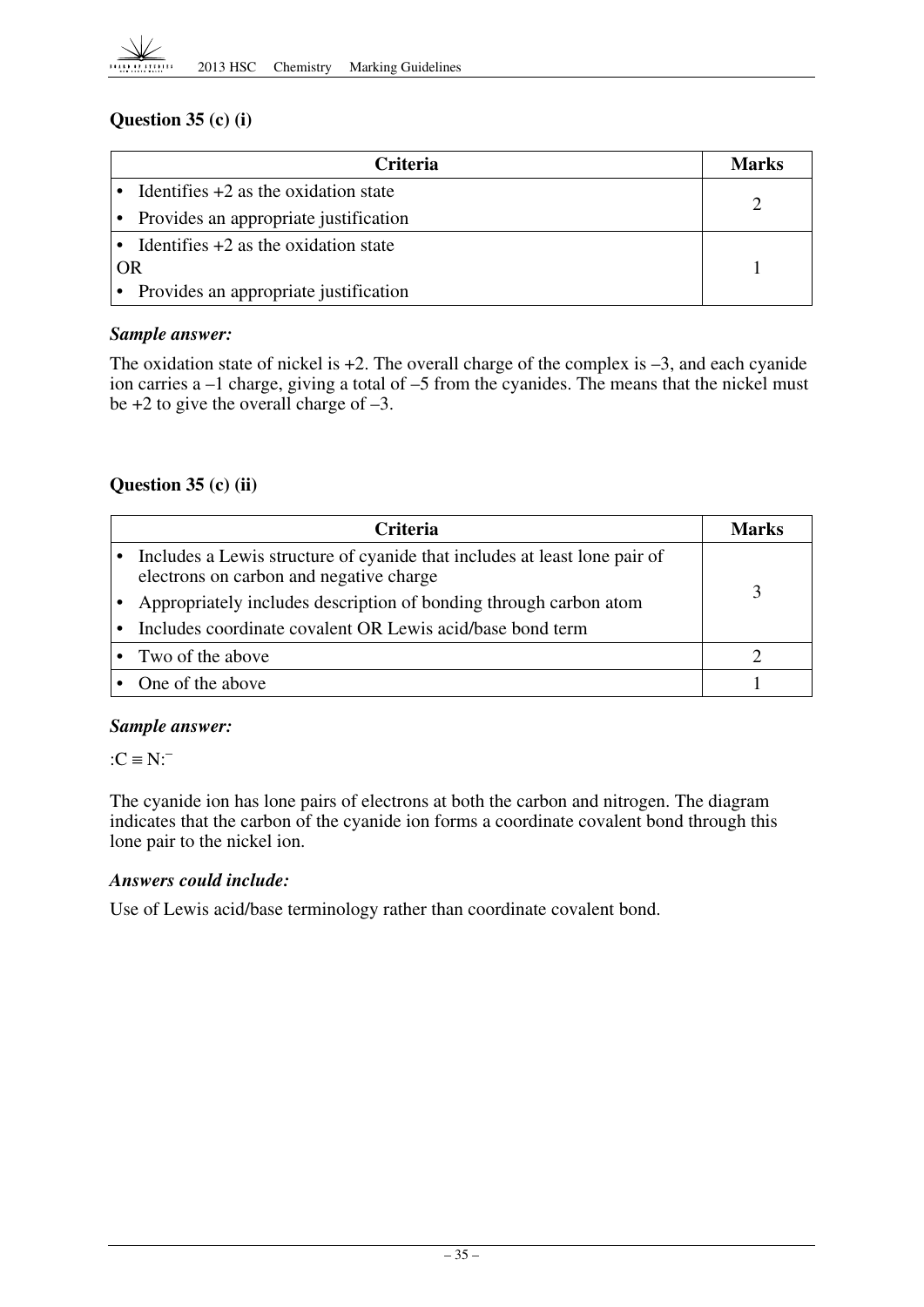## **Question 35 (d) (i)**

| Criteria                                                       | <b>Marks</b> |
|----------------------------------------------------------------|--------------|
| • Provides a detailed procedure for a controlled investigation |              |
| • Outlines a procedure, lacking detail                         |              |
| OR                                                             |              |
| • Provides a procedure with variables confused                 |              |

## *Sample answer:*

- Prepare identical concentrations of potassium permanganate, potassium chromate and iron(II) sulfate
- Add approximately 1 mL of iron(II) sulfate to a test tube
- • Add up to 20 drops of potassium permanganate solution drop wise, tapping the side of the test tube to ensure mixing
- Record all observed colour changes
- Repeat for adding potassium permanganate to the potassium chromate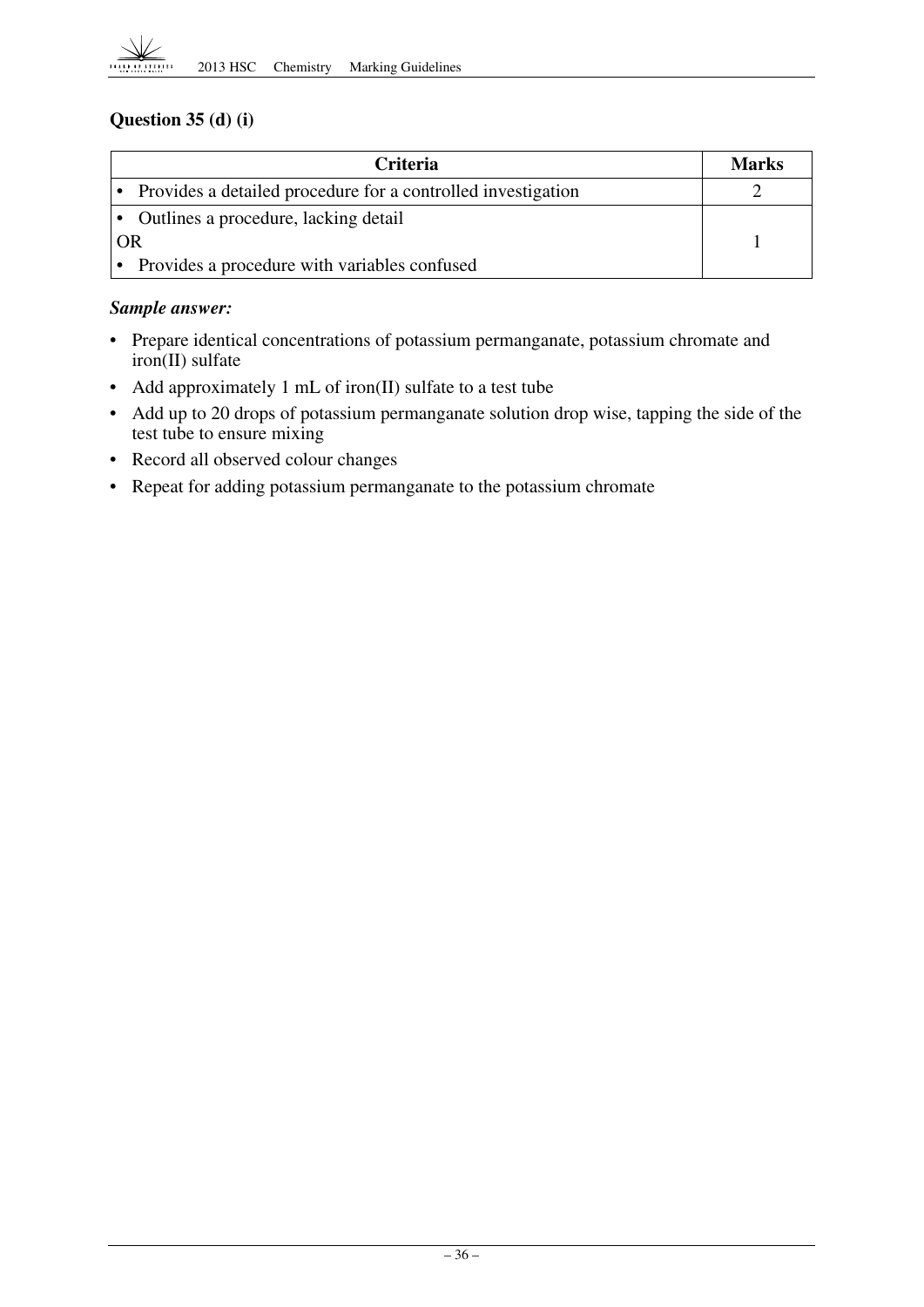

## **Question 35 (d) (ii)**

|           | <b>Criteria</b>                                                                                            | <b>Marks</b>   |
|-----------|------------------------------------------------------------------------------------------------------------|----------------|
|           | Draws an appropriate conclusion                                                                            |                |
|           | Has correct description of outcome of the investigation                                                    | 3              |
|           | Has substantially correct half-equations                                                                   |                |
|           | Draws an appropriate conclusion                                                                            |                |
|           | <b>AND</b>                                                                                                 | $\overline{c}$ |
|           | Has correct description of the outcome of the investigation OR has<br>substantially correct half-equations |                |
|           | Draws an appropriate conclusion                                                                            |                |
| <b>OR</b> |                                                                                                            |                |
|           | Has correct description of the outcome of the investigation and conclusion                                 |                |
| <b>OR</b> |                                                                                                            |                |
|           | Has substantially correct half-equations                                                                   |                |

## *Sample answer:*

Potassium permanganate solution was added drop wise to a solution of potassium chromate. The KMnO<sub>4</sub> solution decolourised as it was added, and the  $K_2Cr_2O_{7}$  solution gradually changed from orange to green as the dichromate was reduced to  $\tilde{C}r^{3+}$ . This shows that KMnO<sub>4</sub> is a stronger oxidiser than  $K_2Cr_2O_7$ .

 $\text{MnO}_4^-(aq) + 8\text{H}^+(aq) + 5\text{e}^- \rightarrow \text{Mn}^{2+}(aq) + 4\text{H}_2\text{O}(l)$ 

$$
\mathrm{Cr_2O_7}^{7-}(aq) + 14\mathrm{H}^+(aq) + 6\mathrm{e}^- \rightarrow 2\mathrm{Cr}^{3+}(aq) + 7\mathrm{H_2O}(l)
$$

## *Answers could include:*

Any valid half-equation for other systems.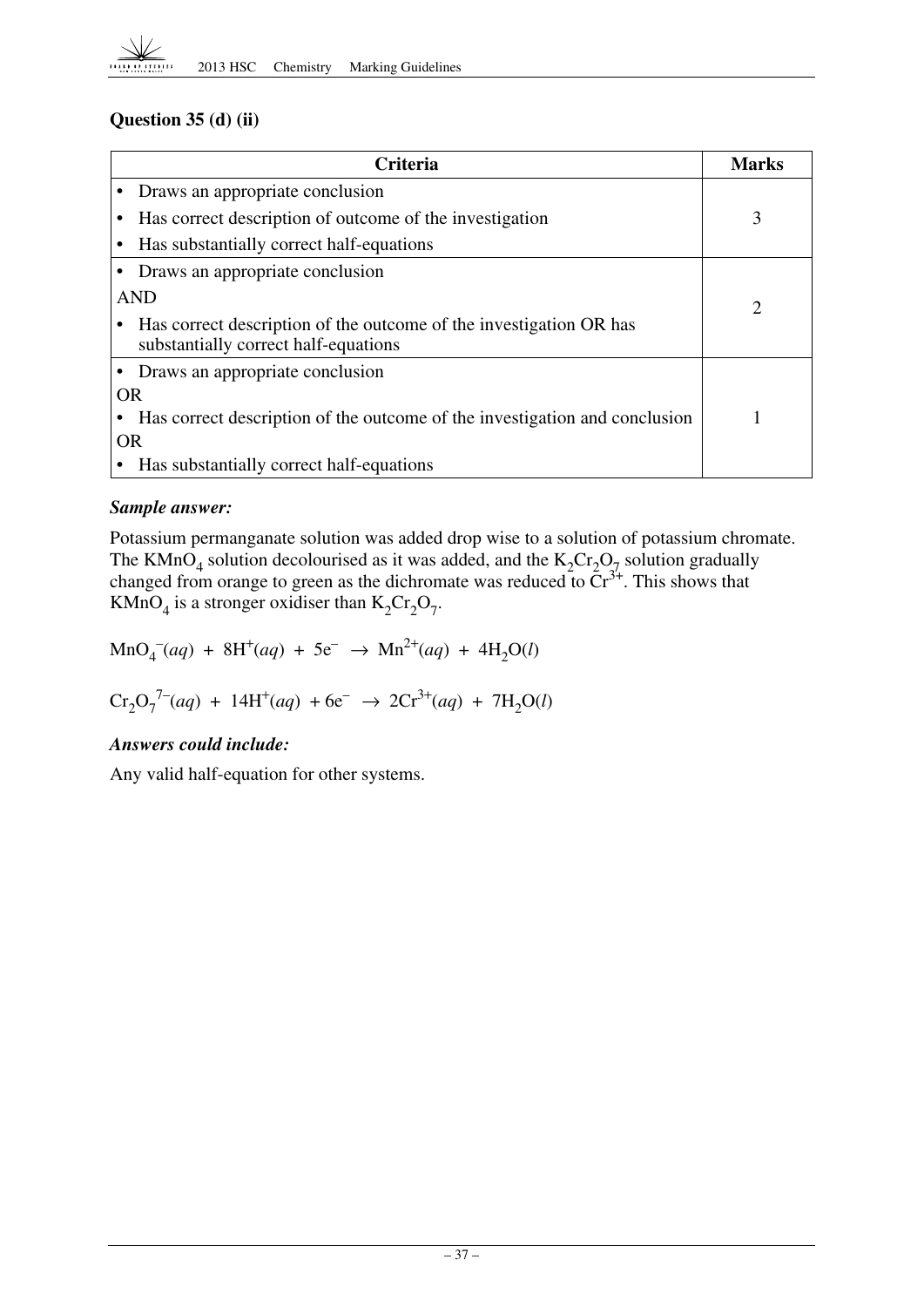

## **Question 35 (e)**

|    | <b>Criteria</b>                                                      | <b>Marks</b> |
|----|----------------------------------------------------------------------|--------------|
|    | Coherent, concise response with no irrelevant extraneous information |              |
|    | Includes relevant description of principles                          | 7            |
|    | Relates methods to analysis of pigments                              |              |
|    | Includes relevant description of the principles                      |              |
|    | Relates methods to analysis of pigments                              | 6            |
|    | Sound description of the principles                                  | $4 - 5$      |
|    | Identifies some factors related to analysis of pigments              |              |
|    | Basic description of the principles                                  | $2 - 3$      |
|    | Identifies some factors related to analysis of pigments              |              |
|    | Some principles given                                                |              |
| OR |                                                                      |              |
|    | Identifies some factors related to analysis of pigments              |              |

## *Sample answer:*

Infrared and ultraviolet spectroscopies can be used to analyse pigments in paints. Both techniques rely on absorption of radiation to determine if a pigment is present, and where on the object the pigment is found. In both cases the absorption of the radiation results in the excitation of the pigment molecule to a higher energy state allowing for analysis.

Infrared and ultraviolet spectroscopies are commonly used in reflectance mode. The radiation penetrates the layers of paint. Infrared can penetrate the painting to the underlying base coat, while ultraviolet tends to reflect off the surface layer. Infrared is particularly sensitive to carbon-containing pigments such as charcoal and graphite, so it can be used to detect under-drawings or initial sketches.

The reflectance spectrum contains the radiation not absorbed by the pigments, and is therefore the complement of the absorption spectrum.

In general, infrared spectroscopy is a non-destructive method, especially when used in reflection mode, but some pigments may be heat sensitive and could change colour under intensive irradiation. Ultraviolet light may cause some degradation of pigments so should be used with caution.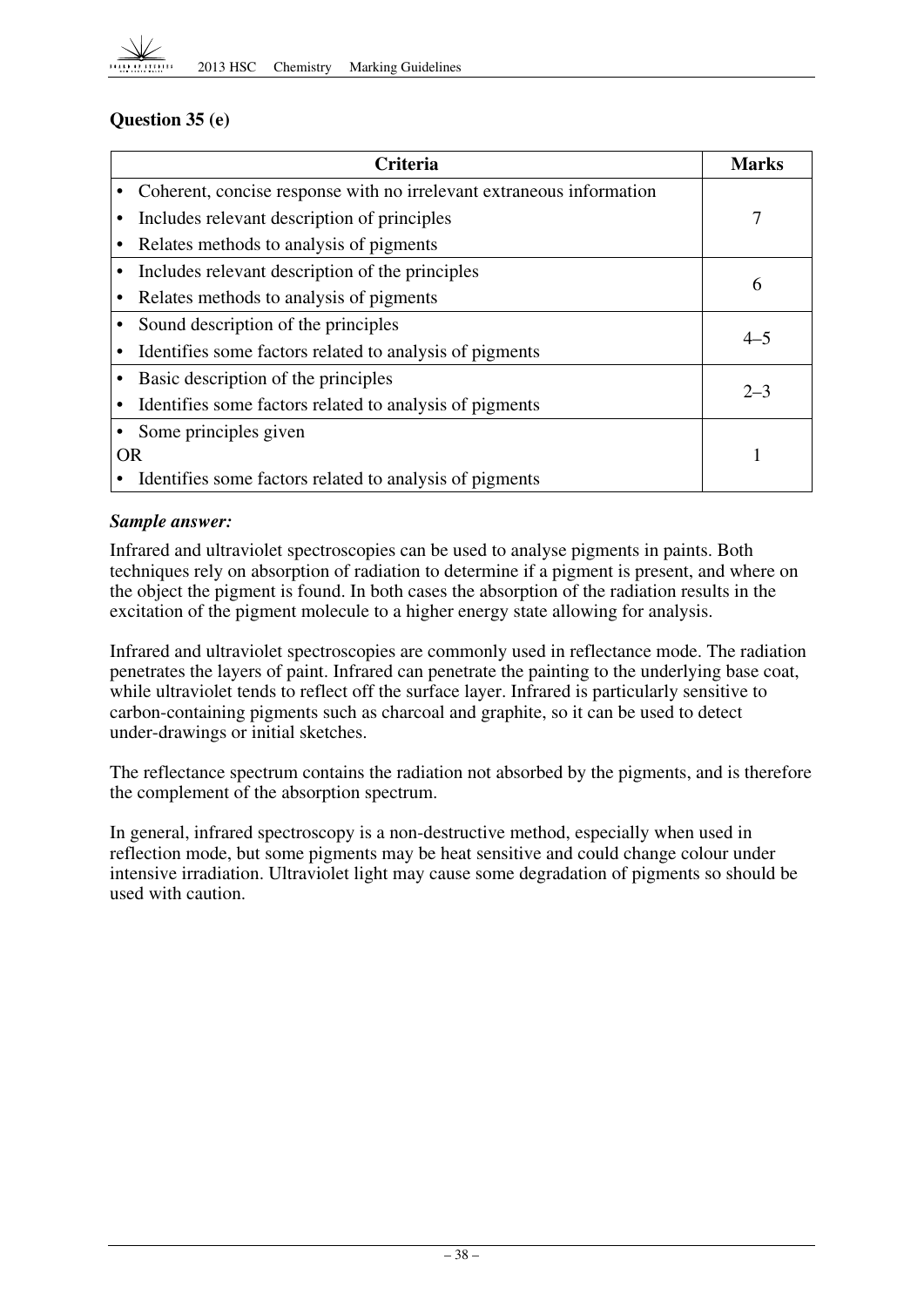

## **Question 36 (a)**

| <b>Criteria</b>                                                                                         | Marks |
|---------------------------------------------------------------------------------------------------------|-------|
| Identifies that illicit drugs (methcathinone $-C$ and $MDMA - D$ ) are<br>present in the sample mixture |       |
| Clearly explains how the information could be used                                                      |       |
| Identifies that illicit drugs (methcathinone $-C$ and MDMA $-D$ ) are<br>present in the sample mixture  | ာ     |
| Outlines how the information could be used                                                              |       |
| • Provides some relevant information                                                                    |       |

#### *Sample answer:*

Comparison between the standard and sample chromatograms indicates that the sample from the suspected drug laboratory contains Methcathinone and MDMA. This result confirms the drugs were being manufactured. Having established this result the forensic chemist may be requested to present this evidence in court. This will require the chemist to demonstrate the sample has not been contaminated and the chain of custody has been maintained at all times.

#### *Answers could include:*

Students may refer to the drugs as Drug C and Drug D.

## **Question 36 (b) (i)**

| <b>Criteria</b>                                  | <b>Marks</b> |
|--------------------------------------------------|--------------|
| • Correctly identifies all three polysaccharides |              |
| • Correctly identifies one polysaccharide        |              |

#### *Sample answer:*

- X Starch
- Y Glycogen
- Z Cellulose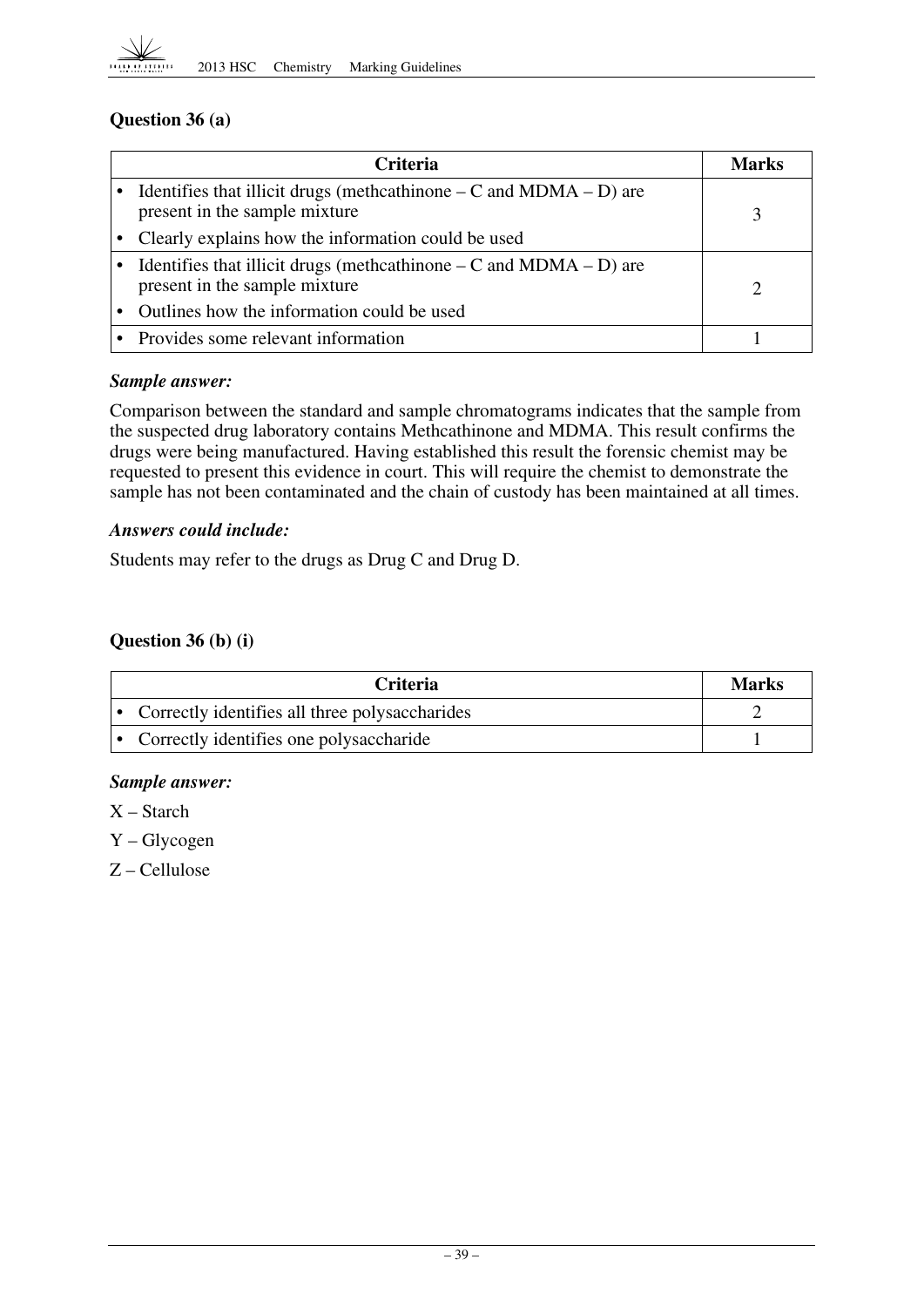## **Question 36 (b) (ii)**

| <b>Criteria</b>                                                                                                             | Marks |
|-----------------------------------------------------------------------------------------------------------------------------|-------|
| Identifies the main component of the selected polysaccharide and explains<br>how its structure determines the main function |       |
| Describe how its structure (linear vs branched) determines the main<br>function                                             |       |
| • Identifies the main function or structure                                                                                 |       |

#### *Sample answer:*

#### *Starch*

Starch is a polysaccharide that contains a mixture of the branched amylopectin and unbranched amylose. The highly branched nature of amylopectin results in starch being readily broken down into glucose which represents an energy source. Due to the branched structure of amylopectin, starch is utilised as a storage polysaccharide by plants.

## *Answers could include:*

#### *Glycogen*

Glycogen is a polysaccharide containing highly branched glucose units. The high levels of branching result in glycogen being readily broken down into glucose by various enzymes which is used as energy source. For this reason it is utilised as a storage polysaccharide in animals.

## *Cellulose*

Cellulose is a polysaccharide formed by the linkage of the glucose units. The orientation of the units results in a linear chain, which allows other chains to closely pack with hydrogen bonds forming between linear chains. This increases the strength of cellulose and accounts for its low solubility and its function as a structural polysaccharide in plants.

## **Question 36 (c) (i)**

|           | <b>Criteria</b>                                                                       | <b>Marks</b> |
|-----------|---------------------------------------------------------------------------------------|--------------|
|           | Correctly identifies mercury as the contaminant and appropriately justifies<br>answer |              |
|           | Correctly identifies mercury as the contaminant                                       |              |
| <b>OR</b> |                                                                                       |              |
|           | Provides an appropriate justification                                                 |              |

## *Sample answer:*

It can be concluded that the river sample contains mercury because the spectral lines of the river sample match the spectral lines provided by mercury.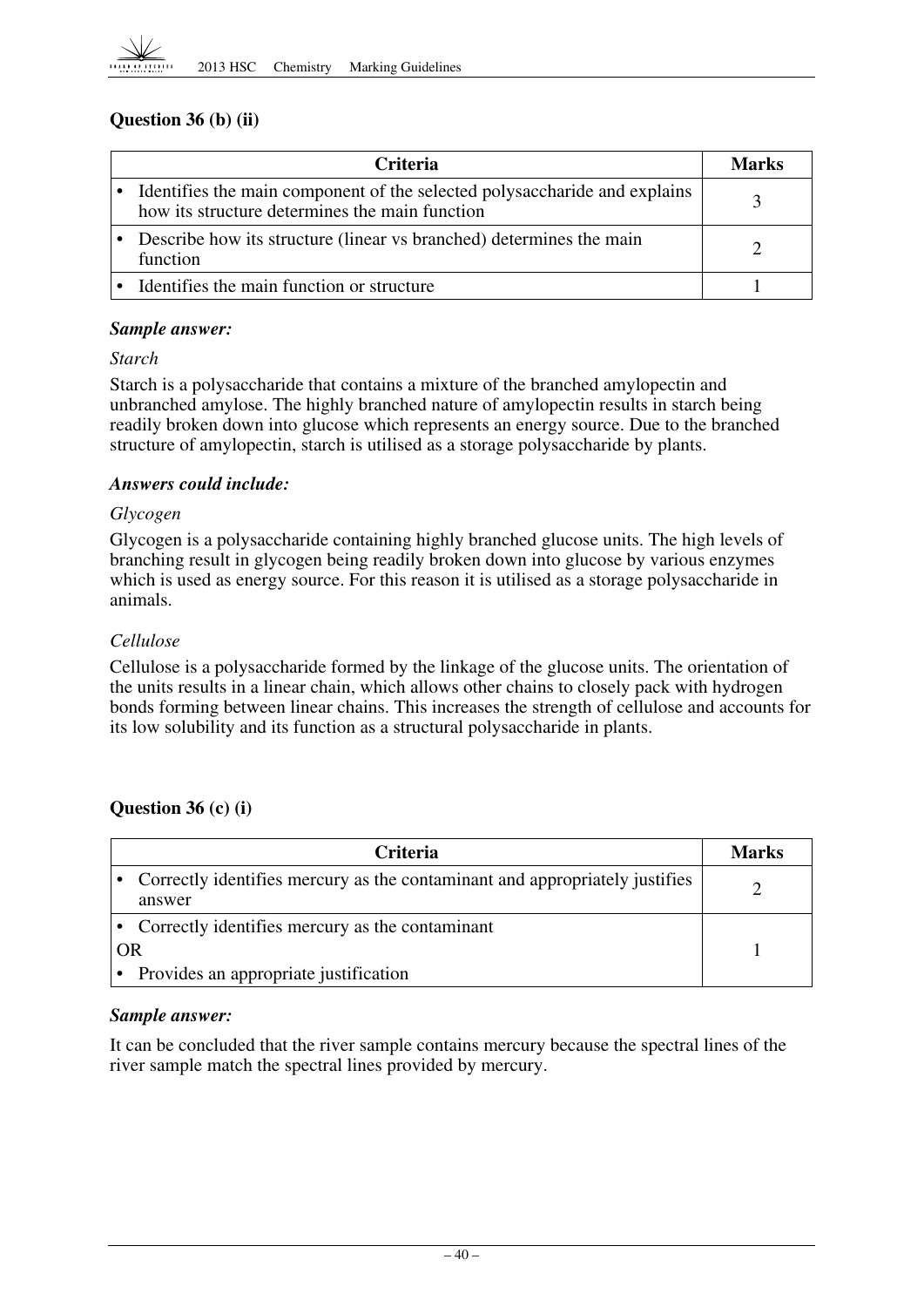## **Question 36 (c) (ii)**

| Criteria                                                                                            | <b>Marks</b>                |
|-----------------------------------------------------------------------------------------------------|-----------------------------|
| Outlines an appropriate procedure                                                                   |                             |
| <b>AND</b>                                                                                          | 3                           |
| Identifies and addresses potential hazards                                                          |                             |
| Identifies an appropriate procedure and identifies a potential hazard                               |                             |
| <b>OR</b>                                                                                           | $\mathcal{D}_{\mathcal{L}}$ |
| Correctly outlines an appropriate procedure without explicit identification<br>of potential hazards |                             |
| Includes a brief, incomplete description of procedure                                               |                             |
| <b>OR</b>                                                                                           |                             |
| A suitable safety precaution                                                                        |                             |

#### *Sample answer:*

A spectral tube containing the element was connected to a high voltage power supply. The power was switched on and the light produced was viewed through a spectroscope. The power supply must be switched off when connecting or disconnecting the spectral tube to avoid the potential for electrical shock.

#### *Answers could include:*

A flame test was carried out by heating a small sample of the metal salt in a blue Bunsen flame (Note: NOT mercury or lead if metal salt named). The coloured flame produced was viewed through a spectroscope. This experiment should be carried out in a fume cupboard.

(OR) Safety precautions could include taking care not to break the spectral tube if it contained mercury or lead.

## **Question 36 (d) (i)**

| <b>Criteria</b>                                     | <b>Marks</b> |
|-----------------------------------------------------|--------------|
| • Correctly describes a test for organic substances |              |
| AND                                                 |              |
| States the positive result                          |              |
| Identifies a test for organic substances            |              |

#### *Sample answer:*

If the substance burns in air to produce carbon, or carbon monoxide or carbon dioxide and water, it can be said to be organic.

#### *Answers could include:*

A simple test would be to combust the compound in plenty of oxygen. If it burns, producing carbon dioxide and water, it can be said to be organic.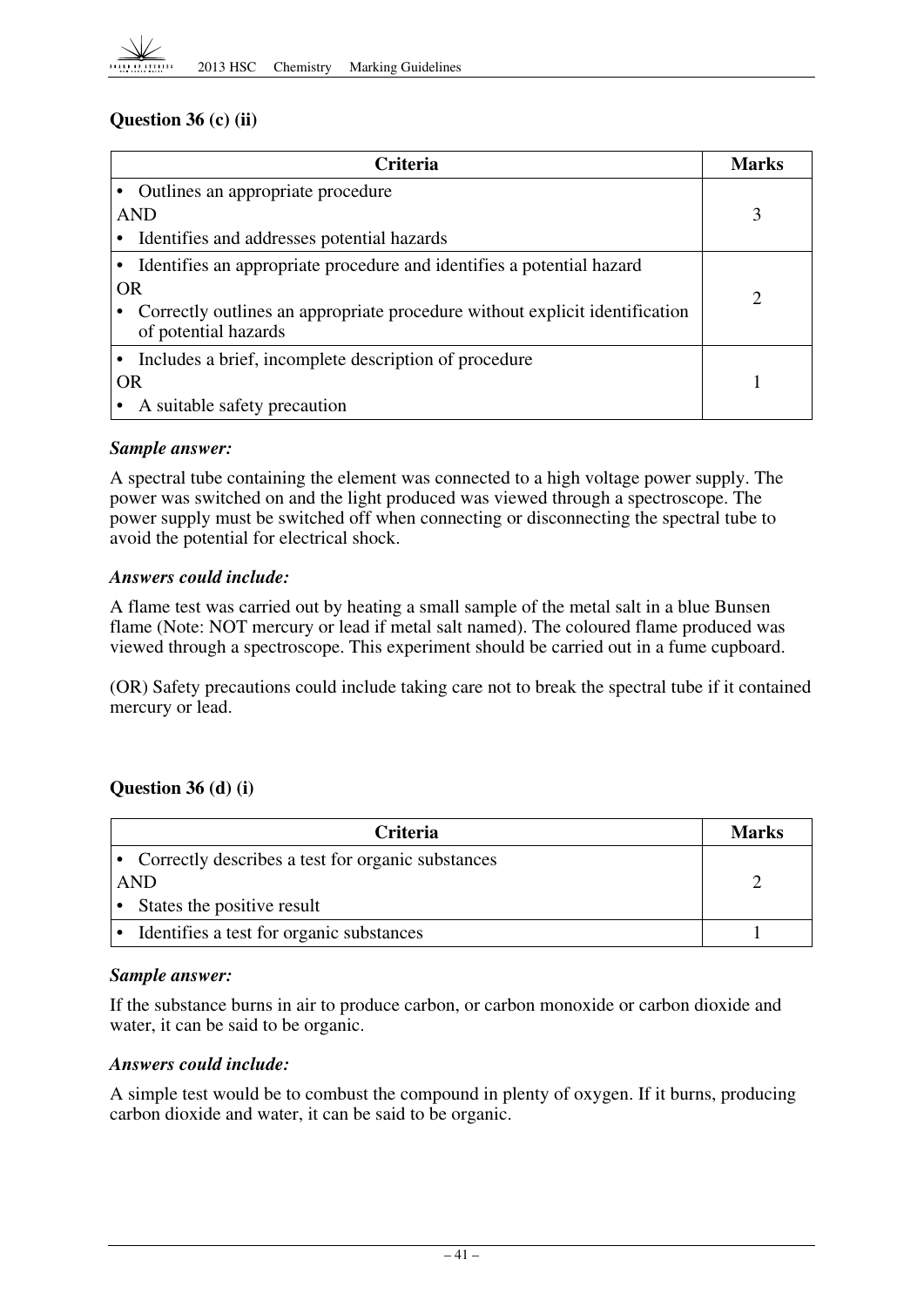

## **Question 36 (d) (ii)**

| <b>Criteria</b>                                                                                                               | Marks |  |  |
|-------------------------------------------------------------------------------------------------------------------------------|-------|--|--|
| • Correctly produces a sequence of tests that could be used to distinguish<br>between three of the named classes of compounds |       |  |  |
| Produces a sequence of tests that could distinguish between two of the<br>named classes of compounds                          |       |  |  |
| States a test that could identify one of the classes of compounds                                                             |       |  |  |

#### *Sample answer:*

Alkanoic acids, alkanes and alkenes are easily distinguished from each other. First, test the three samples with universal indicator. The alkanoic acid will turn the indicator red whereas the other two samples will be neutral and therefore green. To distinguish between an alkene and an alkane, add 10 drops of bromine water to a small sample of the compound. The alkene will rapidly decolourise the bromine water. The remaining sample will be the alkane.

#### *Answers could include:*

- Alkanoic acids can be distinguished from the other three classes by pH measurement
- Alkenes can be distinguished from the other three classes by the rapid decolourisation of bromine water
- • Alkanols can be distinguished from alkanes by their reaction with a acidified potassium permanganate. The purple  $MnO_4^-$  is reduced to the colourless  $Mn^{2+}$  ion
- • Alkanes can be identified by the fact that they will not react with any of the substances mentioned above.

Note: Answers may include a rice grain size piece of sodium metal to identify alkanols. Hydrogen gas is slowly produced. This would have been done as a demonstration.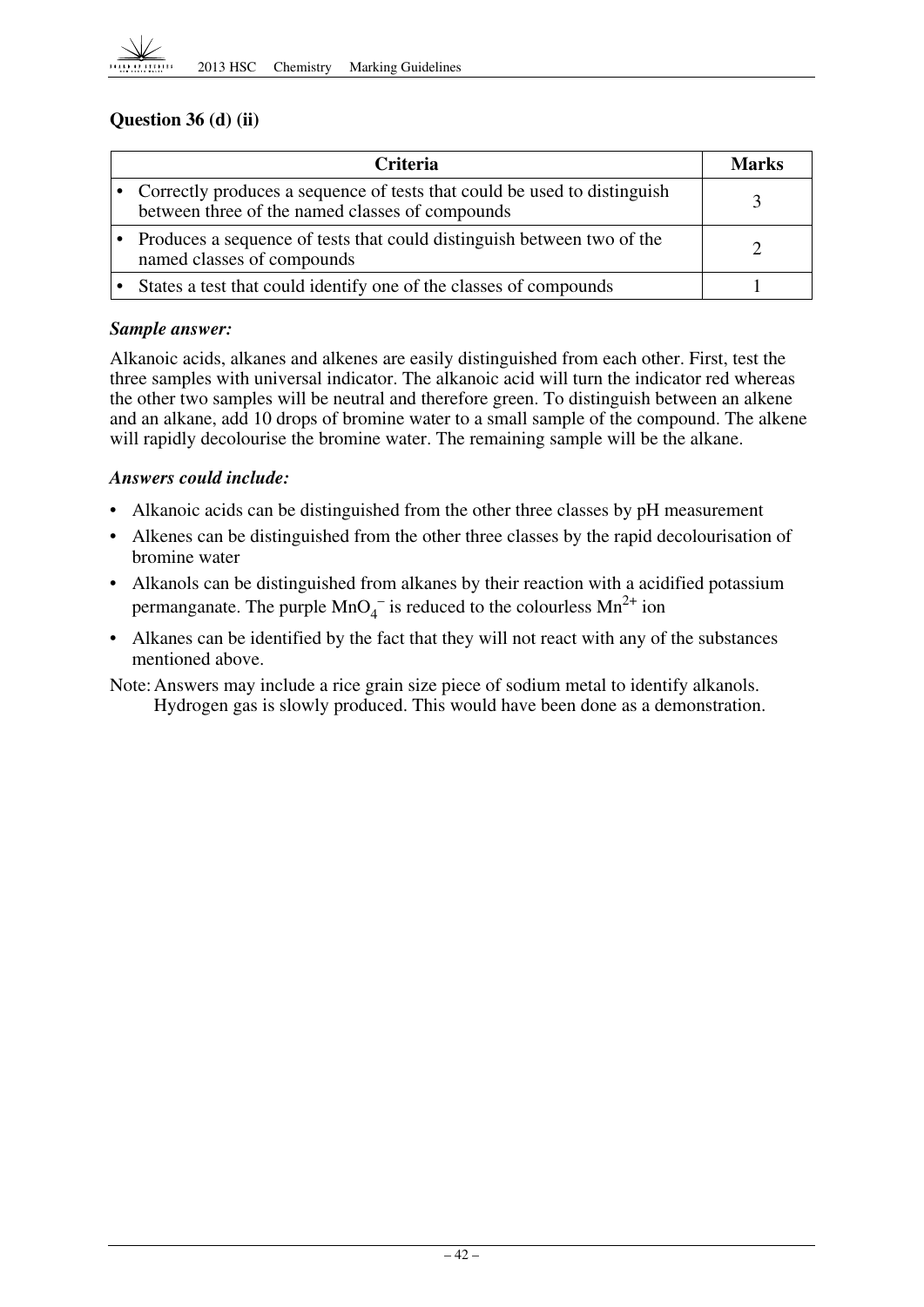

## **Question 36 (e)**

|            | Criteria                                                                                                                                                                 |         |  |  |  |
|------------|--------------------------------------------------------------------------------------------------------------------------------------------------------------------------|---------|--|--|--|
|            | Coherent, concise response with no irrelevant or extraneous information                                                                                                  |         |  |  |  |
|            | Demonstrates an extensive knowledge and understanding of both<br>techniques                                                                                              | 7       |  |  |  |
| $\bullet$  | Presents a valid argument for why chromatography was selected                                                                                                            |         |  |  |  |
| $\bullet$  | Includes advantages of chromatography with specific reference to its<br>usefulness in forensic chemistry                                                                 |         |  |  |  |
|            | Demonstrates an extensive knowledge and understanding of both<br>techniques                                                                                              |         |  |  |  |
| $\bullet$  | Presents a valid argument for why chromatography was selected                                                                                                            | 6       |  |  |  |
| $\bullet$  | Includes advantages of chromatography with specific reference to its<br>usefulness in forensic chemistry                                                                 |         |  |  |  |
| $\bullet$  | Demonstrates a sound knowledge and understanding of both separation<br>techniques                                                                                        |         |  |  |  |
| <b>AND</b> | $4 - 5$                                                                                                                                                                  |         |  |  |  |
| $\bullet$  | Presents a valid argument for why chromatography was selected OR<br>includes advantages of chromatography with some reference to its<br>usefulness in forensic chemistry |         |  |  |  |
| $\bullet$  | Demonstrates a sound knowledge and understanding of separation<br>techniques                                                                                             | $2 - 3$ |  |  |  |
| $\bullet$  | Demonstrates a basic knowledge of a separation technique                                                                                                                 |         |  |  |  |

#### *Sample answer:*

Chromatography is a separation technique based on the different solubilities of compounds in the stationary and the mobile phase. The stationary phase may be either a solid or liquid, while the mobile phase may be a liquid or a gas. The degree of solubility of a substance is determined by the polarity of the substance and the phases. Chromatographic separations are often improved by altering the mobile phase used which is typically a mixture of solvents. In contrast, electrophoretic separations are based on the charge and size of the components in the mixture. The pH of the electrophoresis solution (buffer) can be altered to change the charge on the substance to improve the separation. This differs from chromatography which relies on solubility differences in the various phases.

As chromatography has been selected as the preferred technique, it would indicate that the explosive residue components were not charged and therefore not suitable for analysis by electrophoresis.

Chromatography is an extremely useful technique in forensic chemistry as it can assist in identifying all individual components in a complex mixture found at a crime scene. This information can be used as collaborative evidence to link, or dismiss, a suspect to a crime scene. Chromatography is also a very sensitive technique which is useful for a forensic chemist as they often encounter very small sample sizes.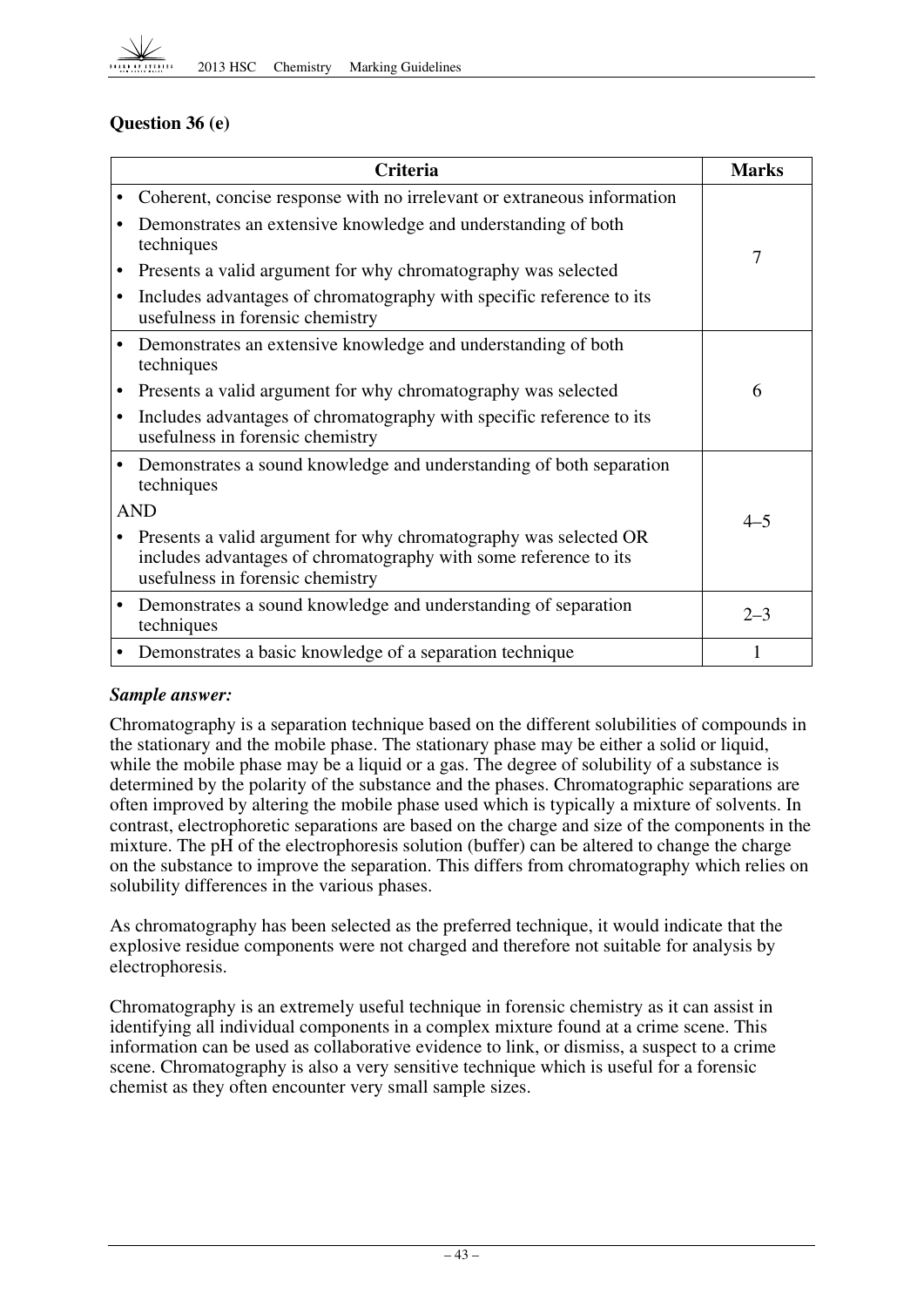# **Chemistry**

# 2013 HSC Examination Mapping Grid

| 1 ai t A        |              |                                                                     |                                 |
|-----------------|--------------|---------------------------------------------------------------------|---------------------------------|
| <b>Question</b> | <b>Marks</b> | <b>Content</b>                                                      | <b>Syllabus outcomes</b>        |
| 1               | 1            | 9.4.2.2.2                                                           | H <sub>8</sub>                  |
| $\overline{2}$  | $\mathbf{1}$ | 9.4.3.2.2                                                           | H3, H6                          |
| $\overline{3}$  | $\mathbf{1}$ | 9.4.4.2.1.0                                                         | H <sub>4</sub>                  |
| $\overline{4}$  | $\mathbf{1}$ | 9.2.1.2.1                                                           | H10, H12.4b                     |
| 5               | $\mathbf{1}$ | 9.2.5.3.1, 8.3.3.2.3                                                | H <sub>6</sub>                  |
| 6               | $\mathbf{1}$ | 9.3.2.2.1, 9.3.2.2.2                                                | H <sub>6</sub>                  |
| $\overline{7}$  | $\mathbf{1}$ | 9.4.1.2.3, 9.2.1.3.1                                                | H9, H13                         |
| 8               | 1            | 9.3.3.2.2                                                           | H <sub>9</sub>                  |
| 9               | $\mathbf{1}$ | 9.2.1.2.5                                                           | H <sup>9</sup>                  |
| 10              | $\mathbf{1}$ | 9.3.2.2.4                                                           | H8, H10                         |
| 11              | 1            | 9.2.3.2.7                                                           | H7                              |
| 12              | $\mathbf{1}$ | 9.2.4.3.1, 9.2.4.2.4                                                | H7                              |
| 13              | $\mathbf{1}$ | 9.2.2.2.4                                                           | H <sub>4</sub> , H <sub>9</sub> |
| 14              | $\mathbf{1}$ | 9.3.3.2.5                                                           | H10                             |
| 15              | $\mathbf{1}$ | 9.3.2.2.9                                                           | H10, H12.4b                     |
| 16              | $\mathbf{1}$ | 9.4.4.2.4                                                           | H <sub>6</sub>                  |
| 17              | $\mathbf{1}$ | 9.3.3.2.2, 9.3.3.2.6                                                | H10                             |
| 18              | $\mathbf{1}$ | 9.3.5.2.2, 9.3.5.2.4, 9.3.5.2.5,<br>9.2.1.2.2, 9.2.1.2.3, 9.2.3.2.2 | H9                              |
| 19              | $\mathbf{1}$ | 9.3.1.3.1, 9.3.1.2.2, 9.3.4.2.8                                     | H10, H11                        |
| 20              | $\mathbf{1}$ | 9.4.4.2.6                                                           | H <sub>6</sub>                  |

#### **Section I Part A**

#### **Section I Part B**

| <b>Question</b> | <b>Marks</b>   | <b>Content</b>                                           | <b>Syllabus outcomes</b>                                   |
|-----------------|----------------|----------------------------------------------------------|------------------------------------------------------------|
| 21(a)           | 2              | 9.3.3.3.5                                                | H4                                                         |
| 21(b)           | $\overline{4}$ | 9.3.5.2.6, 9.3.5.3.1                                     | H8, H11.3a, H13                                            |
| 22(a)           | $\mathbf{1}$   | 9.4.3.2.1, 9.4.3.2.1                                     | H <sub>6</sub> , H <sub>14</sub>                           |
| 22(b)           | 2              | 9.4.3.2.1, 9.2.1.3.1                                     | H <sub>10</sub> , H <sub>14</sub>                          |
| 22(c)           | 2              | 9.4.3.2.1, 9.4.3.3.1                                     | H <sub>6</sub> , H <sub>14</sub>                           |
| 23(a)           | 5              | 9.2.4.2.2, 9.4.5.2.1, 9.4.5.3.1,<br>8.3.4.3.3, 8.4.4.3.4 | H10                                                        |
| 23(b)           | $\mathcal{L}$  | 9.4.3.3.2, 9.4.5.3.2                                     | H <sub>4</sub> , H <sub>11.3b</sub> , H <sub>12.1c,d</sub> |
| 24(a)           | 2              | 9.3.2.2.4, 9.4.2.2.9                                     | H <sub>8</sub>                                             |
| 24(b)           | 2              | 9.3.2.2.4                                                | H <sub>8</sub>                                             |
| 25              | 4              | 9.3.1.3.1, 9.3.4.2.3, 9.3.4.2.5,<br>9.3.2.2.4            | H8, H13.1d, H14.1g                                         |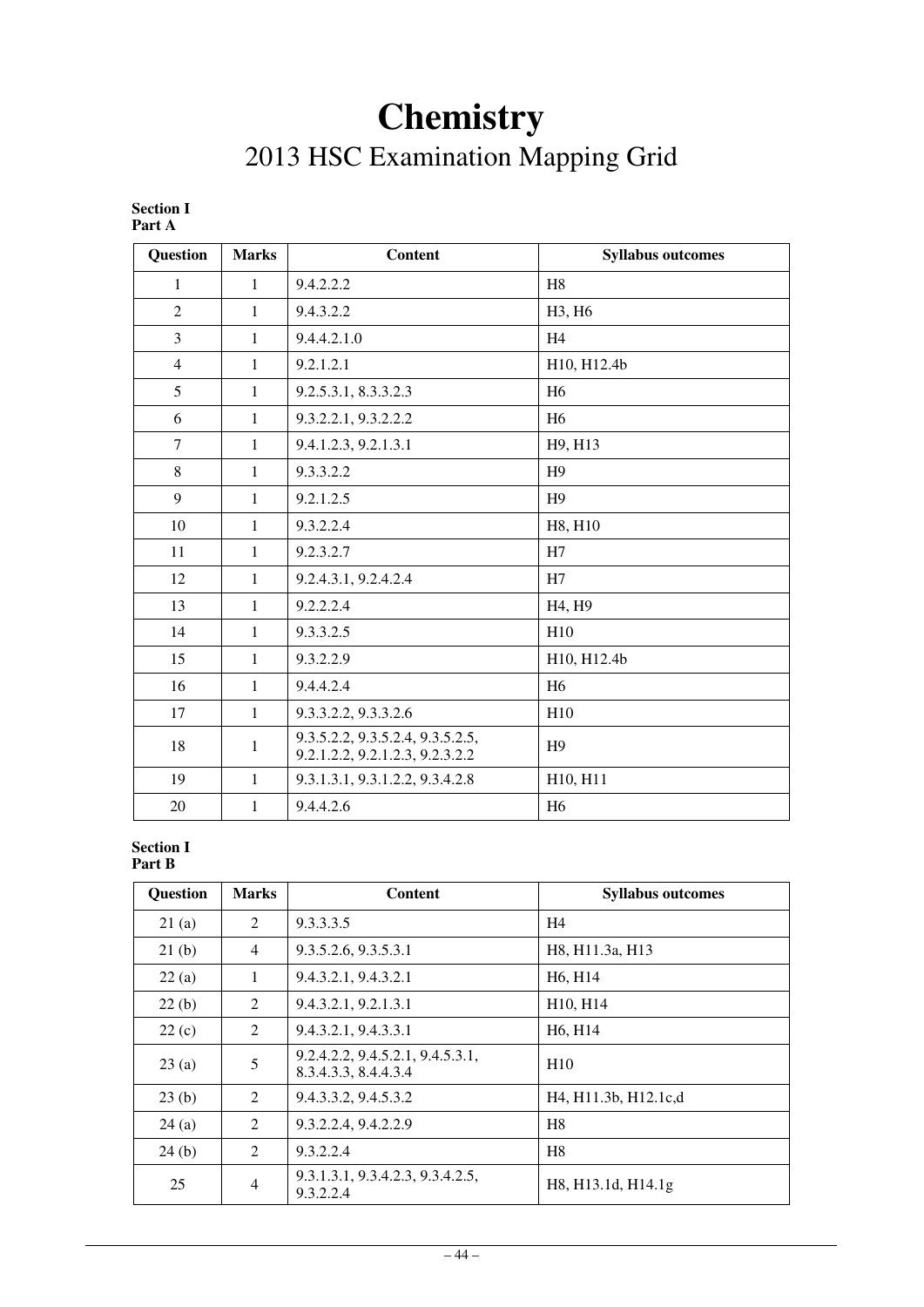Ì. 2013 HSC Chemistry Mapping Grid

| <b>Question</b> | <b>Marks</b>   | <b>Content</b>                      | <b>Syllabus outcomes</b>                                                              |
|-----------------|----------------|-------------------------------------|---------------------------------------------------------------------------------------|
| 26              | $\overline{4}$ | 9.4.5.2.4                           | H <sub>3</sub> , H <sub>13</sub>                                                      |
| 27              | $\overline{4}$ | 9.2.3.2.7                           | H7, H10, H13                                                                          |
| 28(a)           | 2              | 9.3.4.2.8                           | H <sub>11.2c</sub> , H <sub>11.2d</sub> , H <sub>12.1a</sub>                          |
| 28(b)           | 3              | 9.3.4.2.8, 9.3.4.3.3                | H <sub>2</sub> , H <sub>12</sub> , H <sub>12</sub> , H <sub>12</sub> , 4 <sub>a</sub> |
| 29              | 2              | 9.2.4.3.4                           | H7, H12.3c, H14.1d                                                                    |
| 30              | 6              | 9.4.4.3.1, 9.4.4.3.3, 9.4.4.2.10-11 | H <sub>4</sub> , H <sub>8</sub> , H <sub>13</sub> .1e                                 |
| 31(a)           | 5              | 9.2.1.2.6, 9.2.2.3.1                | H3, H9, H13                                                                           |
| 31(b)           | 3              | 9.2.2.3.1                           | H <sub>4</sub> , H <sub>9</sub>                                                       |

#### **Section II**

| <b>Question</b>       | <b>Marks</b>   | <b>Content</b>                                          | <b>Syllabus outcomes</b>                                                                                                                            |
|-----------------------|----------------|---------------------------------------------------------|-----------------------------------------------------------------------------------------------------------------------------------------------------|
| <b>Question</b><br>32 |                | <b>Industrial Chemistry</b>                             |                                                                                                                                                     |
| (a)                   | 3              | 9.5.5.2.3, 9.5.5.5.4                                    | H8, H9                                                                                                                                              |
| $(b)$ $(i)$           | 3              | 9.5.2.2.2, 9.5.2.3.3                                    | H <sub>10</sub> , H <sub>13.1c</sub> , H <sub>13.1d</sub>                                                                                           |
| $(b)$ (ii)            | $\overline{2}$ | 9.5.2.2.1, 9.5.2.2.3                                    | H7, H8                                                                                                                                              |
| $(c)$ $(i)$           | $\overline{2}$ | 9.5.6.2.1, 9.5.6.2.3                                    | H8, H10                                                                                                                                             |
| $(c)$ (ii)            | 3              | 9.5.6.3.3, 9.5.6.2.4                                    | H <sub>14.1</sub> b, H <sub>14.1</sub> c, H <sub>14.1</sub> h                                                                                       |
| $(d)$ $(i)$           | $\overline{2}$ | 9.5.4.3.1                                               | H11.2e, H11.3b, H12.1d                                                                                                                              |
| $(d)$ (ii)            | 3              | 9.5.4.3.1, 9.5.4.3.2                                    | H7                                                                                                                                                  |
| (e)                   | $\tau$         | 9.5.3                                                   | H <sub>2</sub> , H <sub>3</sub> , H <sub>4</sub> , H <sub>8</sub> , H <sub>10</sub>                                                                 |
| <b>Question</b><br>33 |                | <b>Shipwrecks, Corrosion and</b><br><b>Conservation</b> |                                                                                                                                                     |
| (a)                   | 3              | 9.6.7.2.3, 9.6.7.2.4                                    | H7, H8                                                                                                                                              |
| $(b)$ $(i)$           | 2              | 9.6.1, 9.6.3                                            | H <sub>10</sub> , H <sub>13.1d</sub>                                                                                                                |
| $(b)$ (ii)            | 3              | 9.6.1.2.2                                               | H <sub>8</sub>                                                                                                                                      |
| $(c)$ (i)             | 2              | 9.6.5.2.1                                               | H8, H14.1                                                                                                                                           |
| $(c)$ (ii)            | 3              | 9.6.5.2.3                                               | H8, H14.1e                                                                                                                                          |
| $(d)$ $(i)$           | 3              | 9.6.4.3.3                                               | H8, H11.1e, H11.2b, H11.3a, H13.1e                                                                                                                  |
| $(d)$ (ii)            | 2              | 9.6.4.3.1, 9.6.2.2.2                                    | H3, H8, H14.1c                                                                                                                                      |
| (e)                   | 7              | 9.6.1.3.1, 9.6.1.2.4                                    | H <sub>1</sub> , H <sub>2</sub> , H <sub>7</sub> , H <sub>8</sub> , H <sub>13</sub> , 1 <sub>a</sub> , H <sub>14</sub> , 1 <sub>h</sub> ,<br>H14.3b |